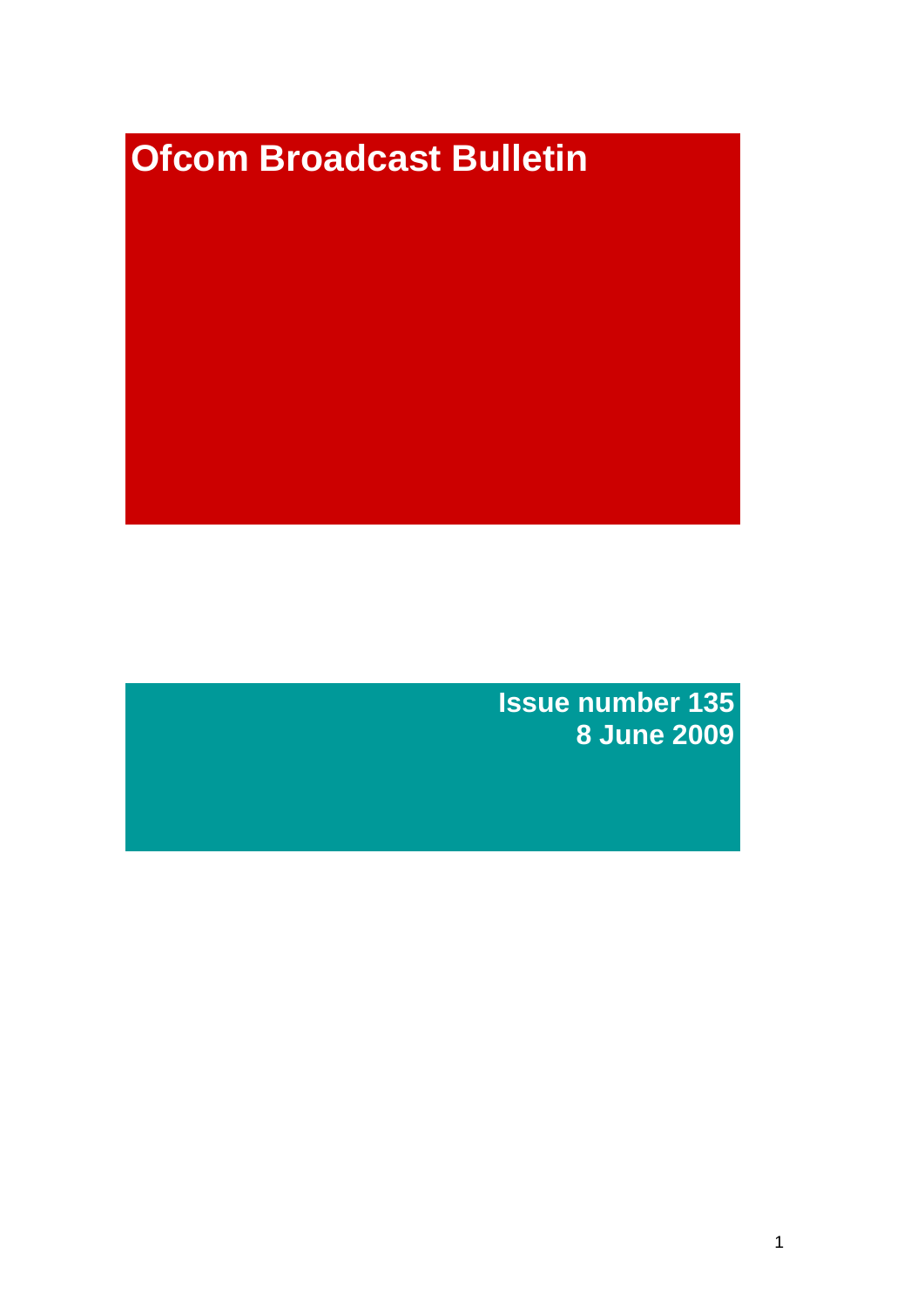# **Contents**

| Introduction                                                                                                                   | 3        |
|--------------------------------------------------------------------------------------------------------------------------------|----------|
| <b>Standards cases</b>                                                                                                         |          |
| Notice of Sanction                                                                                                             |          |
| <b>Lakeland Radio Limited</b><br>Suss the Celeb, 2 January 2008 to 1 May 2008                                                  | 4        |
| <u>In Breach</u>                                                                                                               |          |
| <b>The Noon Show</b><br>Ujima Radio, 31 March 2009, 13:00                                                                      | 5        |
| Herre på täppan<br>TV6 (Sweden), 1 March 2009 at 20:00                                                                         | 7        |
| <b>News bulletins &amp; RFL Janatar Raay</b><br>ATN Bangla, November and December 2008, various times                          | 10       |
| <b>Ben 10: Alien Force</b><br>Cartoon Network, various dates, March 2009                                                       | 14       |
| <b>UK Tings</b><br>Channel AKA, 18 April 2009, 06:30, 07:15 and 08:40                                                          | 16       |
| <b>Supplementary Note to Ofcom's Finding</b>                                                                                   |          |
| <b>Jon Gaunt</b><br>Talksport, 7 November 2008, 11:25                                                                          | 17       |
| Not in Breach                                                                                                                  |          |
| <b>Moving Wallpaper</b><br>ITV1, 20 March 2009, 21:00                                                                          | 18       |
| <b>Fairness &amp; Privacy cases</b>                                                                                            |          |
| <b>Not Upheld</b>                                                                                                              |          |
| <b>Complaint by Mr Ulf Olsson</b><br>Efterlyst, TV3 (Sweden), 10 April 2008                                                    | 20       |
| <b>Complaint by Humphries Kirk Solicitors</b><br>on behalf of Ultimate Energy plc<br>Inside Out (South West), BBC1 South West, |          |
| 22 February 2008                                                                                                               | 24<br>39 |
| Other programmes not in breach/resolved                                                                                        |          |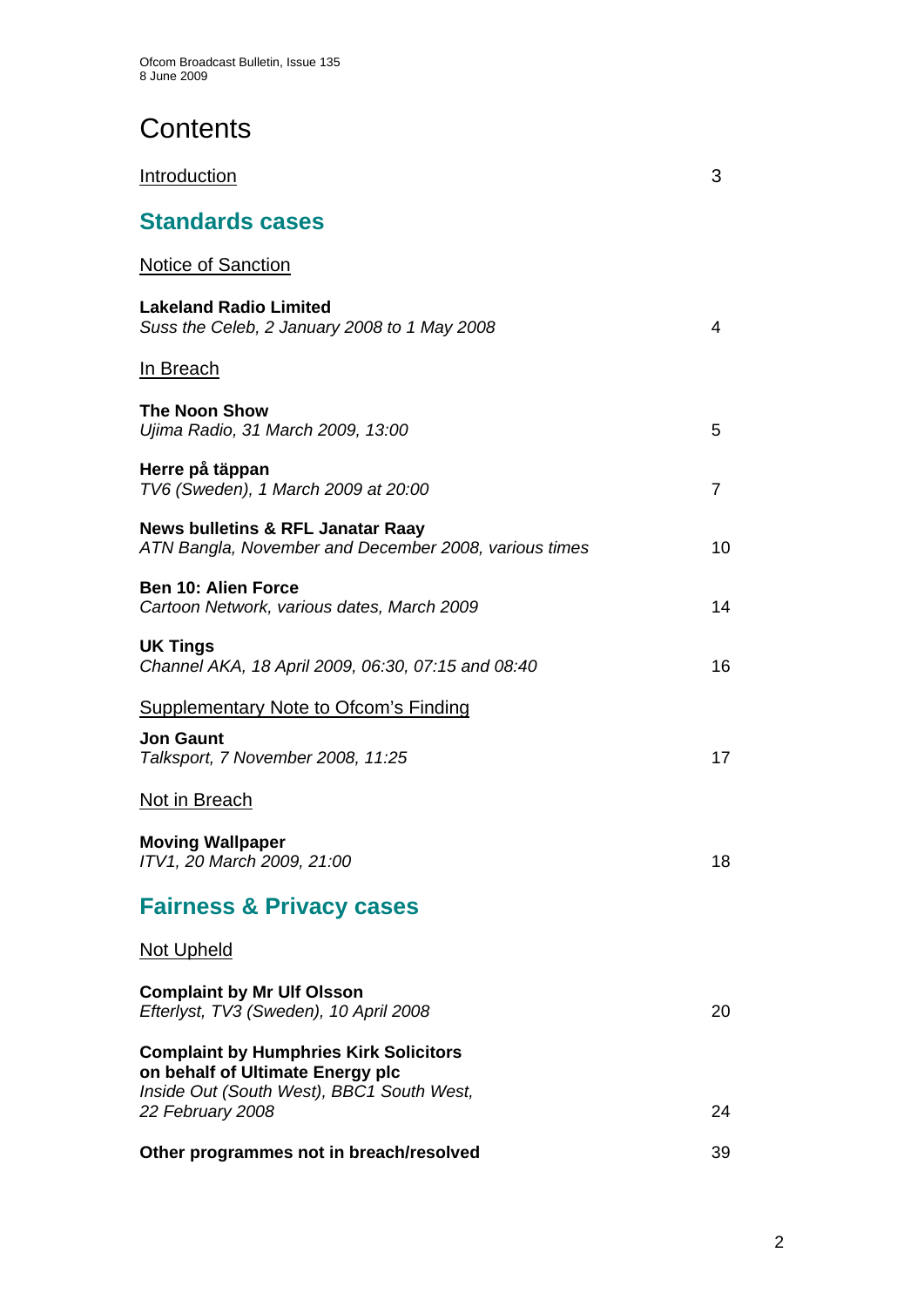# Introduction

The Broadcast Bulletin reports on the outcome of investigations into alleged breaches of those Ofcom codes which broadcasting licensees are required to comply. These include:

- a) Ofcom's Broadcasting Code ("the Code") which took effect on 25 July 2005 (with the exception of Rule 10.17 which came into effect on 1 July 2005). This Code is used to assess the compliance of all programmes broadcast on or after 25 July 2005. The Broadcasting Code can be found at http://www.ofcom.org.uk/tv/ifi/codes/bcode/
- b) the Code on the Scheduling of Television Advertising ("COSTA") which came into effect on 1 September 2008 and contains rules on how much advertising and teleshopping may be scheduled in programmes, how many breaks are allowed and when they may be taken. COSTA can be found at http://www.ofcom.org.uk/tv/ifi/codes/code\_adv/tacode.pdf.
- c) other codes and requirements that may also apply to broadcasters, depending on their circumstances. These include the Code on Television Access Services (which sets out how much subtitling, signing and audio description relevant licensees must provide), the Code on Electronic Programme Guides, the Code on Listed Events, and the Cross Promotion Code. Links to all these codes can be found at http://www.ofcom.org.uk/tv/ifi/codes/

From time to time adjudications relating to advertising content may appear in the Bulletin in relation to areas of advertising regulation which remain with Ofcom (including the application of statutory sanctions by Ofcom).

It is Ofcom policy to state the full language used on air by broadcasters who are the subject of a complaint where it is relevant to the case. Some of the language used in Ofcom Broadcast Bulletins may therefore cause offence.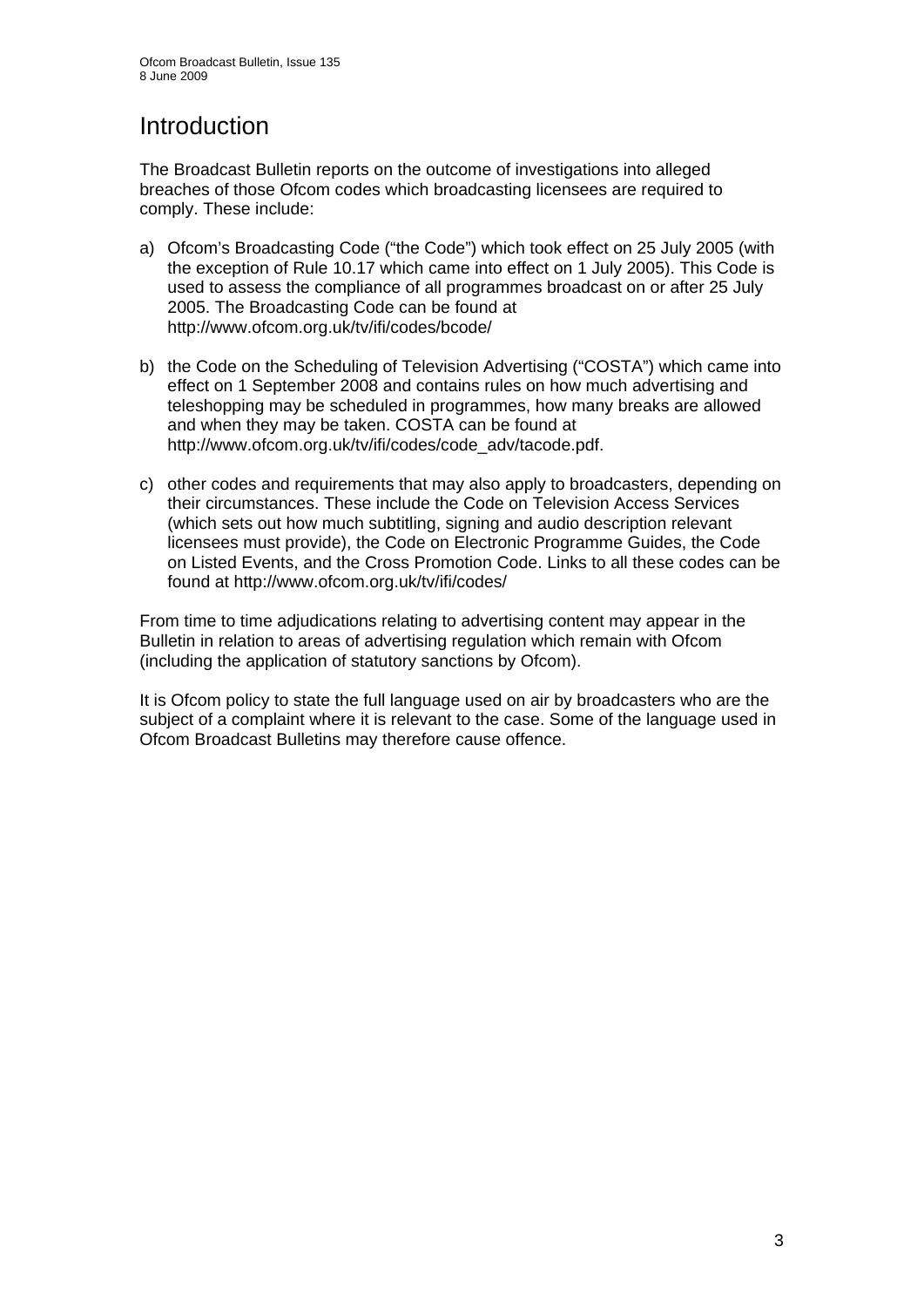## **Standards cases**

## **Notice of Sanction**

#### **Lakeland Radio Limited**

*Suss the Celeb, 2 January 2008 to 1 May 2008* 

On 29 May 2009, Ofcom published its decision to impose a statutory sanction on Lakeland Radio Limited for breaches of Rule 2.11 (competitions should be conducted fairly).

Ofcom has found that this rule was breached in the conduct of a series of three listener competitions called *Suss the Celeb*, as follows:

- in approximately 85 daily rounds of the competition, the presenter deliberately selected listeners who he knew had submitted the wrong answers, which he then broadcast. This prevented the prize from being won too soon. As a result, those listeners who had paid to enter the competition on these occasions had no chance of winning.
- the licensee had failed to put in place sufficient compliance procedures and checks, and there had been a lack of appropriate compliance training for its staff.

For the reasons set out in the adjudication, Ofcom imposed a financial penalty of **£15,000** on Lakeland Radio Limited.

In addition, the licensee was directed to broadcast a statement of Ofcom's findings in a form to be determined by Ofcom on one specified occasion.

The full adjudication is available at: **http://www.ofcom.org.uk/tv/obb/ocsc\_adjud/lakeland.pdf**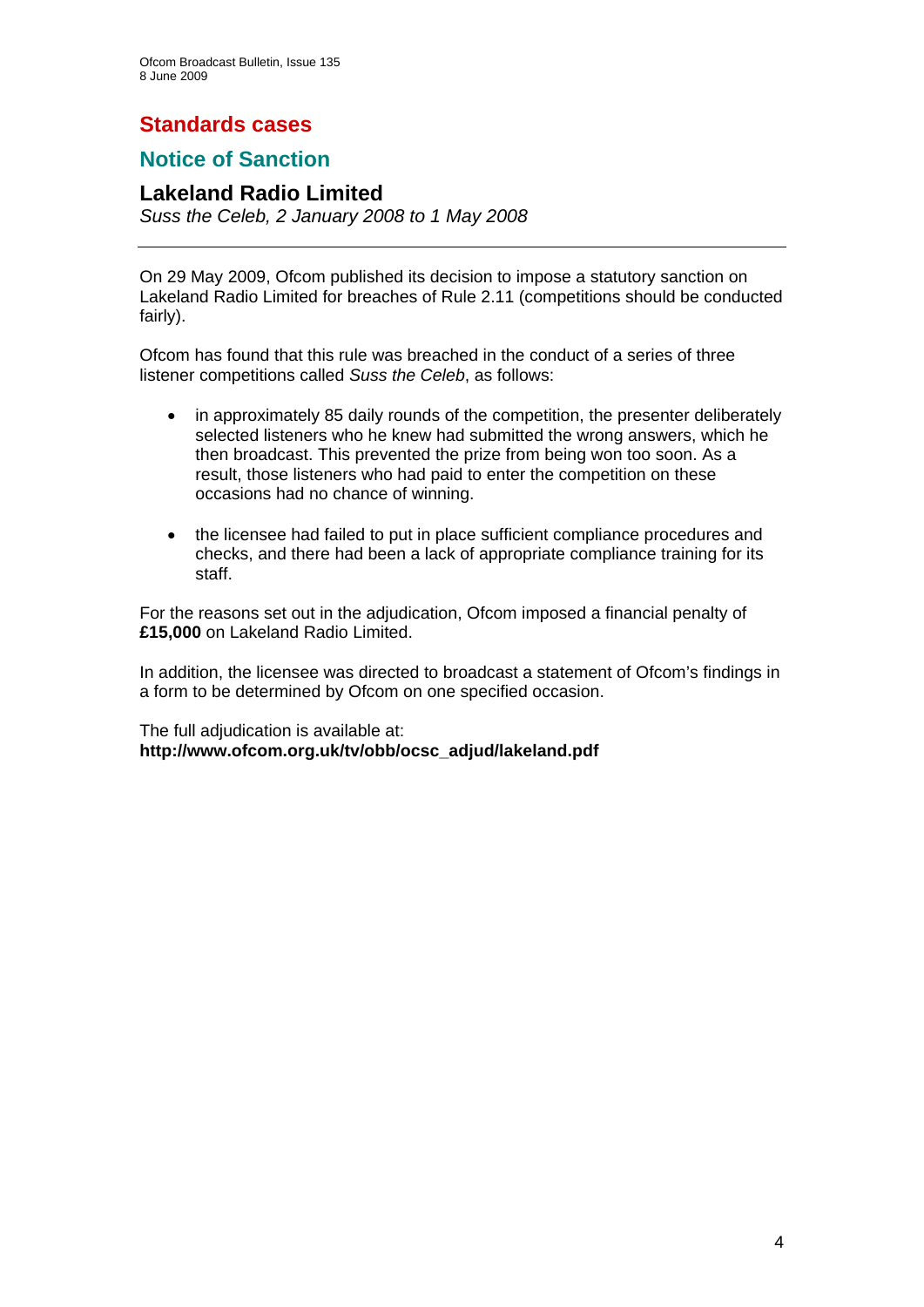## **In Breach**

**The Noon Show**  *Ujima Radio, 31 March 2009, 13:00* 

#### **Introduction**

Ujima Radio is a community radio station in Bristol. The station is part of the CEED Charity Ltd (Centre for Employment and Enterprise Development) and aims to reach BME communities in Bristol. It is owned and run by local people, and many of the station staff work in a voluntary capacity.

*The Noon Show* is broadcast every weekday from 13:00 to 16:00 and includes new music, talk and interviews. During a broadcast of the show, the presenter read out a story that featured in a newspaper entitled *"The secret life of a male prostitute"*. He then commented on the story and spoke about issues relating to black homosexuals. As part of this discussion the presenter made a number of comments directly about the black man who featured in the story, called *"Elijah"*, and homosexuality in general.

With regard to *"Elijah"*, and what appeared to be homosexuality in general, the presenter said:

*"21 years old, he's out the game 'cos his backside's hanging out. Probably got a catheter….We're taking a moment to readjust here, readjust ourself, ask God Almighty to set us straight and keep us free from the pestilence that certainly has fallen on us and certainly is a pestilence."* 

With regard to homosexuality the presenter said:

*"I don't like to believe we are the most homophobic, I like to look at it as we are the most right thinking. It's as simple as that. Because if you didn't think right, you wouldn't be here in the first place … as there wouldn't be such [a] thing as procreation, and procreation has to continue between man and woman… don't get it twisted and don't get sick out there, real talk now…it takes a man and hormone. Adam and Eve, simple, simple, simple. Argue your case with God Almighty."* 

*"You know your son is up in his bedroom playing his Xbox and you think 'oh he's 16, 17 years old' and that lot, you'd like to see a few girls going up there but you don't wanna walk up there and find that they're not playing Xbox - the only box they're playing is a nasty dirty little box, you know. I'm just merely saying, every time your son comes through the door with different boys, well it might be boys or just play mates I'm afraid."* 

*"Goodness knows what I would do if my sons turned round and told me they* [are gay]*, I know what I would do but I won't tell you on-air."* 

Ofcom received a complaint from a listener who felt that the presenter's comments during this discussion were offensive towards the gay community.

Ofcom wrote to Ujima Radio for its comments under Rule 2.3 of the Code (material that may cause offence must be justified by the context).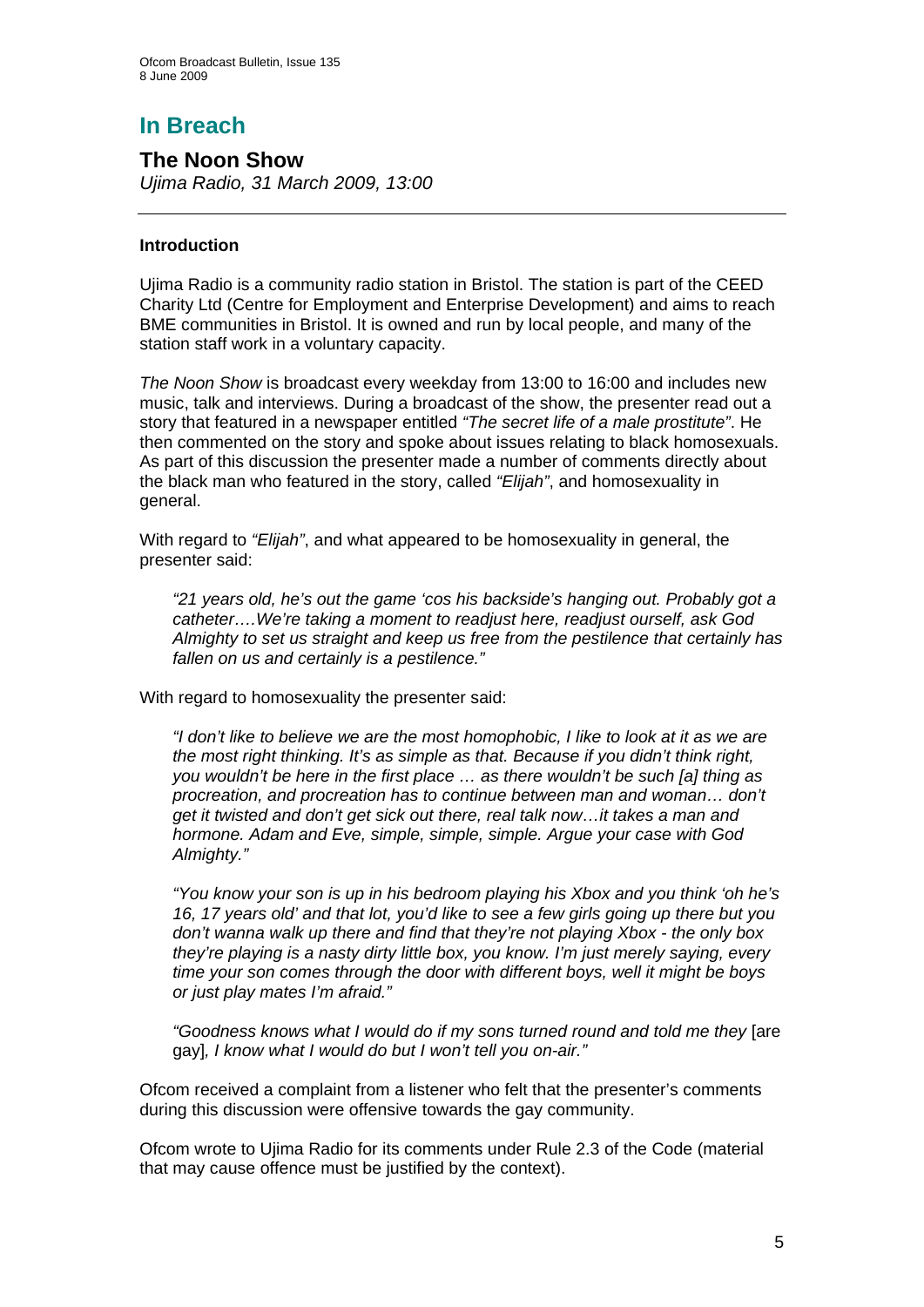#### **Response**

The broadcaster acknowledged that the programme was unsuitable for broadcast and that listeners would have been offended by the comments made by the presenter.

Ujima Radio said that as a consequence of the complaint the station terminated the presenter's volunteer contract and broadcast an on-air apology the following week. In addition, the broadcaster said that it had reminded all of its presenters of the policies and procedures it has in place in order to comply with the Code. It has also provided guidance. The broadcaster said that it has also carried out training on the Code and compulsory online legal training for all presenters.

#### **Decision**

Ofcom notes the broadcaster's acknowledgement that listeners would have been offended by the comments made by the presenter and the broadcast of an on-air apology. Ofcom also notes the compliance measures taken in response to this incident.

Ofcom was concerned by this material and in particular the language used and the homophobic tone and manner in which the comments were made. In Ofcom's opinion, such comments would reasonably have been perceived as hostile and pejorative towards the gay community and had the potential to cause considerable offence.

In general, offensive material can be broadcast, so long as it is justified by the context. Given factors such as the service on which the material is broadcast; the degree of harm or offence likely to be caused by the inclusion of the material; and the likely expectation of the audience, Ofcom considered that the broadcast of this offensive material was not justified by the context. Therefore, the material went beyond generally accepted standards for this type of programme and breached Rule 2.3 of the Code.

#### **Breach of Rule 2.3**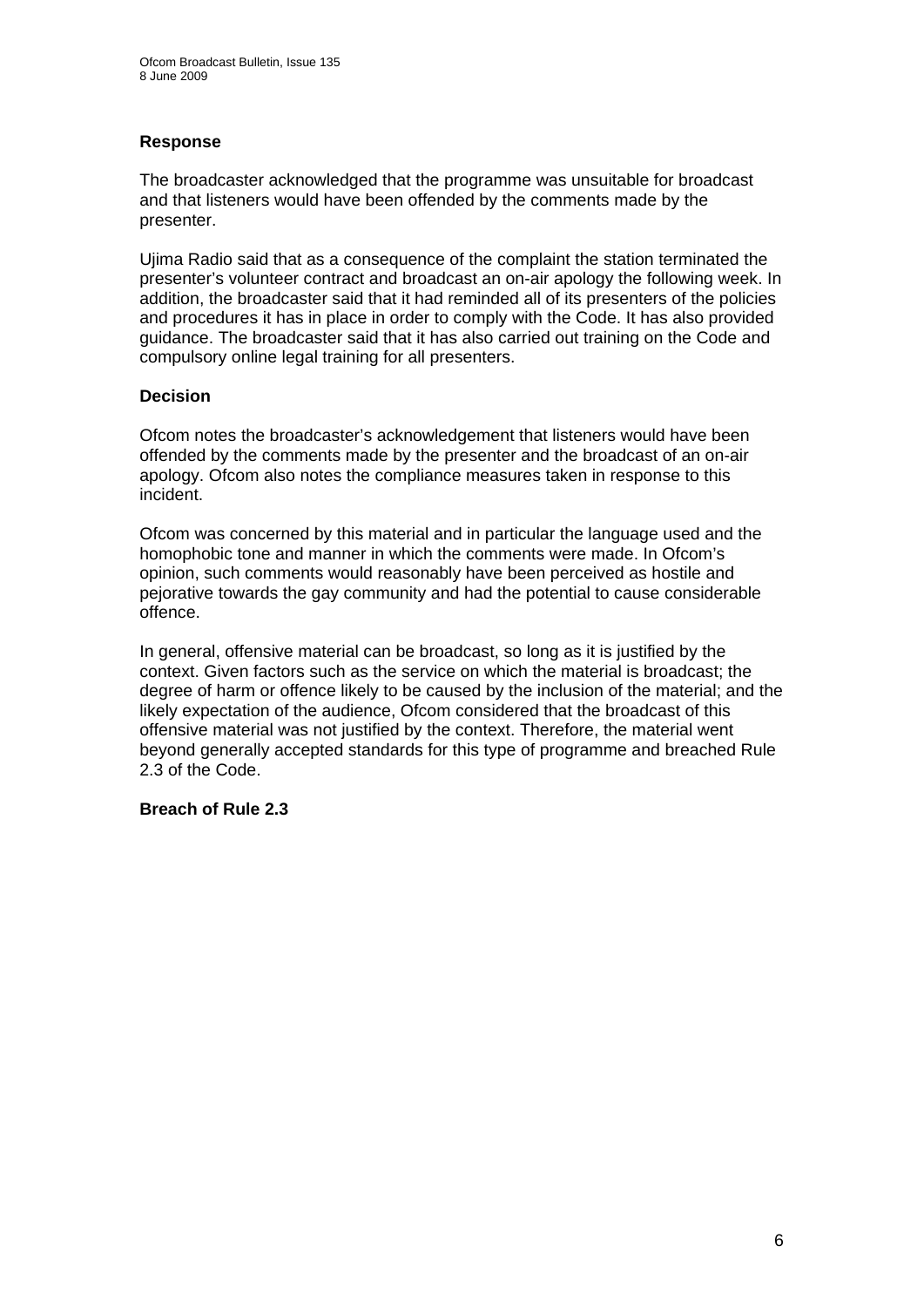# **In Breach**

# **Herre på täppan**

*TV6 (Sweden), 1 March 2009 at 20:00*

#### **Introduction**

TV6 is a Swedish language channel licensed by Ofcom that is controlled and complied by Viasat Broadcasting UK Limited ("Viasat"). Viasat holds 25 Ofcom licences for separate television channels which broadcast from the United Kingdom to various Scandinavian and Eastern European countries, including Sweden. The Viasat compliance department is based in London and manages compliance for all these licensees centrally. TV6 is not on domestic Electronic Programme Guide and cannot be received in this country on normal satellite or cable equipment.

*Herre på täppan* ("King of the Hill") is a game show that sets bizarre challenges for contestants, with the ultimate prize of becoming "King of the Hill". The challenges range from games, such as answering general knowledge questions, to eating something unknown, or undertaking some potentially dangerous or painful activity. The winner of each challenge wins 2000 Swedish krona and the loser 500 Swedish krona.

Ofcom received a complaint from a Swedish viewer about the broadcast of a challenge called The Human Letter. This involved two young men attaching six pieces of paper, printed to resemble oversized stamps, directly to their bodies using a staple gun as quickly as possible. The programme showed the men stapling the 'stamps' to their face, and to their bare legs and torso. The viewer felt that the challenge was unsuitable for broadcast because it encouraged dangerous behaviour.

We asked Viasat for its comments in relation to the following Rules of the Code:

- Rule 1.3 Children must be protected by appropriate scheduling from material that is unsuitable for them; and
- Rule 1.13 Dangerous behaviour that is likely to be easily imitable by children in a manner that is harmful must not be broadcast before the watershed, or when children are particularly likely to be listening, unless there is editorial justification.

#### **Response**

With regard to Rule 1.3, Viasat stated that TV6 is a channel aimed at men between the ages of 15 to 49 and the programme was broadcast at 20:00, which it said is outside the peak viewing time for children in Sweden. It continued that the programme *Herre på täppan* is marketed as a general entertainment programme and viewers of this series know the programme contains different challenges, many of which are bizarre, but all are undertaken in a humorous and light-hearted fashion. It therefore believes the programme content complied with Rule 1.3 of the Code.

With regard to Rule 1.13, Viasat said that this series is not made for children, and the programme was broadcast outside of peak viewing time for children, especially on channel TV6. It stated that the behaviour during the challenge did not constitute dangerous behaviour nor was it easily imitable by children in a manner that is harmful. It continued that the act caused hardly any injury to the contestants, which it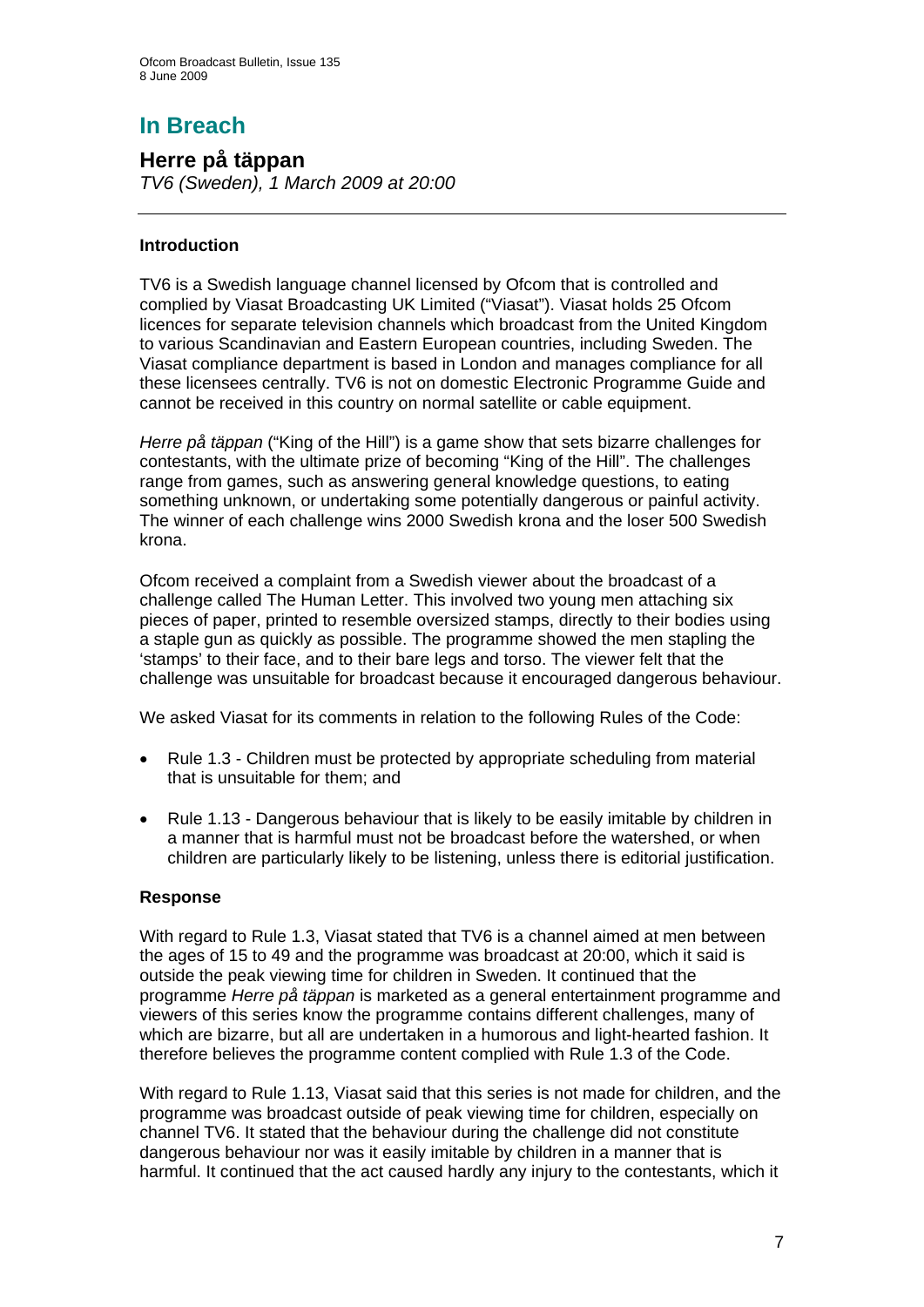said was clear from the programme. The broadcaster pointed out that the contestants were stapling paper to their own bodies, not to other people's bodies. It also stated that the programme made clear that the challenge was an unsuitable thing to do, as the presenter said: *"that must really hurt"* [English translation]. Viasat therefore considered that it was editorially justified to broadcast this particular challenge.

However, in response to the complaint the broadcaster stated that it has now scheduled this programme to after the watershed, beginning at 21:00.

#### **Decision**

Ofcom recognises that Swedish audiences may have different expectations regarding the broadcast of what could be considered dangerous behaviour before the watershed. We also note that Swedish audiences may consider 20:00 to be outside the peak viewing time for children. While taking these factors into account, Ofcom has also has to recognise that Viasat is a broadcaster licensed by Ofcom and therefore it is required to comply with its licensing obligations in the United Kingdom. This includes ensuring that all of its broadcast output complies with the Code.

Rule 1.13 of the Code states that dangerous behaviour that is likely to be easily imitable by children in a manner that is harmful must not be broadcast before the (21:00) watershed, or when children are particularly likely to be listening, unless there is editorial justification.

Ofcom acknowledges that TV6 is aimed at men between the ages of 15 to 49 and the programme is not primarily aimed at children. We also note that the broadcaster did not consider the challenge to constitute dangerous behaviour. However, child audience figures provided by the independent Swedish regulator,  $GRN<sup>1</sup>$ , indicate that approximately 28,000 children between the ages of 4 and 15 watched this programme, which was 12 per cent of the total audience. Therefore, the programme was scheduled and broadcast at a time when children were likely to, and in fact were, viewing.

In Ofcom's opinion, attaching pieces of paper directly to the body using a staple gun, including to the face, could reasonably be considered dangerous behaviour. Further it is an activity which is likely to be easily imitable by children. Staple guns are accessible objects, widely available in schools for example. We therefore considered that the behaviour featured could be easily imitated by children in a way which may be harmful. In Ofcom's opinion, the programme also presented this behaviour as both humorous and acceptable and it did not sufficiently warn younger viewers of the potentially harmful results. This is despite the fact that in the programme the staples pierced the men's skin and drew some blood: one even suggested that one staple pierced his rib. Ofcom considered there was insufficient editorial justification for featuring the material in this manner at this time of the evening. The programme was therefore in breach of Rule 1.13.

Given the breach of Rule 1.13, relating to material shown before the watershed, Ofcom also considered the programme in breach of Rule 1.3 which requires that "children must also be protected by appropriate scheduling from material that is unsuitable for them".

Before the current breaches, Ofcom had previously raised with Viasat concerns regarding its overall compliance record for the television services it operates,

<sup>1</sup>  $1$  GRN were provided the audience figures by Mediamätning i Skandinavien (MMS).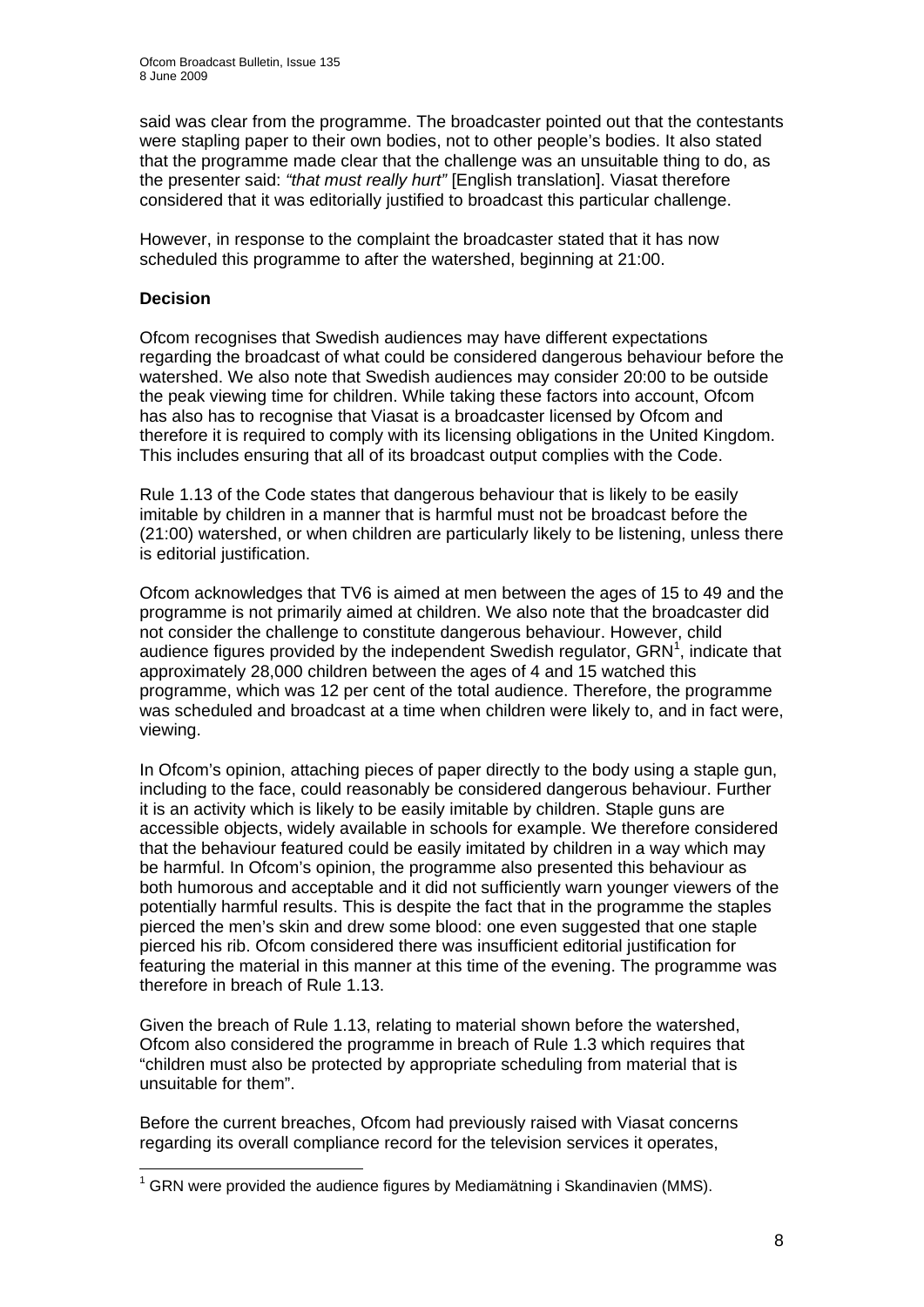especially as regards protection of the under-eighteens on  $TV6<sup>2</sup>$ . Ofcom therefore recently met with Viasat to discuss those concerns and Viasat's compliance record and processes generally. In light of those compliance concerns and record, Ofcom considered in this case whether further regulatory action might be appropriate. Ofcom however decided that, on balance, it was not, taking account of all the circumstances and in particular the broadcaster's voluntary decision from now on to schedule *Herre på täppan* to start after the watershed. Ofcom remains, however, concerned with the recent compliance record of Viasat, and of channel TV6 in particular.

#### **Breach of Rules 1.3 and 1.13**

<sup>1</sup> <sup>2</sup> See the following recorded breaches of the Code, in particular: Ofcom Bulletin 117: *World's Most Amazing Videos*, TV6 Sweden, 28 June 2008, 20:00; breach of Rules 1.3, 1.10, 1.11 and 1.13; Ofcom Bulletin 127: Penn & Teller: Bullshit! TV6 Sweden, 27 September 2008, 19:55; breach of Rules 1.3, 1.14, 1.16, 1.17 and 2.3; and

Ofcom Bulletin 127: Axe Gamekillers, TV6 Sweden, 12 October 2008, 13:30; breach of Rules 9.5, 9.7 and 9.13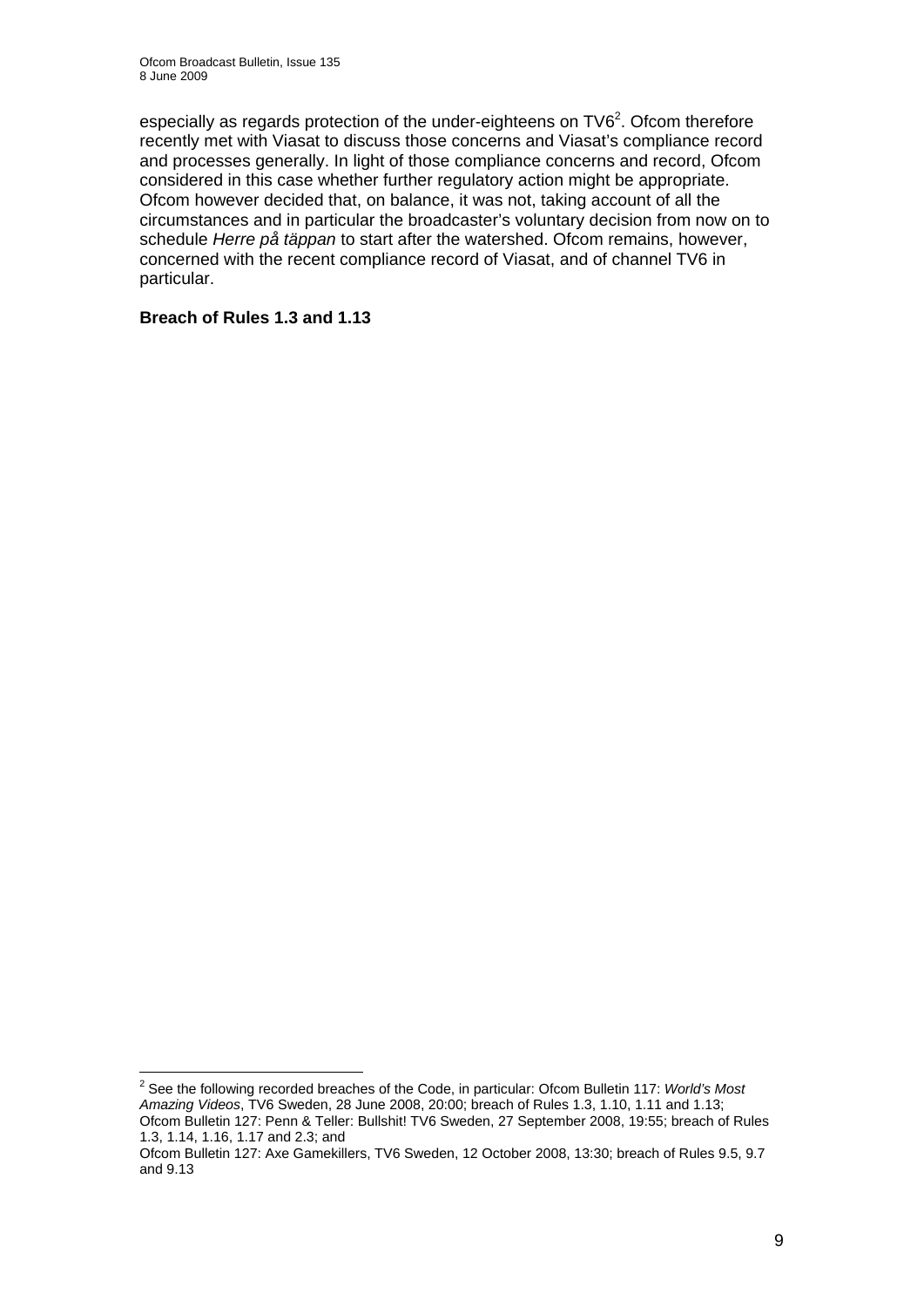# **In Breach**

## **News bulletins**

*ATN Bangla, 18 November 2008, 08:00 and 29 December 2008, 12:00* 

## **RFL Janatar Raay**

*ATN Bangla, 30 December 2008, 09:30* 

#### **Introduction**

ATN Bangla is a general entertainment channel aimed at a Bengali-speaking UK audience.

#### News bulletins, 18 November 2008 and 29 December 2008

Two viewers were concerned that ATN Bangla's news bulletins were sponsored.

Ofcom noted that during both of the news bulletins, the name of a bank (National Bank Limited) and its logo appeared to the left of the scrolling news bar at the bottom of the screen.

Ofcom also noted that during the news bulletin broadcast on 29 December 2008, a logo for a company called RFL Plastics Limited ("RFL") appeared on the backdrop behind the newsreader and at another point during the same bulletin, a logo for a company called United Commercial Bank Limited ("UCB") also appeared on-screen for twenty seconds. However, it did appear that efforts had been made to conceal some other pop-up logos.

Ofcom asked the broadcaster for its comments with regards to the following Code Rules:

- Rule 9.1 News and current affairs programmes may not be sponsored.
- Rule 10.4 No undue prominence may be given in any programme to a product or service.
- Rule 10.5 Product placement is prohibited.

#### *RFL Janatar Raay*, 30 December 2008

Ofcom noted that during this current affairs programme which covered a national election in Bangladesh, a logo for a company called RFL Plastics Limited ("RFL") appeared in a number of places. The logo of a company called Berger Trusted Worldwide also appeared on the screen for a few seconds at one point during the programme. On several occasions throughout the programme, parts of the screen were obscured, which appeared to suggest that the broadcaster had made efforts to conceal some pop-up logos.

- Rule 9.1 News and current affairs programmes may not be sponsored.
- Rule 10.4 No undue prominence may be given in any programme to a product or service.
- Rule 10.5 Product placement is prohibited.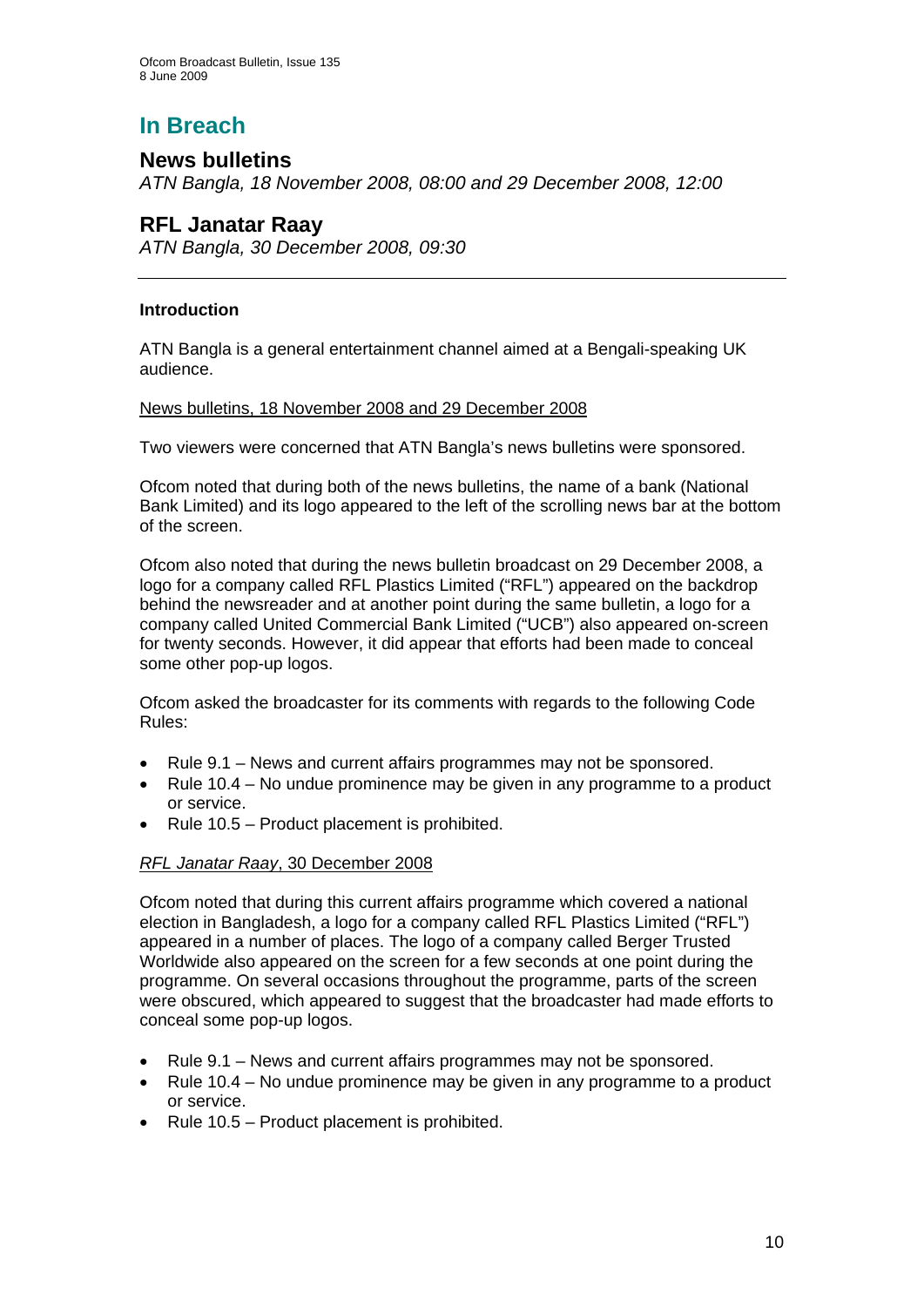#### **Response**

#### News bulletins, 18 November 2008 and 29 December 2008

#### *Rule 9.1*

Channel S Plus Limited ("Channel S"), the licensee of the channel, ATN Bangla, acknowledged that the name of the bank, National Bank Limited, appeared to the left of the scroll bar at the bottom of the screen. It explained that the sponsorship arrangement had occurred before it acquired the programme from Bangladesh, and that National Bank Limited does not have any UK branches. Channel S therefore considered that, because it had not entered into any contract with the sponsor and UK viewers could not use the services of the sponsor, the news bulletin was not sponsored content and therefore was compliant with Rule 9.1 of the Code. However, the broadcaster informed Ofcom that it had taken immediate action to obscure the entire scroll bar.

#### *Rule 10.4*

The broadcaster submitted that due to a national state of emergency in Bangladesh at the time of the broadcasts, during which the army put all broadcasting companies under surveillance, its content supplier had to work under difficult conditions which led to errors of judgement.

Channel S said that RFL is a manufacturing company in Bangladesh which had designed and made the set for the programme, and that the RFL logo was an "emblem of the set maker". The broadcaster said that as the appearance of the logo was not intended to promote any product or service, and its viewers were "very unlikely to consider it as a product or a service as there was no statement of any product or service promotion", it did not consider it to be unduly prominent.

With regards to the appearance of the UCB logo in the news bulletin, Channel S said that this was included in error due to the difficult operating conditions described above. However, it argued that "the nature of the pop-up was clear enough for the viewers to construe that it was separate from the programme" and wished to point out that it does not generate any revenue from the appearance of pop-up logos as the programming is acquired content and it is the original broadcaster in Bangladesh who generates revenue from them. It argued that this accidental appearance during programming was "very unlikely to be considered as giving prominence [to a product or service]". It assured Ofcom that it has reviewed its system to ensure that such an error does not occur again.

#### *Rule 10.5*

The broadcaster assured Ofcom that it adheres to the prohibition on product placement.

#### *RFL Janatar Raay*, 30 December 2008

#### *Rule 9.1*

Although the company called RFL was referenced in the title of this current affairs programme and references to RFL appeared throughout the programme, the broadcaster assured Ofcom that the programme was not sponsored by RFL.

#### *Rule 10.4*

Channel S told Ofcom that, as in the case of the news broadcasts detailed above, due to a national state of emergency in Bangladesh at the time of the broadcast,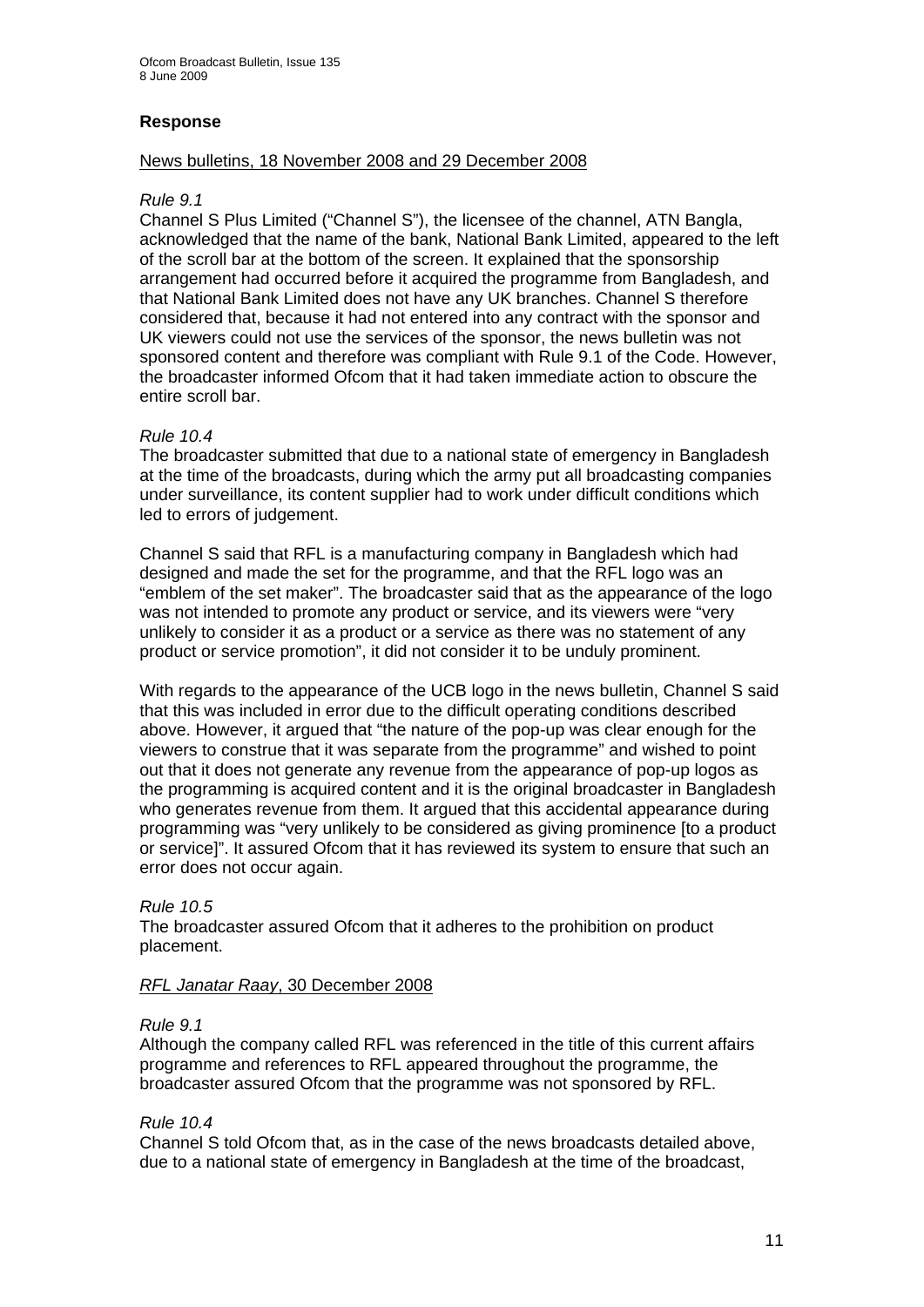during which the army put all broadcasting companies under surveillance, its content supplier had to work under difficult conditions which led to errors of judgement.

As the broadcaster had previously explained in relation to the news broadcasts (see above), RFL is a manufacturing company in Bangladesh, which had designed and made the set for the programme. The broadcaster said that the logo was not considered as an unduly prominent reference to a product or service, and therefore the "producer did not treat [the] RFL logo as any kind of advertisement or promotion". It added that its appearance was "not intended to promote any product or service; the logo appeared as a mere emblem of the set manufacturer and designer" and that it "[did] not make any reference to any product or service provision".

With regards to the appearance of the Berger Trusted Worldwide logo during the programme, the broadcaster said that this pop-up logo only appeared very briefly and was therefore not detected by the editor. The broadcaster also submitted that the products of Berger Trusted Worldwide are not available in the UK.

The broadcaster assured Ofcom that it adheres to the prohibition on product placement.

#### **Decision**

Ofcom noted the broadcaster's assurances in both cases that it adheres to the prohibition on product placement and found no evidence that the broadcasts were in breach of Rule 10.5 of the Code.

As a condition of holding an Ofcom licence, broadcasters must take responsibility for ensuring that the material they broadcast complies with Ofcom codes. It is a matter of concern to Ofcom that at the time of all of the above broadcasts, the licensee appeared to have relied on a third party (i.e. its content supplier in Bangladesh), which it knew to be operating under difficult conditions, to ensure that the material broadcast on the channel was compliant with Ofcom's codes.

#### News bulletins, 18 November 2008 and 29 December 2008

#### *Rule 9.1*

The sponsorship of news (and current affairs) programmes is prohibited. This requirement comes directly from European legislation – the Television Without Frontiers Directive. This is to ensure news is not distorted for commercial purposes. In news, the broadcaster must maintain, and must be seen to maintain, editorial control over its output.

In this case, Channel S transmitted sponsored news broadcasts from Bangladesh without ensuring that they complied with the Code, in breach of Rule 9.1.

#### *Rule 10.4*

The Code states that undue prominence may result from "the presence of or reference to, a product or service (including company names, brand names, logos) in a programme where there is no editorial justification". Ofcom was therefore concerned that the broadcaster did not consider the presence of the RFL logo to be an unduly prominent reference to a product or service because "there was no statement of any product or service promotion". In this case there was clearly no editorial justification for the presence of the RFL logo in the programme.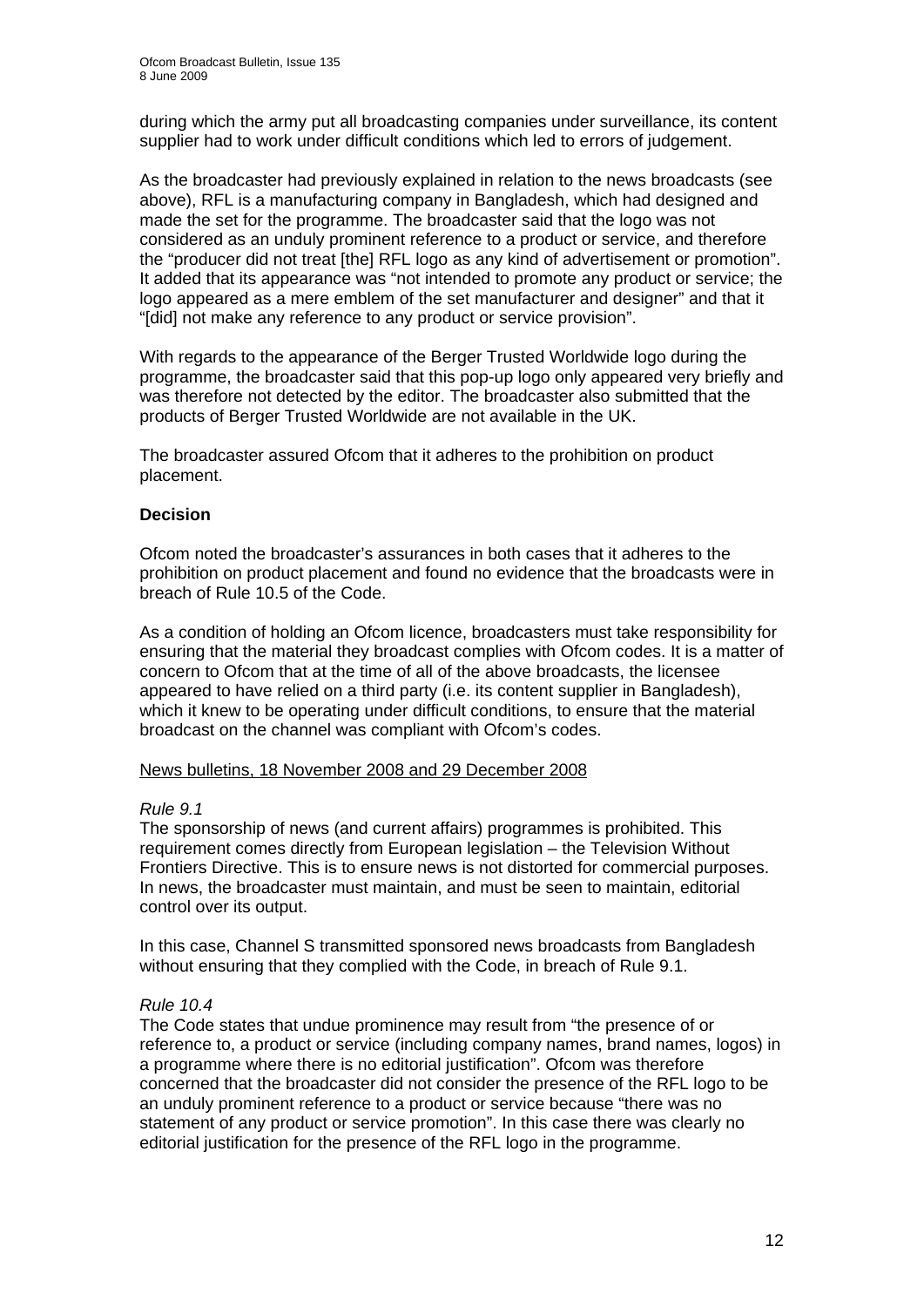With regard to the presence of the UCB pop-up logo, which appeared during the programme for a period of twenty seconds, Ofcom considered that while viewers were unlikely to interpret the appearance of the pop-up logo as part of the programme, there was clearly no editorial justification for its appearance, since it had no relation to anything in the content of the programme. The presence of the RFL and UCB logos in the programme were therefore in breach of Rule 10.4 of the Code.

#### *RFL Janatar Raay*, 30 December 2008

As in the case of the news bulletins, Ofcom was concerned that despite the Code clearly stating that undue prominence may result from the presence of logos where there is no editorial justification, the broadcaster did not consider the appearance of the RFL or Berger Trusted Worldwide logos to be unduly prominent. The RFL logo appeared in several places such as on: the front of the desk; a mug on the desk; a screen behind the presenter and to the left of a scroll bar at the bottom of the screen, giving rise to undue prominence.

There was also no editorial justification for the presence of the RFL or the Berger Trusted Worldwide logos in the programme. Ofcom therefore found the programme in breach of Rule 10.4 of the Code.

**News bulletins, 18 Nov 2008 and 29 Dec 2008: Breach of Rules 9.1 and 10.4** *RFL Janatar Raay***, 30 December 2008: Breach of Rule 10.4**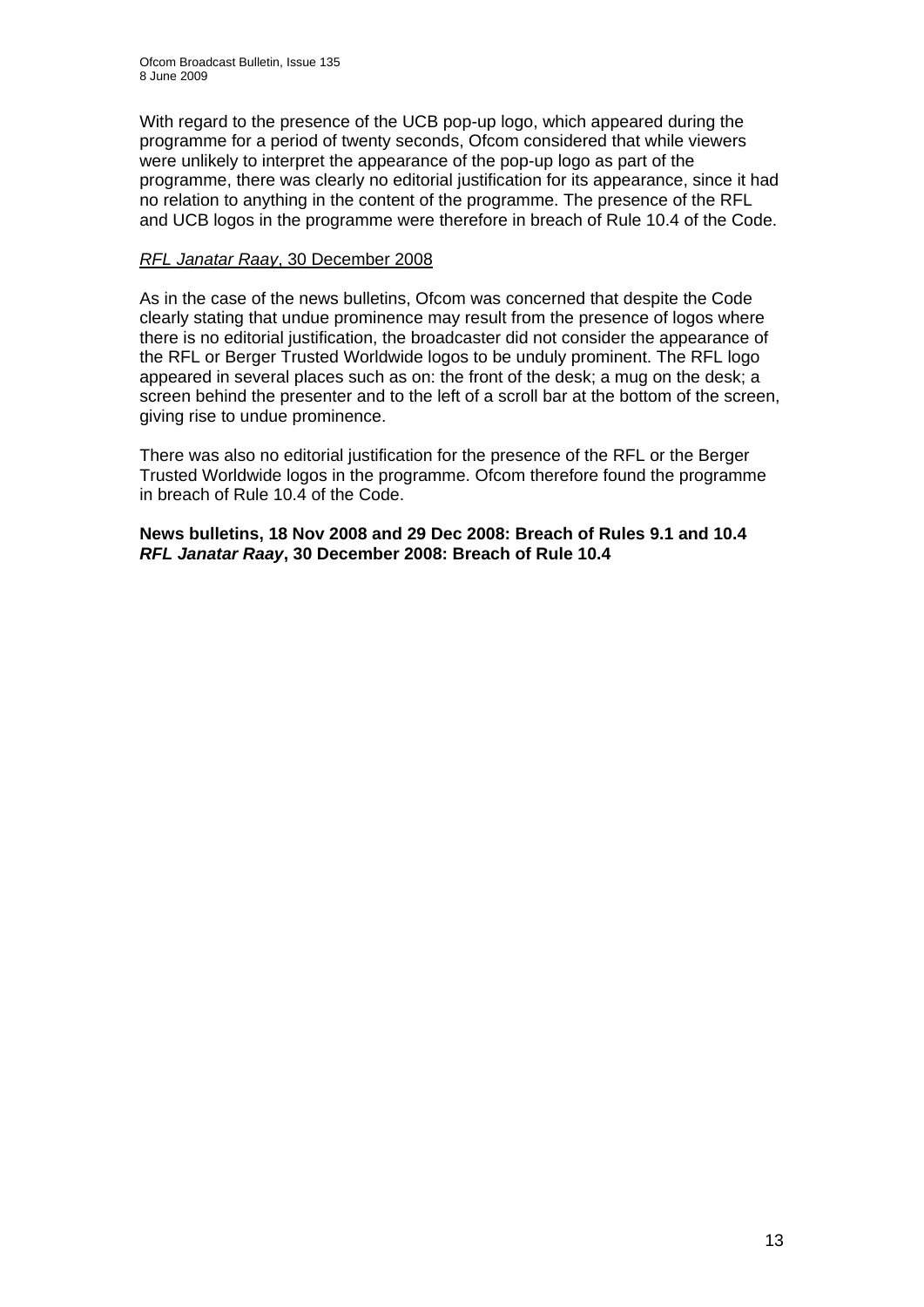# **In Breach**

### **Ben 10: Alien Force**

*Cartoon Network, various dates, March 2009* 

#### **Introduction**

During monitoring, Ofcom noticed that the series *Ben 10: Alien Force* was sponsored by Ben 10: Alien Force the Game. The credits featured footage from the video game, which included one of the main characters from the series.

Rule 9.3 of the Code requires sponsorship to comply with advertising content and scheduling rules.

The rules that apply to the scheduling of television advertising<sup>1</sup> require that:

- advertisements for merchandise based on children's programmes must not be broadcast in the two hours before or after the relevant programme; and
- a person (including cartoon and puppet characters), whose appearance is central to a programme, must not appear in advertisements scheduled in breaks in or adjacent to the relevant programme.

The purpose of these rules is to assist in maintaining a clear distinction between advertising and editorial material. The rules are also in place to reduce the risk of children being more vulnerable to the impact of advertising of merchandise based on programmes they are or have been watching.

We sought the broadcaster's comments on the sponsorship arrangement under Rule 9.3 of the Code.

#### **Response**

Turner Entertainment Networks International Limited ("Turner"), the licence holder for Cartoon Network, said that it had always been its interpretation that the advertising "separation" rules were not applicable to sponsor credits. This is because the Code requires sponsorship to be distinct from advertising.

Turner believed that the scheduling rules referred to in Rule 9.3 were those that protected viewers from products and services that they should not be exposed to at all (e.g. those products that could never be scheduled around children's programmes e.g. alcohol).

Turner noted that sponsorship credits are editorial material, designed to inform viewers of the relationship between the sponsor and programme. Because credits must not contain the promotional qualities of an advertisement, Turner said that it had always been its understanding that Rule 9.3 would not impose a prohibition on products such as toys sponsoring children's programmes.

<sup>1</sup>  $1$  See Sections 4.2.2 and 4.2.7 of the BCAP Rules on the Scheduling of Television **Advertisements**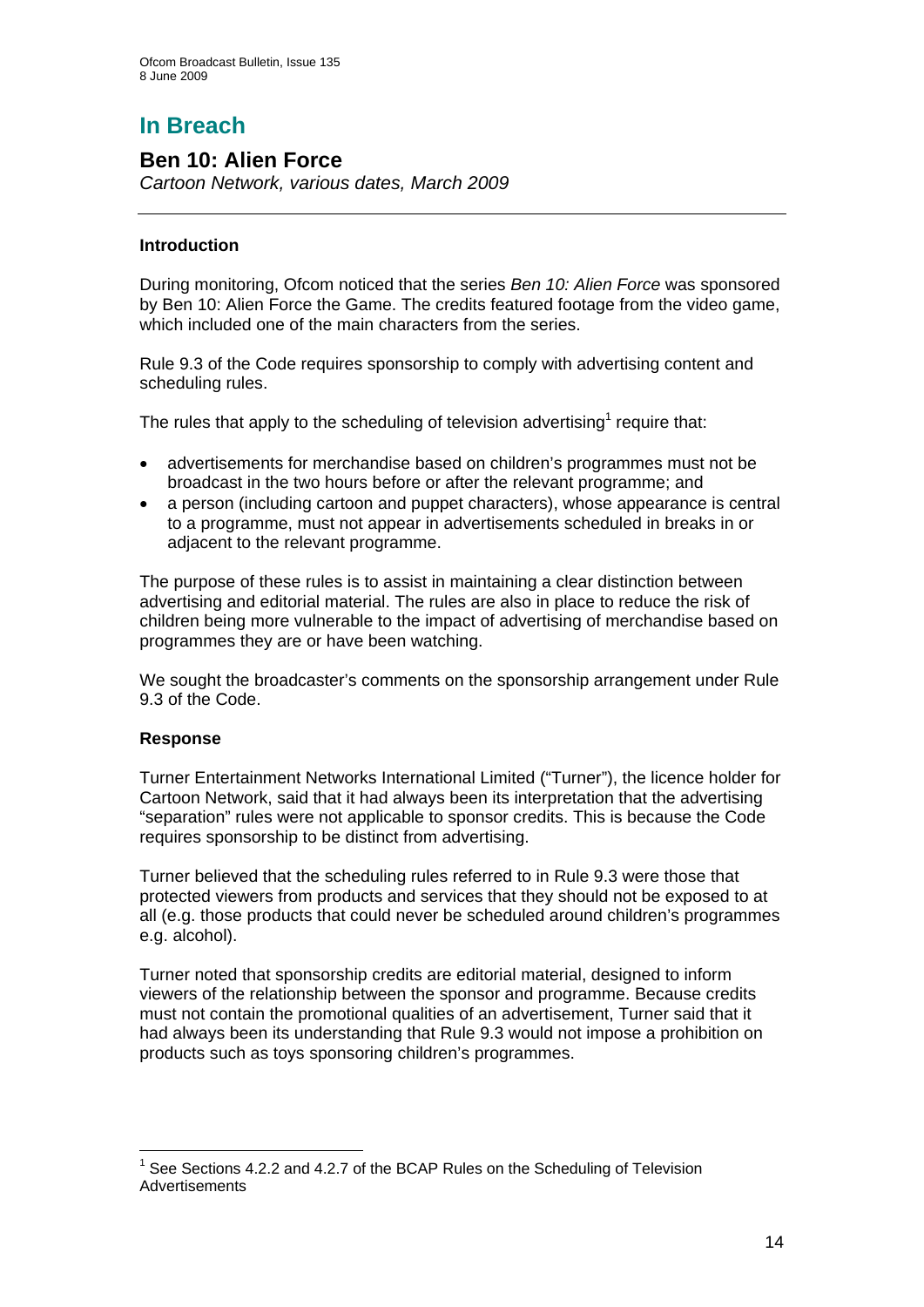Turner believed that its interpretation of Rule 9.3 had been common practice in the broadcasting industry for a number of years and asserted that the ITC, the regulator that preceded Ofcom, had indicated that the practice was acceptable.

#### **Decision**

Rule 9.3 applies the same content and scheduling restrictions to sponsor credits as those which apply to advertising. While sponsor credits must not contain the types of selling messages that are included in advertising, references to the sponsor or its products are permitted. Such references clearly provide the sponsor with promotional benefits.

Rule 9.3 therefore ensures that sponsor credits do not contain material that is harmful and/or offensive and prevents advertisers from using sponsorship as a means of circumventing advertising regulations. The advertising rules that prohibit the broadcast of advertisements for programme based merchandise, and those that feature programme characters, around the related programme recognise that children are more likely to be vulnerable to the impact of such advertising and susceptible to confusion between what is programming and what is advertising.

Ofcom does not exempt sponsorship from these rules, and, to our knowledge, neither did the ITC. The licensee did not provide us with any evidence that supported its assertion that sponsorship credits did not have to comply with the scheduling advertising rules. The sponsorship of a children's programme by merchandise based on that programme, or sponsor credits that features characters from the sponsored programme is incompatible with Rule 9.3.

The sponsorship arrangement and the sponsor credits were therefore in breach of Rule 9.3.

#### **Breach of Rule 9.3**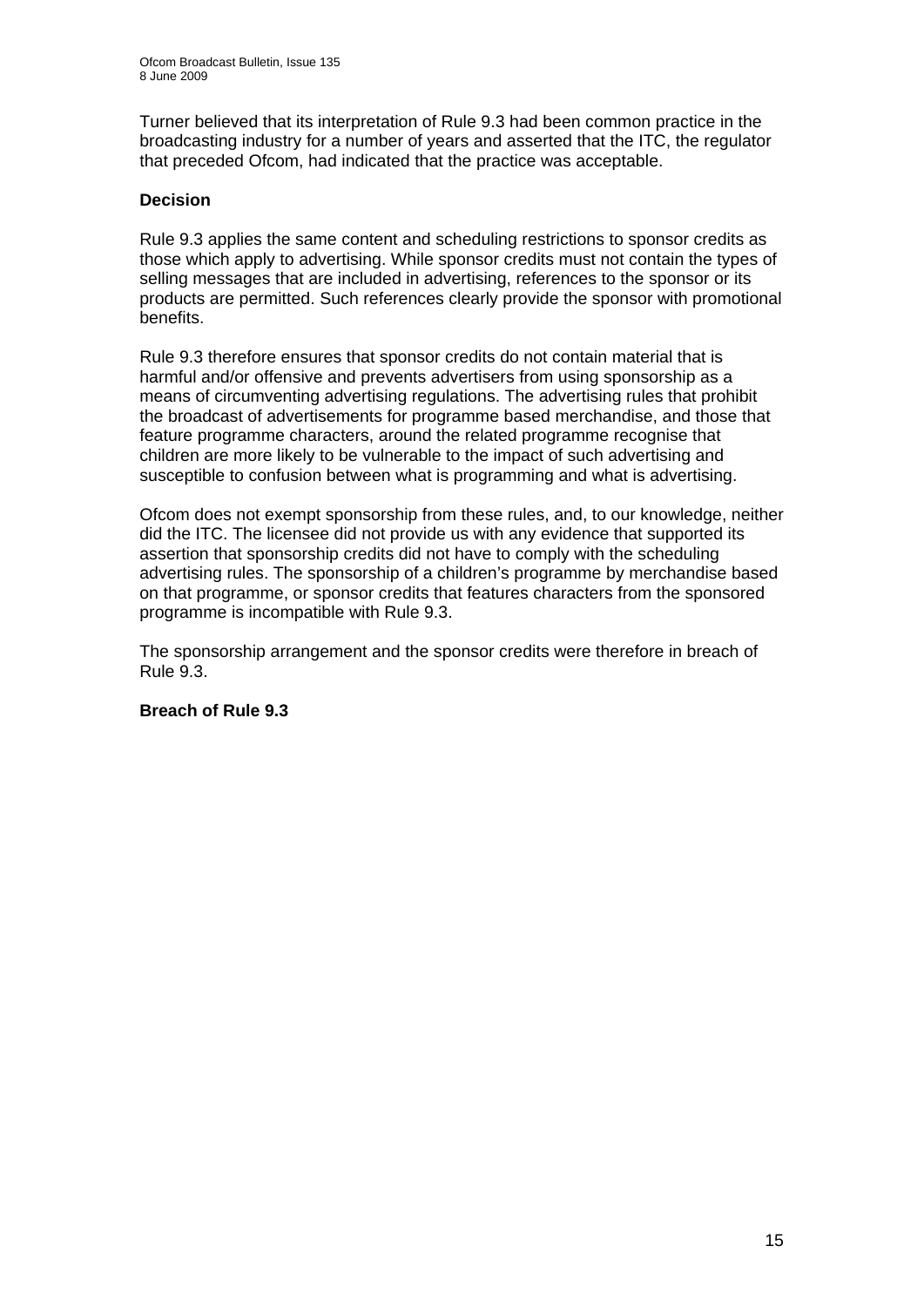# **In Breach**

**UK Tings**  *Channel AKA, 18 April 2009, 06:30, 07:15 and 08:40* 

#### **Introduction**

Channel AKA is an urban music channel owned by Mushroom TV Ltd. Ofcom received three complaints from listeners regarding the broadcast of various music videos during the programme *UK Tings*. The complainants said the programme included videos which contained material of a sexual nature, including sexual language, animations of sex scenes and partial nudity. The complainants considered the videos to be inappropriate for broadcast on a Saturday morning.

#### **Response**

The broadcaster said it was unable to provide Ofcom with a recording of the material because its playout equipment was disabled. It did state, however, that it was likely that such material was broadcast at the times noted by the complainants. Channel AKA explained that the videos were scheduled in error after a temporary late night shut-down in transmission took place while new equipment was being installed. The broadcaster apologised for any offence caused.

#### **Decision**

In the absence of a recording we were unable to consider the complaints made in this case. It is a condition of Channel AKA's licence that recordings of output are retained for 60 days after transmission, and that they must provide Ofcom with any such material upon request. Failure to supply this recording is a serious and significant breach of the broadcaster's licence. This will be held on record.

#### **Breach of Licence Condition 11**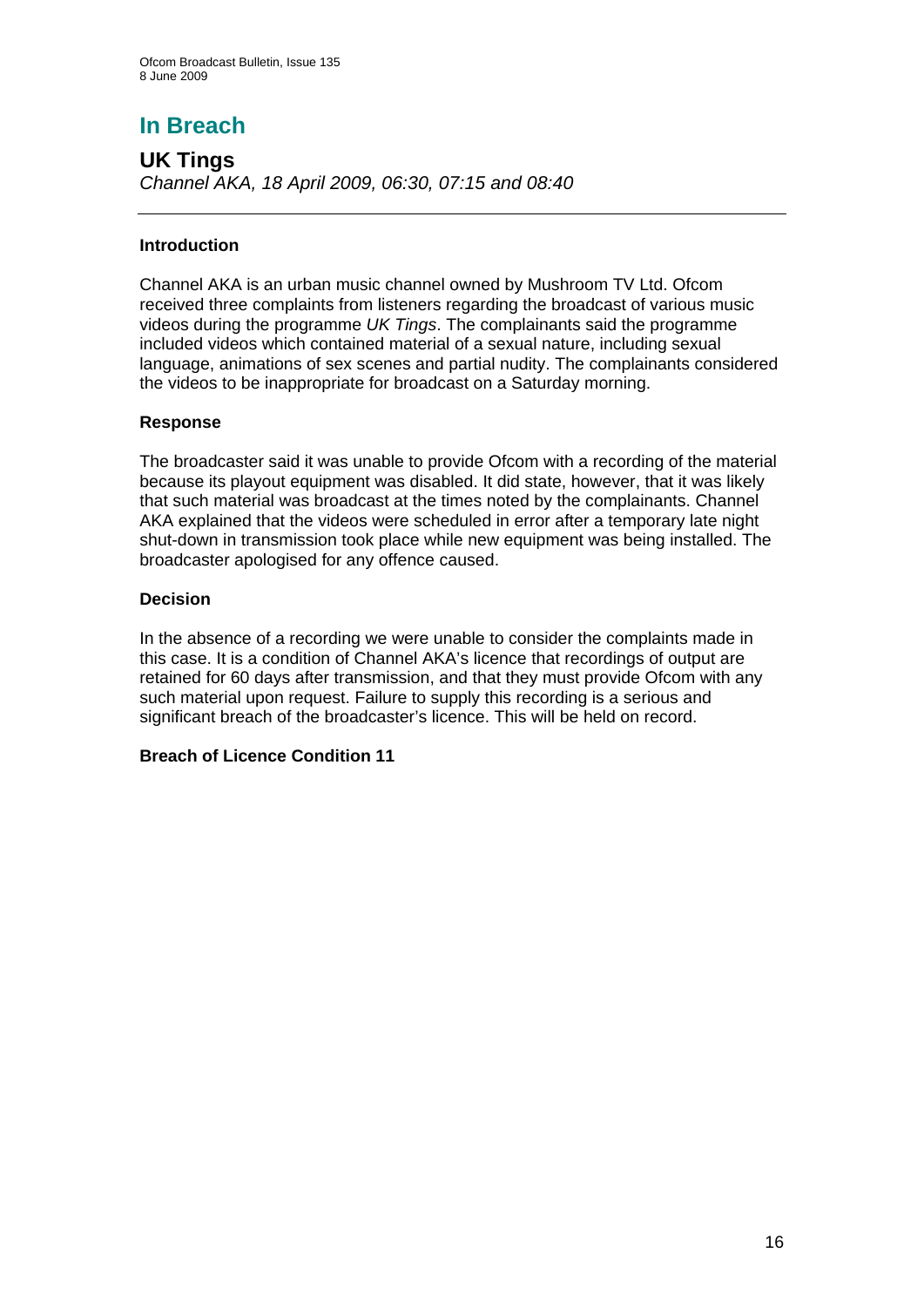# **Supplementary Note to Ofcom's Finding**

## **Jon Gaunt**

*Talksport, 7 November 2008, 11:25* 

On 11 May 2009, in Ofcom Broadcast Bulletin 133, Ofcom published its finding in relation to the above broadcast. Following the publication of this finding, the presenter of the programme, Jon Gaunt, made representations to Ofcom which disputed some of the surrounding circumstances of the broadcast, and specifically certain steps which Talksport had said it had taken, as set out in the section headed "Response". Ofcom put the substance of Mr. Gaunt's representations to Talksport. Talksport in turn disputed Mr Gaunt's account of events. Ofcom therefore notes that there are areas of dispute between Talksport and Jon Gaunt as regards the surrounding circumstances of the 7 November 2008 broadcast.

However, Ofcom's finding that the broadcast breached Rules 2.1 and 2.3 of the Broadcasting Code was based on the content of the material as broadcast. Accordingly, Ofcom considers that the areas of factual dispute between Talksport and Mr. Gaunt do not materially affect Ofcom's published decision in this case. Nevertheless, Ofcom has considered it appropriate to amend its original finding as published, to the extent of reflecting matters in dispute as between Talksport and Mr Gaunt. The amended finding is available at:

http://www.ofcom.org.uk/tv/obb/prog\_cb/obb133/issue133.pdf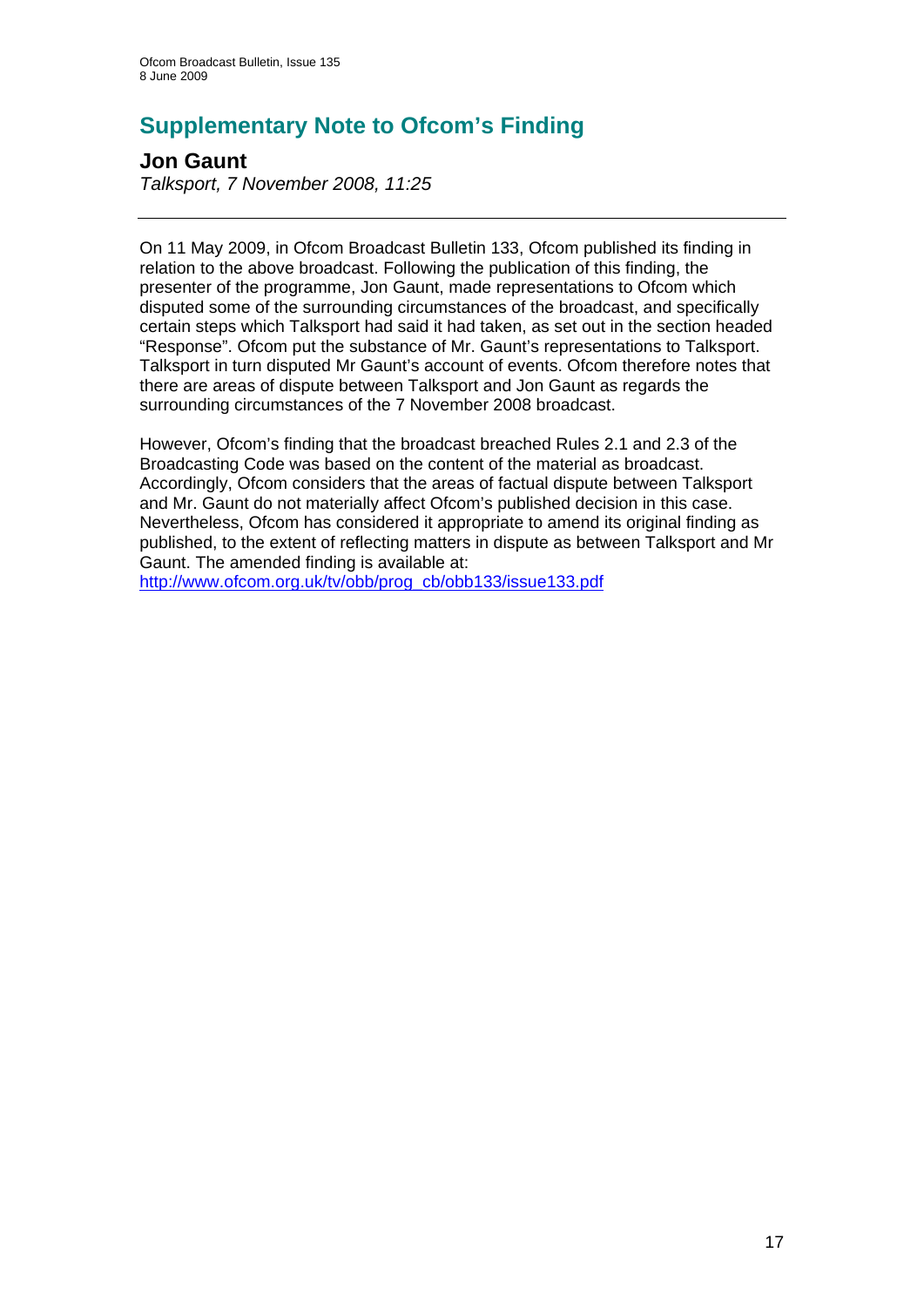# **Not in Breach**

# **Moving Wallpaper**

*ITV1, 20 March 2009, 21:00* 

#### **Introduction**

*Moving Wallpaper* is a satirical comedy drama set in a television production office run by an egotistical and maverick producer called Jonathan Pope. This second series featured Jonathan working under great pressure to deliver a hit programme after the failure of his previous production *Echo Beach*, which was featured in the first series.

Ofcom received 100 complaints about an episode which featured a transsexual character called Georgina, whom Jonathan brought in for her track record in writing successful TV drama. The hiring of Georgina resulted in anger from the in-house writing team who felt sidelined by her appointment and consequently went on strike. During the episode Georgina experienced bigoted treatment from other characters, including Jonathan and some of his production team.

The complainants expressed concern that this storyline was offensive and encouraged transphobic bullying and discrimination against transsexuals in the workplace.

#### **Decision**

Satirical programmes, such as *Moving Wallpaper,* often derive humour from exaggerating a situation or attitude to the point of absurdity and Ofcom acknowledges that this may cause offence to individuals. Potentially offensive material may, however, be broadcast provided it complies with the Code. In regulating the content of broadcast television programmes Ofcom requires broadcasters to ensure that they apply "generally accepted standards" to ensure viewers have adequate protection from offensive material.

When applying generally accepted standards, Rule 2.3 states that broadcasters must ensure that material which may cause offence is justified by the context. Context includes, but is not limited to: the editorial content of the programme; the service on which the material is broadcast; the degree of offence likely to be caused; and the likely expectation of the audience.

In applying the Code, Ofcom must also carry out its duties in light of Article 10 of the European Convention of Human Rights which provides for the right to freedom of expression. Comedy and satire often, and rightly, engage with challenging and sensitive subjects touching on sexuality and gender. Ofcom must regulate potentially offensive material in a manner that also respects freedom of expression – the broadcasters' right to transmit information and the viewers' right to receive it. Ofcom must therefore seek an appropriate balance between protecting members of the public from harm and offence on the one hand and the broadcaster's right to freedom of expression on the other, taking into account context.

Ofcom recognises the concerns generated by the treatment of the transgender character Georgina in this episode of the comedy drama. In Ofcom's view, references such as *"a cock in a frock"*, *"trannies"*, *"he/she"*, *"not natural"* and the overall discriminatory attitude demonstrated by Jonathan and some of his production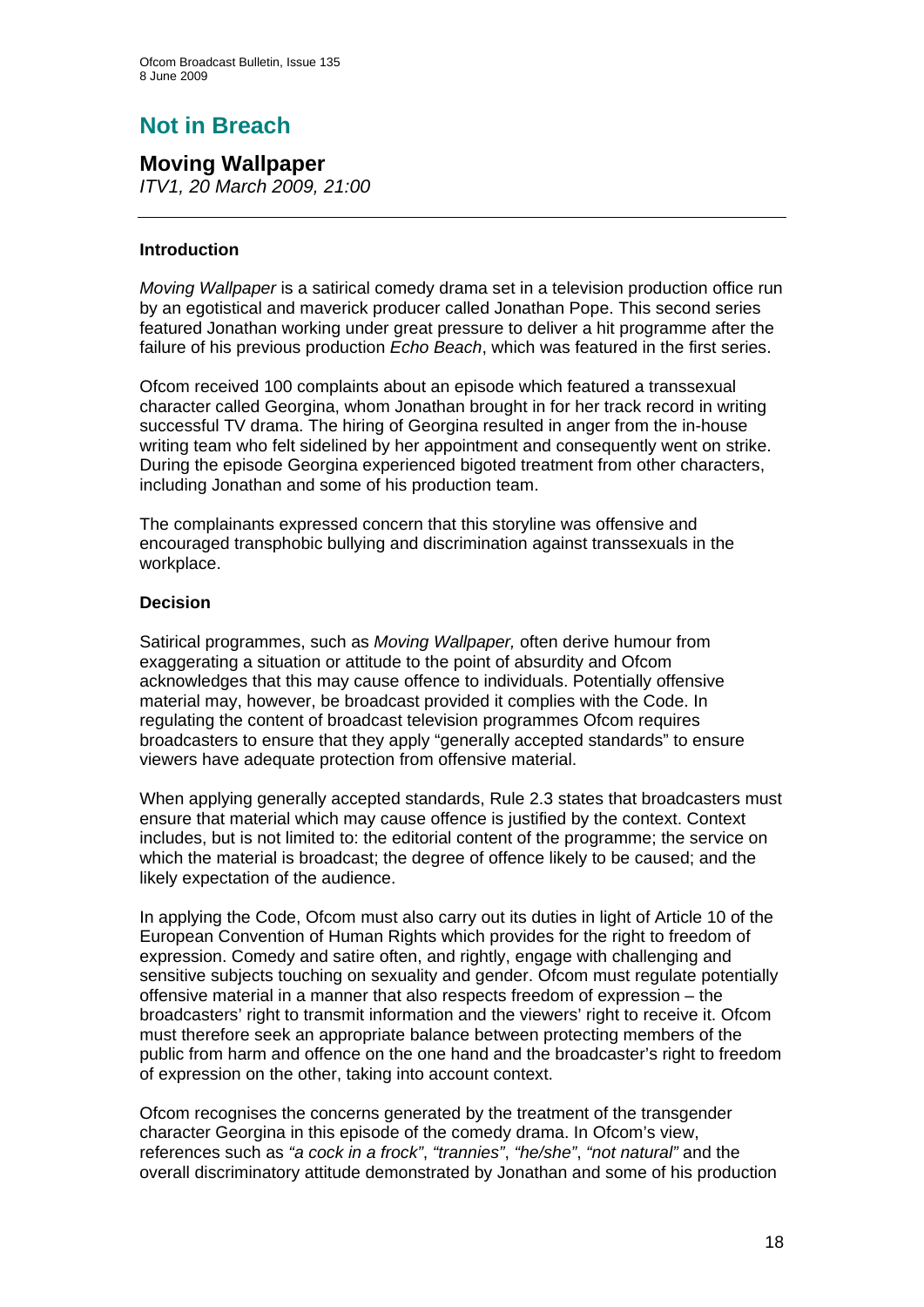team towards Georgina certainly had the potential to cause offence. This offence was clearly reflected in the strength of the many complaints received by Ofcom, some of which were from the transgender community.

However, it is important to note that the Code does not simply prohibit the broadcast of potentially offensive material. Rather, Rule 2.3 means that such material may be broadcast, if its inclusion is justified by context so as to provide adequate protection for members of the public.

In terms of assessing the context Ofcom firstly reviewed the editorial content of this popular comedy drama. First, it should be noted that this programme was a drama, with fictional characters and set in a fictional television environment. This was the second series of *Moving Wallpaper* and the chauvinistic and narcissistic character of Jonathan Pope was already well established from series one. In the opening scenes of this particular episode, before Jonathan meets Georgina, he talks about "George" as the new writer coming in who has a strong track record in writing hit television drama scripts. He demonstrates he has no qualms in undermining his existing scriptwriters by bringing in someone over their heads to avoid another television flop.

In Ofcom's view it was therefore part of the characterisation of Jonathan to react negatively to Georgina from the point at which he meets her and realises she is a transsexual – even though it is the same writer Jonathan had previously praised for her extensive experience. Members of the production team also made negative references to Georgina's gender<sup>(1)</sup>. Their motives however were less obvious: one stated he was "just jealous" of her long list of writing credits, and another stated that her attitude was not related to Georgina's gender but the way in which Jonathan had brought her in without consulting the team.

In contrast, throughout the programme, Georgina is not presented in a negative or stereotypical way. She has strong morals and is very professional, refusing for example to bow to the pressure Jonathan puts her under to turn around a script quickly and to re-use storylines simply to salvage his own reputation.

It is Ofcom's view that the intention of the humour in this episode was to illustrate the crass and prejudiced character of Jonathan, rather than to ridicule a transsexual character. Georgina is given her opportunity to tell Jonathan what she thinks of him at the end of the programme, referring to him as *"incompetent, sexist, offensive and talentless".* 

Although Ofcom appreciates this programme caused offence to some individuals, its intention was to draw out the characters, in the programme, in a manner which was both absurd and satirical. The reactions of the production team to the character of Georgina were a key part of the storyline (i.e. this is how certain individuals reacted to her) and therefore editorially justified. The programme did not condone or encourage such negative attitudes to transsexuals. The broadcaster met generally accepted standards given the specific context of a satirical drama. Therefore Rule 2.3 of the Code was not breached.

(1) To correct an error in the original finding, Ofcom substituted the word "gender" for "sexuality" on 19th February 2010.

#### **Not in Breach of Rule 2.3**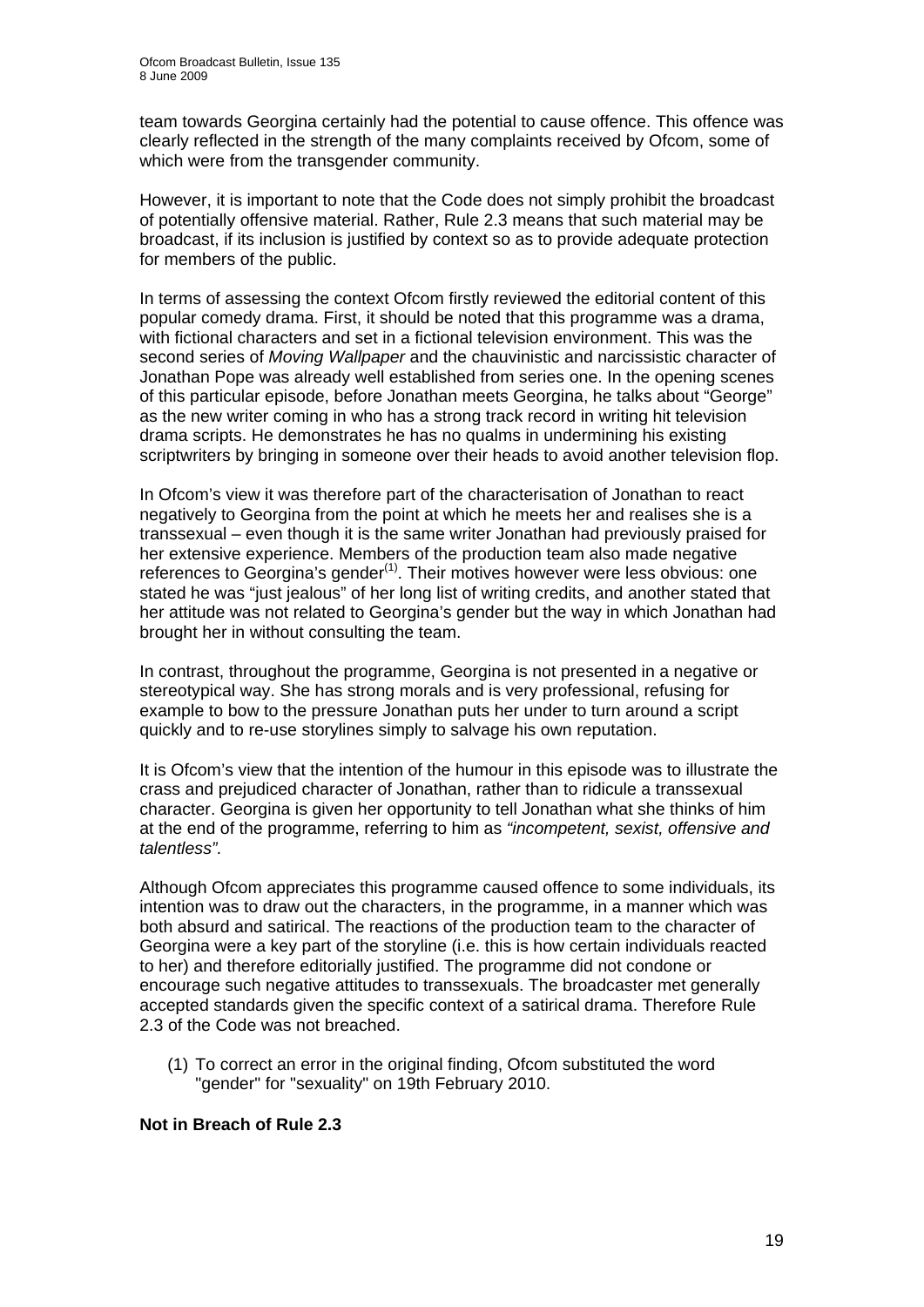## **Fairness and Privacy Cases**

## **Not Upheld**

**Complaint by Mr Ulf Olsson**  *Efterlyst*, TV3 (Sweden), 10 April 2008

**Summary:** Ofcom has not upheld this complaint of unfair treatment.

This programme, which appealed to the public for information to assist the police in investigating unsolved crimes, included the case of a 10 year old girl who had disappeared and the arrest of a man suspected of abducting her. By way of background to the case, the programme examined the cases of four children who had disappeared without a trace in Sweden over the past 10 years. One of the children who had disappeared was Jasmina Jasharaj. The programme stated that:

*"The search [for Jasmina Jasharaj] is in progress for several years. Among other things, the Helén murderer Ulf Olsson is questioned but the investigation leads nowhere."* 

Mr Ulf Olsson, who was convicted in 2005 of murdering two people (including a 10 year old girl), complained that he had been treated unfairly in the programme as broadcast.

Ofcom considered that the programme's suggestion that Mr Olsson had been questioned by the police in connection with Jasmina Jasharaj's disappearance was inaccurate and had the potential to be unfair. However, given that the programme made clear that the police investigation into Mr Olsson's possible involvement in the disappearance led "nowhere", Ofcom was satisfied that the programme's presentation of the matter was unlikely to have materially affected viewers' understanding of Mr Olsson in a way that was unfair to him.

#### **Introduction**

On 10 April 2008, TV3 (Sweden) ("TV3") (a Swedish satellite television channel licensed in the UK by Ofcom, and whose licence is held by Viasat Broadcasting Limited ("Viasat")) broadcast an edition of *Efterlyst*, a programme that featured crimes that the Swedish police were investigating and appealed to the public for information to assist them. This edition of the programme included a story about a 10 year old girl who had disappeared and the arrest of a man the police suspected of her abduction. The programme's presenter stated that it was unusual for children to disappear without a trace in Sweden and went on to state that over the past 10 years, four children had disappeared without a trace. The programme went on to outline the circumstances in which these four children had gone missing, including a child called Jasmina Jasharaj. The programme stated:

*"…on July 28th [1997] a neighbour sees six year old Jasmina Jasharaj playing in a pile of dirt close to her home in Sävsjö. That was the last time anyone saw her."*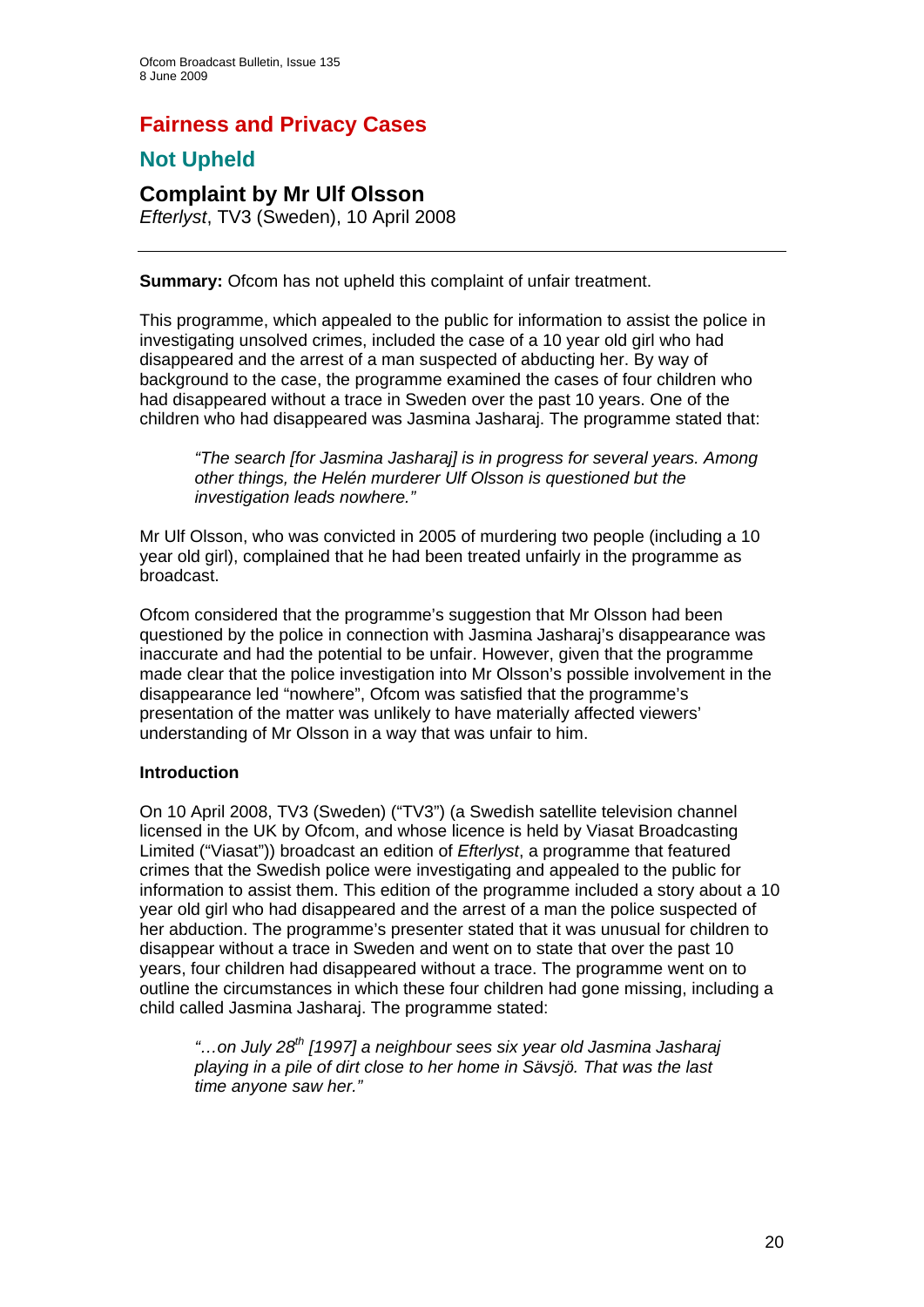The programme then stated that police had questioned Mr Ulf Olsson<sup>1</sup> about Jasmina Jasharaj's disappearance:

*"The search [for Jasmina] is in progress for several years. Among other things, the Helén murderer Ulf Olsson is questioned but the investigation leads nowhere."* 

Mr Olsson complained to Ofcom that he had been treated unfairly in the programme as broadcast.

#### **The Complaint**

#### **Mr Olsson's case**

In summary, Mr Olsson complained that he was treated unfairly in the programme as broadcast in that the programme alleged falsely that he was suspected of committing a crime against Jasmina Jasharaj and that he had been questioned by the police without result. Mr Olsson said that he had never been suspected of a crime against Jasmina Jasharaj, nor had he been questioned by the police in relation to her disappearance.

#### **The Broadcaster's case**

TV3 (Sweden)'s licence is held by Viasat who are responsible for compliance at TV3. Therefore, Viasat was required by Ofcom to respond to Mr Olsson's complaint.

In summary, Viasat said that Mr Olsson was a well-known murderer in Sweden and that Swedish newspapers had reported that the police had wanted to question Mr Olsson in relation to Jasmina Jasharaj's disappearance. Viasat stated that a car which Mr Olsson had access to and used at work at the time of Jasmina Jasharaj's disappearance was forensically examined in relation to the investigation into her disappearance and that the police had wanted to question him about the car. Viasat said that Mr Olsson had declined to be questioned by the police and that the police were unable to compel him, due to a lack of evidence. Viasat said that the programme makers believed that Mr Olsson was suspected by the police of having committed a crime against Jasmina Jasharaj.

Viasat said that the programme makers maintained that the programme did not falsely allege that Mr Olsson was suspected of committing a crime against Jasmina Jasharaj and that Mr Olsson's claim that he had never been suspected of a crime against Jasmina Jasharaj was not true.

#### **Decision**

Ofcom's statutory duties include the application, in the case of all television and radio services, of standards which provide adequate protection to members of the public and all other persons from unfair treatment in programmes included in such services.

In carrying out its duties, Ofcom has regard to the need to secure that the application of these standards is in the manner that best guarantees an appropriate level of freedom of expression. Ofcom is also obliged to have regard in all cases, to the

<sup>1</sup> <sup>1</sup> In 2005, Mr Ulf Olsson was convicted of the murders of 10 year old Helén Nilsson and 26 year old Jannica Ekblad. Both murders took place in 1989.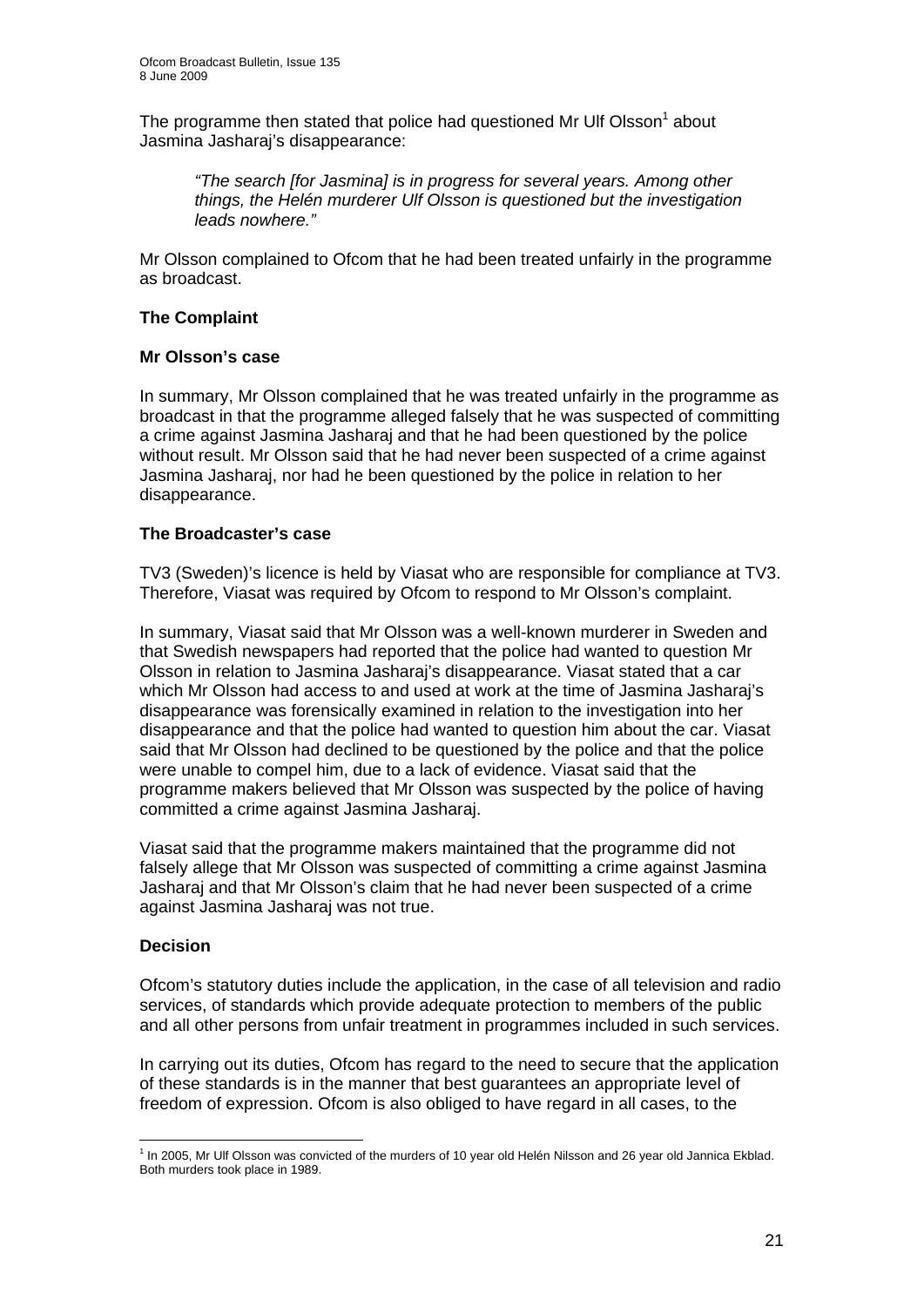principles under which regulatory activities should be transparent, accountable, proportionate and consistent and targeted only at cases in which action is needed. This case was considered by Ofcom's Executive Fairness Group. In reaching a decision, it considered the complaint and the broadcaster's response including supporting material, together with a recording and translated transcript of the programme as broadcast. In its considerations, Ofcom took account of Ofcom's Broadcasting Code ("the Code").

Ofcom considered Mr Olsson's complaint that the programme alleged falsely that he was suspected of committing a crime against Jasmina Jasharaj and had been questioned by the police without result.

In considering this complaint, Ofcom took into account whether the programme makers' actions were consistent with the broadcaster's obligation to avoid unjust or unfair treatment of individuals in programmes as set out in Rule 7.1 of the Code.

It also considered Practice 7.9 of the Code which states that before broadcasting a factual programme, including programmes examining past events, broadcasters should take reasonable care to satisfy themselves that material facts have not been presented, disregarded or omitted in a way that is unfair to an individual or organisation.

Ofcom noted that the programme focused on four cases in which children had disappeared in Sweden and had referred briefly to the case of Jasmina Jasharaj about which it stated:

*"The search [for Jasmina] is in progress for several years. Among other things, the Helén murderer Ulf Olsson is questioned but the investigation leads nowhere."* 

Ofcom considered whether the programme makers had taken reasonable care to satisfy themselves that material facts were presented fairly in the programme. In doing so, Ofcom first examined the factual basis for the statement included in the programme that Mr Olsson was questioned by the police in connection with Jasmina Jasharaj's disappearance. It then considered whether the programme's presentation of the matter would have resulted in unfairness to Mr Olsson.

Ofcom noted that in its statement in response to the complaint, Viasat said:

"The police wanted to question him [Mr Olsson] in relation to the car but Ulf Olsson declined to be questioned and due to insufficient evidence the police could not bring him in for questioning."

Ofcom also noted the wording of two translated Swedish newspaper reports provided to it by Viasat which linked Mr Olsson with the police investigation into the disappearance. The first newspaper report stated that the police had found evidence in the car that Mr Olsson had access to at work when Jasmina Jasharaj disappeared and that, although the police were reluctant to comment further on the investigation, they did:

"hope to be able to question him [Mr Olsson] soon".

The second newspaper report also linked Mr Olsson to the car and stated that the police did not want to comment about the investigation. Ofcom noted that this report concluded by stating: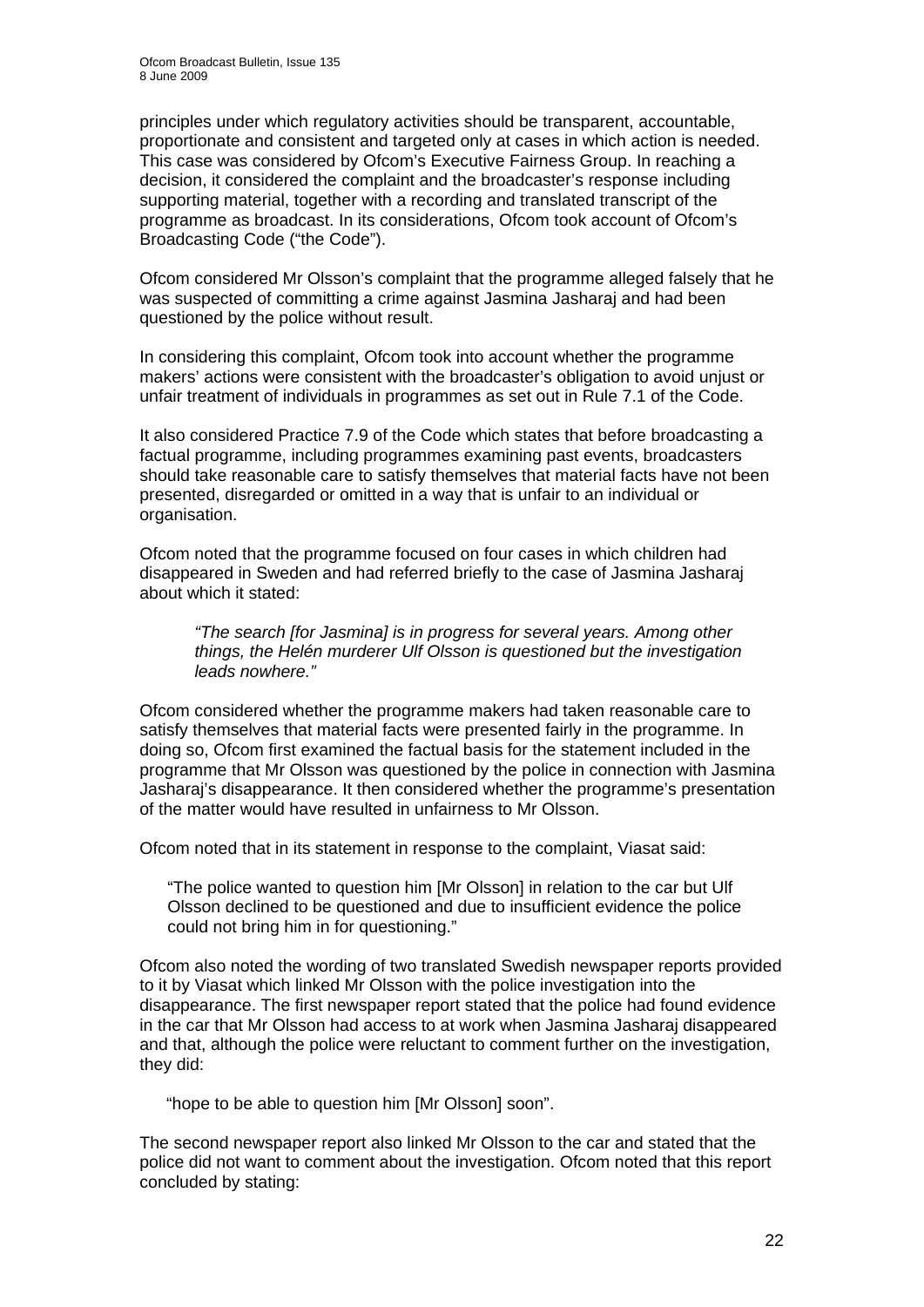"It can, however, be established that no prosecutor had been brought into the investigation. This could be interpreted as the investigation into the car did not lead to any new suspicions against Ulf Olsson."

In Ofcom's view, neither the broadcaster's statement nor the translated newspaper reports supported the statement made in the programme that Mr Olsson had been "*questioned*" in connection with the police investigation into Jasmina Jasharaj's disappearance.

Ofcom took the view that, although the police may have suspected Mr Olsson and had wanted to question him, the fact remained that Mr Olsson was not questioned by the police. The programme's presentation of this matter was therefore not accurate.

Ofcom then went on to consider whether or not the programme's inaccurate presentation of this matter resulted in unfairness to Mr Olsson. In doing so, Ofcom again examined the programme's statement about Mr Olsson and the investigation into Jasmina Jasharaj's disappearance:

"*The search is in progress for several years. Among other things, the Helén murderer Ulf Olsson is questioned but the investigation leads nowhere."* 

Importantly, in Ofcom's view, the programme made explicitly clear that the police investigation into Mr Olsson's possible involvement in the disappearance led *"nowhere".*

In doing so, the programme unequivocally signposted to viewers that there was not sufficient evidence to support the any suggestion that Mr Olsson was involved in Jasmina Jasharaj's disappearance.

Ofcom considers that broadcasters must exercise great caution when seeking to explain the basis nature of a criminal investigation and the status of those directly associated with it or otherwise suspected of being associated with it.

In this case, the programme's suggestion that Mr Olsson had been questioned by the police in connection with Jasmina Jasharaj's disappearance was inaccurate and had the potential to be unfair.

However, given that the programme made clear that the police investigation into Mr Olsson's possible involvement in the disappearance led *"nowhere"*, Ofcom was satisfied that the programme's presentation of the matter was unlikely to have materially affected viewers' understanding of Mr Olsson in a way that was unfair to him.

**Accordingly, the complaint of unfair treatment was not upheld.**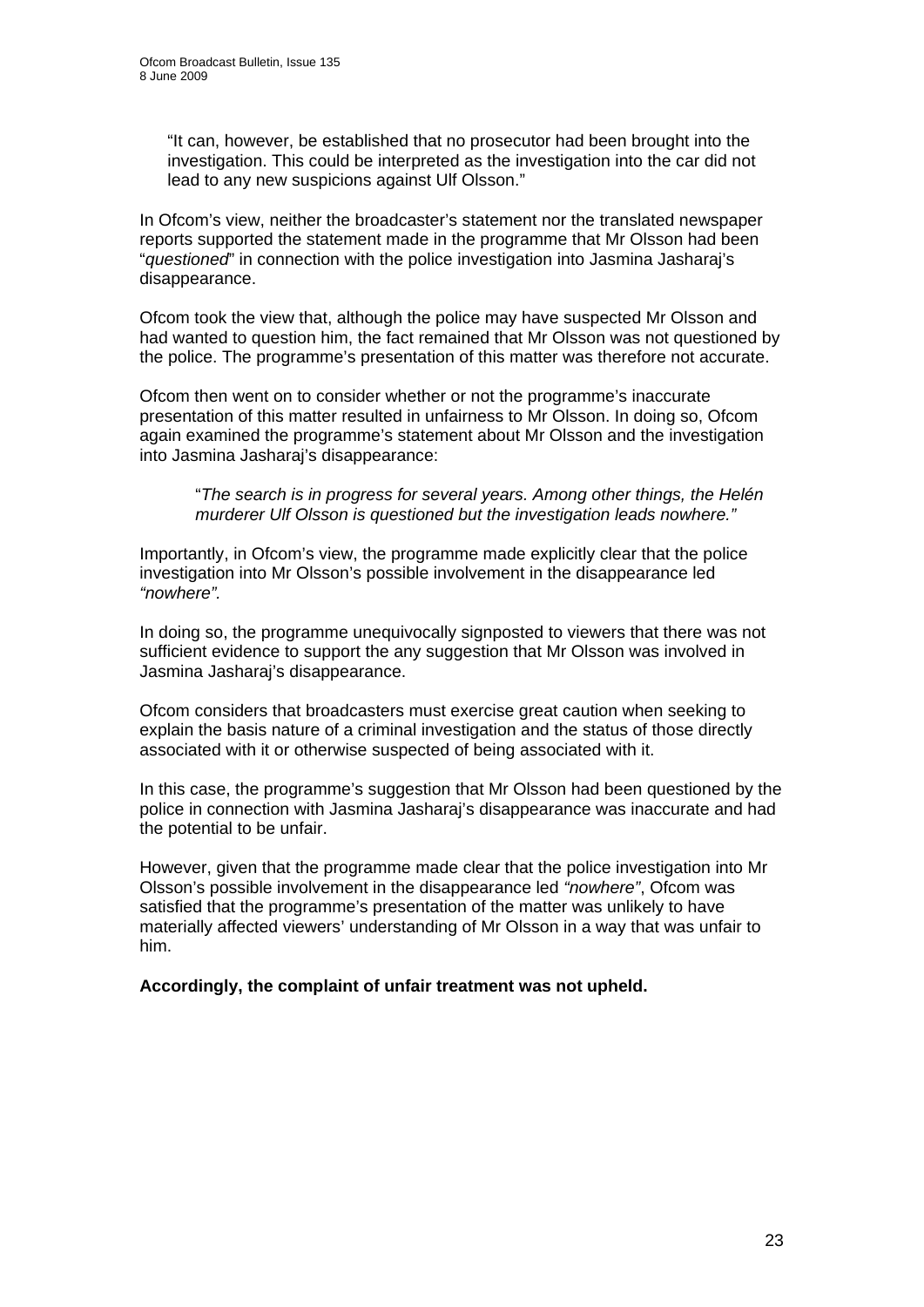## **Not Upheld**

## **Complaint by Humphries Kirk Solicitors on behalf of Ultimate Energy plc**

*Inside Out (South West),* BBC1 South West, 22 February 2008

**Summary:** Ofcom has not upheld this complaint of unfair treatment in the programme as broadcast.

This programme reported on Ultimate Energy plc ("Ultimate Energy"), which sold domestic solar and renewable energy products. The programme investigated the extent to which Ultimate Energy used similar sales techniques to those which had been used by Solar Technik Limited, another solar energy product company that had the same directors and had been the subject of a previous edition of the programme. Secretly filmed footage of an Ultimate Energy representative sales pitch was filmed for, observed and commented on in the programme. The programme alleged that the sales representative made unrealistic and misleading claims about the company's products offered for sale which were in breach of undertakings Ultimate Energy's directors had given to the Office of Fair Trading. The programme also included contributions from disgruntled customers who had bought products from the company.

Humphries Kirk Solicitors complained on behalf of Ultimate Energy that it had been treated unfairly in the programme as broadcast in that: material facts had been presented unfairly; the company had not been given an appropriate opportunity to respond to the allegations made in the programme; and that its responses to the allegations were not fairly represented in it.

Ofcom found the following:

- Ofcom considered that material facts were presented fairly in the programme and in a way that did not portray Ultimate Energy unfairly;
- Ofcom found that as the allegation that the particular house featured in the programme was not suitable for solar panels was not made in the programme the programme makers were under no obligation to provide Ultimate Energy with an opportunity to respond to it; and
- Ofcom compared the responses provided to the programme makers by Humphries Kirk made on behalf of Ultimate Energy about allegations made in the programme and the summary of those responses given in the programme. Ofcom was satisfied that the responses had been presented fairly in the programme.

#### **Introduction**

On 22 February 2008, the BBC broadcast an edition of its regional current affairs programme *Inside Out (South West)* which reported on Ultimate Energy plc ("Ultimate Energy"), a Dorset-based company that sells domestic solar and renewable energy products.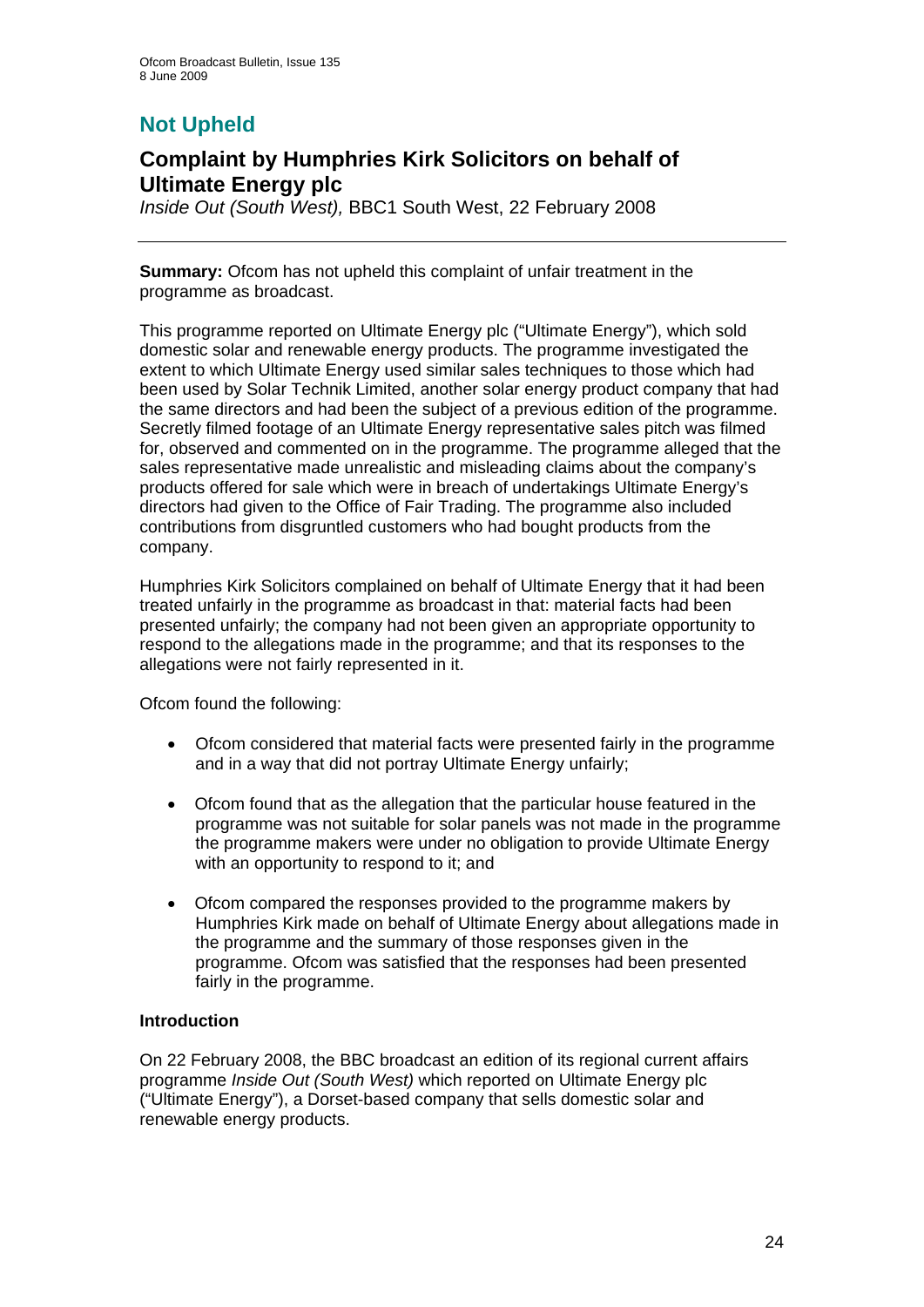The report stated that Ultimate Energy had the same directors, namely Mr Floyd Lewis and Ms June Lewis, as another solar energy product company, Solar Technik Limited ("Solar Technik").

Solar Technik had been the subject of a previous *Inside Out (South West)* report broadcast in 2006 which examined its marketing practices and alleged that Solar Technik's sales representatives were misleading potential customers. In 2007, Solar Technik went into liquidation and the Office of Fair Trading ("the OFT") obtained undertakings<sup>1</sup> from Mr Lewis and Ms Lewis, on behalf of their other company (Ultimate Energy) that they would not engage in prohibited conduct including: giving misleading impressions or misrepresentations about its products; supplying goods that were not of a satisfactory quality; failing to carry out services with due care or skill; and failing to inform customers of their cancellation rights, where required.

The programme broadcast on 22 February 2008 followed on from the earlier programme and investigated the extent to which Ultimate Energy was using similar sales techniques to those which had been used by Solar Technik. Secretly filmed footage of an Ultimate Energy representative and an undercover reporter posing as a potential customer was included in the report. The representative's sales pitch was observed and commented on in the programme by the programme's presenter and Mr Ian Preston, an expert in the area of renewable energy. The programme alleged that the sales representative made unrealistic and misleading claims about Ultimate Energy's products offered for sale. The programme also alleged that these claims were in breach of the undertakings Ultimate Energy's directors, Mr Lewis and Ms Lewis, had given to the OFT. The programme also included contributions from disgruntled customers who had bought products from Ultimate Energy.

Humphries Kirk Solicitors, ("Humphries Kirk") complained to Ofcom on behalf of Ultimate Energy that the company was treated unfairly in the programme as broadcast.

#### **The Complaint**

#### **Ultimate Energy's case**

In summary, Humphries Kirk complained on behalf of Ultimate Energy that it was treated unfairly in the programme as broadcast in that:

- a) The programme was unfair to Ultimate Energy in relation to its portrayal of material facts, in that:
	- i) The programme alleged falsely that *"Mr Lewis was not keen to answer our questions"*, when, in fact, all of the questions put to Mr Lewis were answered in correspondence to the programme makers from Humphries Kirk.
	- ii) The programme unfairly and falsely alleged that an Ultimate Energy customer, Mr Gilbert Cannon, paid his deposit and was then treated improperly by the company. The programme makers had failed to check the facts in relation to this with Ultimate Energy.
	- iii) Ultimate Energy was unfairly described in the programme as "a solar panel company misleading its customers", when in fact it sold solar collectors, a

<sup>1</sup> <sup>1</sup> Obtaining an "undertaking" is one of the range of enforcement options available to the OFT. In the range of enforcement options, undertakings feature just below the imposition of financial penalties and civil or criminal court proceedings.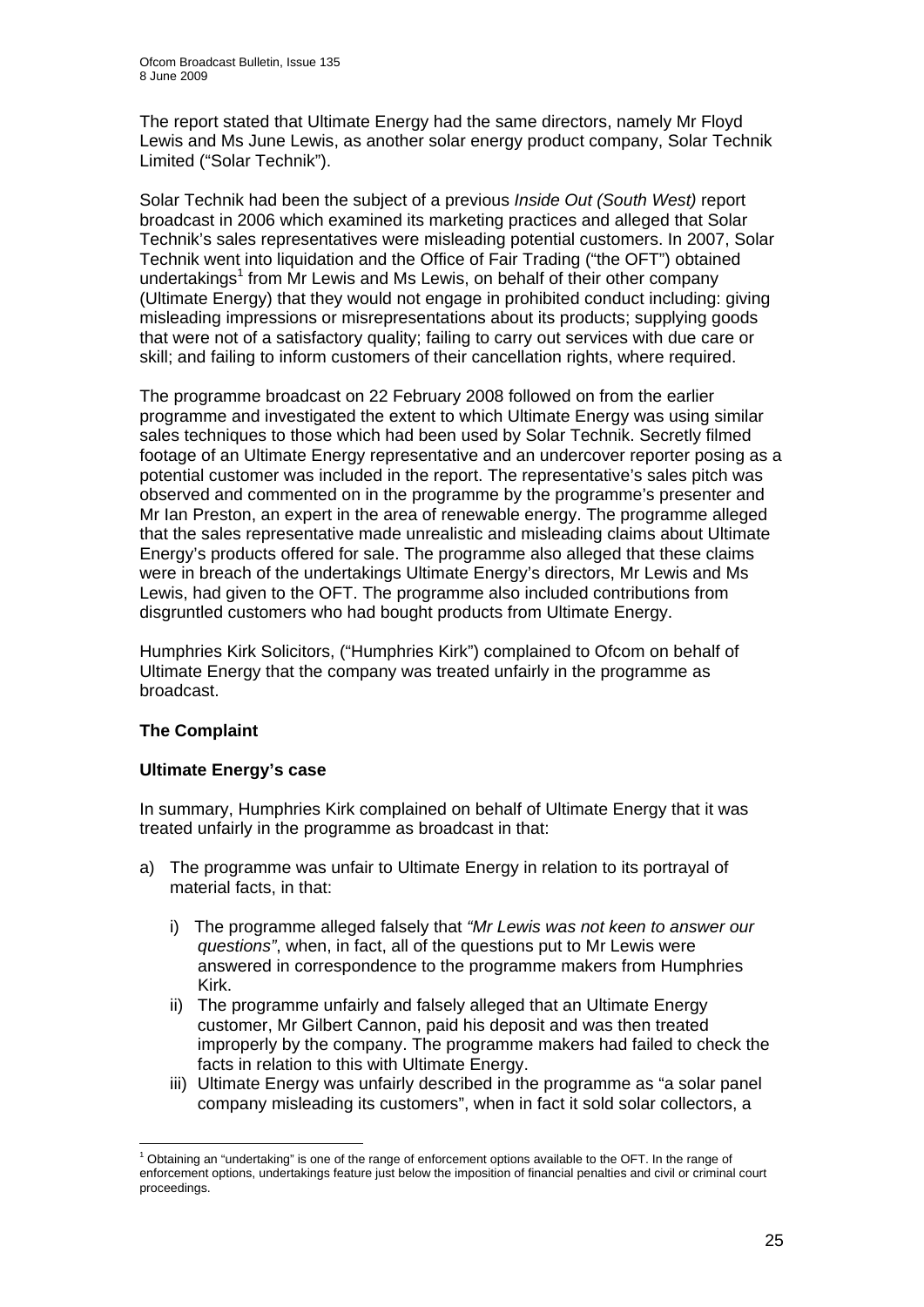more modern technology than solar panels, which convert ambient daylight into hot water. Furthermore the programme's expert, Mr Ian Preston unfairly stated that:

- The house featured in the report was not suitable for solar panels. This resulted in unfairness to Ultimate Energy because Mr Preston appeared not to know the difference between a solar panel and a solar collector.
- Mr Preston unfairly alleged that the system featured in the report was "very expensive". As he appeared not to know the difference between a solar panel system and a solar collector system, his opinion on what was expensive was valueless.
- iv) The programme's expert, Mr Preston, also unfairly made the following allegations:
	- Mr Preston unfairly alleged that it was untrue that the system being offered for sale to the prospective customer would pay for itself in its lifetime, despite information to the contrary being provided to the programme makers.
	- Mr Preston unfairly and wrongly alleged that Ultimate Energy misled the prospective customer in relation to a deal done by China with Russia in relation to gas produced by Russia.
- b) Ultimate Energy was not given an appropriate opportunity to respond to the allegations in the programme in that the allegation by Mr Preston that the house featured was "not suitable for solar panels" was not put to the company.
- c) The programme did not fairly represent Ultimate Energy's responses in relation to Mr Preston's allegations that the system being offered to the prospective customer in the programme would not pay for itself in its lifetime and that the system featured was very expensive.

#### **The BBC's case**

- a) In summary, the BBC responded to the specific head of complaint that the programme was unfair to Ultimate Energy in relation to its portrayal of material facts as follows:
	- i) The BBC said that it was clear that the commentary line "*Mr Lewis was not keen to answer our questions*" applied to a particular incident and to Mr Lewis's reaction at that time when asked questions by the programme makers whilst they were filming the exterior of his offices.

The BBC said that Mr Lewis was not keen to answer the programme makers' questions and, despite the fact that all of the questions he put to them were answered, Mr Lewis walked away without reply when asked to identify himself. The BBC said that it was also made clear throughout the programme that Ultimate Energy had put forward responses to the main allegations made in the programme. The BBC said that these responses were incorporated into the report at every relevant stage of the report and that it did not believe that any viewer could have formed the impression, from the line of commentary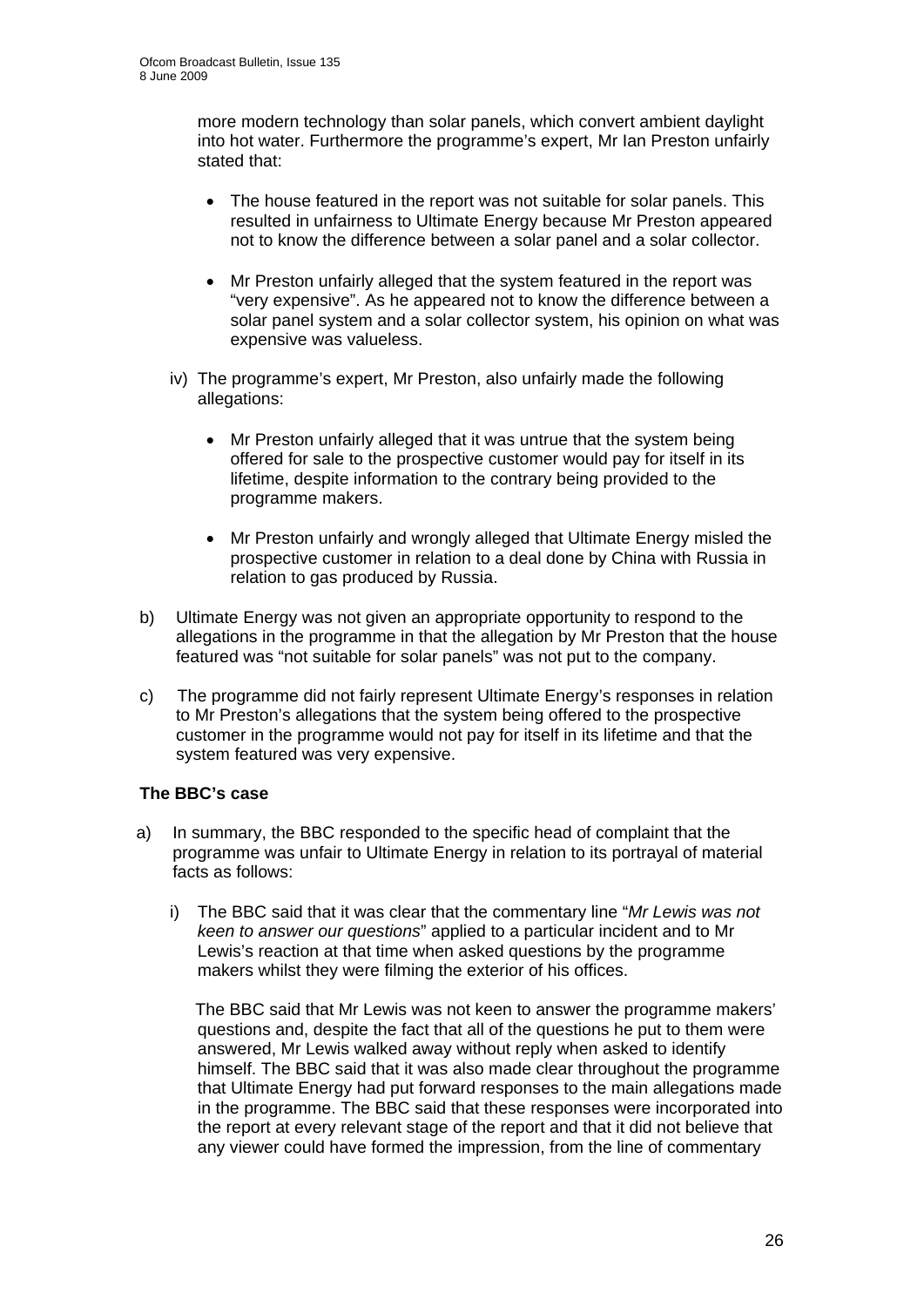complained of, that Ultimate Energy had not responded to questions put to it by the programme.

- ii) The BBC said that in relation to its presentation of Mr Gilbert Cannon's case, the programme stated that:
	- Presenter: "*But for some customers, the presentation does work. In Dorset, Gilbert Cannon paid his deposit. He told them he was going to have an operation, and wanted work to start afterwards. But he says Ultimate Energy ignored him.*
	- Mr Cannon: *In all, I wrote to them three times. All three letters were ignored. In the end I started getting a bit stroppy and threatening them about it. And towards the end of May, they actually condescended to phone me up, pleading ignorance and not knowing what was going on.*
	- Presenter: *Gilbert cancelled his contract and eventually got his deposit back."*

The BBC said that it stood by the accuracy of Mr Cannon's account. Mr Cannon was referred to the programme by Consumer Direct having contacted his local Trading Standards Office for advice as to how to obtain a refund from Ultimate Energy. The BBC said that correspondence between Mr Cannon and Ultimate Energy established that he wrote to the company several times, complaining that he was being ignored, and that the eventual refund, some nine months later, came only after Mr Cannon threatened the company with legal action. The BBC said that these were the facts and that they would not change by being "checked" with Ultimate Energy.

iii) The BBC said that the complainant argued that there was a significant distinction between a solar panel and a solar collector, and that in describing Ultimate Energy as selling solar panels, the programme was being unfair to the company.

In response to this, the BBC said that it did not believe that any known technology was capable of "converting" ambient daylight or direct sunlight into hot water. In addition, and allowing that the complainant actually meant to convey the idea that these technologies use ambient daylight or direct sunlight as sources of energy to heat water, the BBC also said that it did not accept that there was any significant difference between these technologies as described by the company. The BBC said that the only possible source of ambient daylight is sunlight, so both technologies use the same energy source. The BBC said that it may be that one may make considerably more efficient use of sunlight but that distinction was immaterial to the point that both are varieties of the same technology.

The BBC said that this technology was recognised by the Department for Business Enterprise & Regulatory Reform which explains on its Low Carbon Buildings Programme website that "For domestic hot water there are three main components: solar panels, a heat transfer system, and a hot water cylinder. Solar panels - or collectors - are fitted to your roof". The BBC also quoted *Which?* magazine which described the kind of system sold by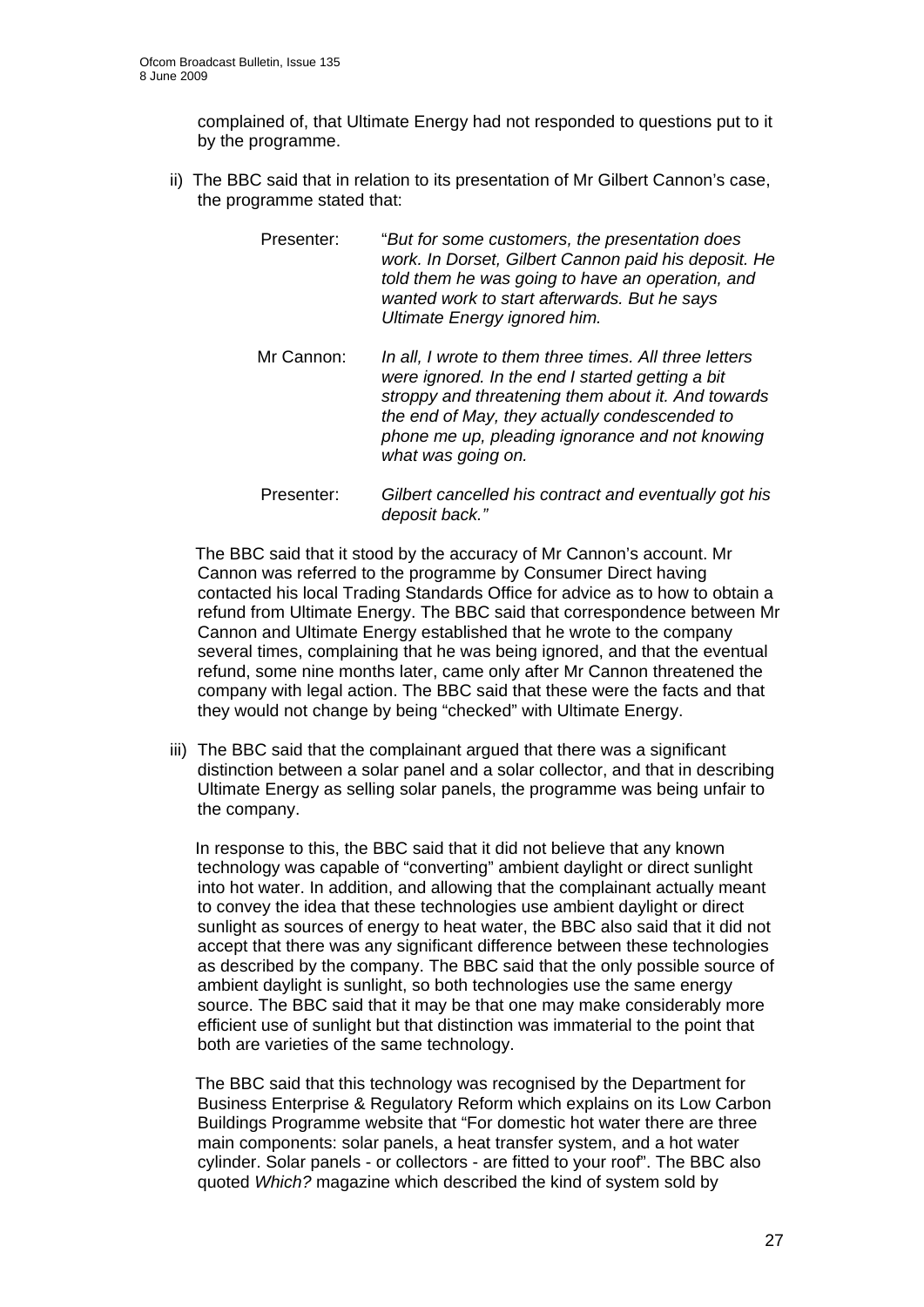Ultimate Energy as "These evacuated tubes – a type of solar heating panel…". Within the industry, therefore, the BBC said that solar collectors are considered to be a variety of solar panel. The BBC went on to say that the terms were also used interchangeably by the Ultimate Energy's representative featured in the programme. During the course of his sales pitch, the representative referred to solar collectors as "panels" or "solar panels" no fewer than nine times.

- In response to the complaint about Mr Preston's comments that the house featured in the report was not suitable for solar panels, the BBC said that Mr Preston did not say that the house "was not suitable for solar panels". His view was that the house featured in the programme was *"not suitable for a traditional one-panel system"* and that a twopanel system facing east and west would be needed. By way of background to Mr Preston's qualifications and experience in the field of renewable energy, the BBC said that Mr Preston had a BSc in Environmental science and that he is a senior analyst for the Centre for Sustainable Energy<sup>2</sup>. The BBC said that in his current position Mr Preston was engaged in a range of projects that include: energy auditing; evaluating school energy programmes; advice delivery and renewable energy feasibility studies, as well as policy work around affordable warmth and energy statistics. The BBC said that Mr Preston had also worked for a number of environmental consultancies and was familiar with the evacuated tube system.
- In relation to the complaint that Mr Preston unfairly alleged that the system featured in the report was "very expensive", the BBC referred again to *Which?* magazine, which in February 2008, evaluated evacuated tube solar panel systems of the kind marketed by Ultimate Energy. Its report concluded that the "Best Buy" system should cost between £3,500 and £4,000. The BBC said that the programme makers contacted the installers of the product deemed "best buy" by *Which?,* and received a telephone quote of between £3,500 and £4,000 for an evacuated tube system for the property featured in the programme. This price was also in line with indicative prices given to the programme makers by other specialists in the field, such as the Solar Trade Association. The BBC said that Ultimate Energy quoted a price of £9,650 which was more than double the highest estimate or quote obtained elsewhere for a similar installation. The BBC said that it did not accept that the characterisation of Ultimate Energy's system as "*very expensive*" was unfair.
- iv) The BBC said that Ultimate Energy's representative had claimed to the undercover reporter (while secretly filmed) that the installation would pay for itself two or three times over in its lifetime. The BBC said that even had he made the more modest claim that it would simply pay for itself, this would still have been in clear breach of the undertaking given by Mr Lewis to the OFT. The BBC said that it believed that any such claim was not just a technical breach of the undertaking but also inaccurate and misleading.

The BBC said that Ultimate Energy's position on the possibility that the installation would pay for itself was contradictory and wildly speculative. In

 2 The CSE is a national charitable company whose stated purpose is to advance sustainable energy practice and policy.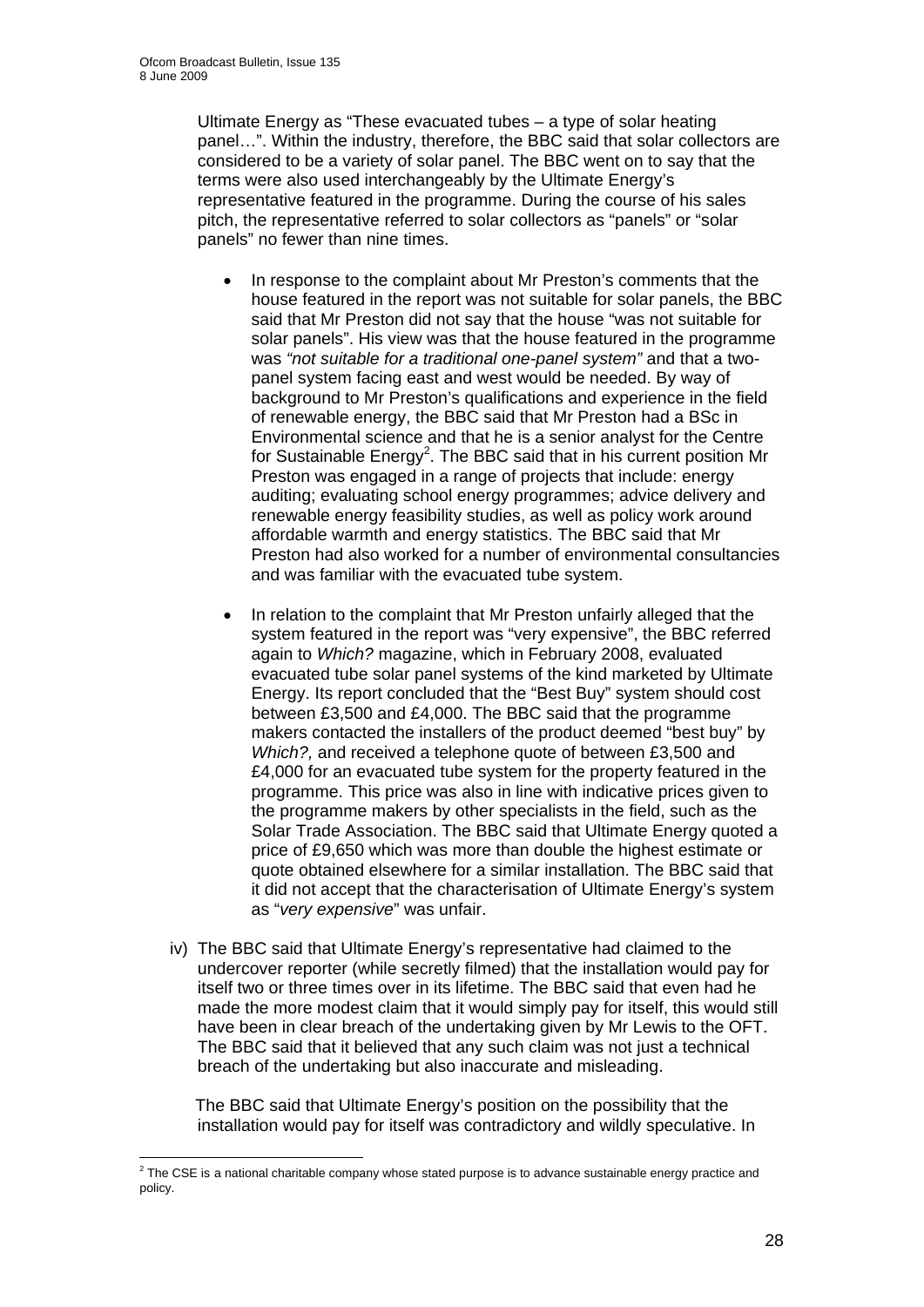their letter of 31 January 2008, Humphries Kirk wrote to the programme makers that "Our client's marketing literature makes no specific references as to whether and when a system will "pay for itself…". By contrast, however, in a letter of 8 February 2008 to the programme makers, Humphries Kirk stated that "*…*the actual claims are very clearly set out in the script, the website and the marketing material. No consumer could be misled by that – it is there in black and white". The BBC said that, in fact, the only references to this issue on the company's website and in its marketing material take the form of one speculative testimonial in each case from customers. There were no claims made by Ultimate Energy itself.

In further contrast to this, and assuming that the claims made by the company's representative were based upon the company's sales "script" (which Ultimate Energy has not denied), the BBC said that a very strong claim was being made during his presentation on behalf of the company when he claimed that it would pay for itself two or three times over its lifetime.

The BBC also said that in its communication of 8 February 2008, Ultimate Energy claimed that:

"It is highly likely that over that period of time, given the likelihood of increase in oil prices and of cheaper council tax for ecologically sound homes and possibly even cheaper stamp duty, that the system will indeed pay for itself several times over a 25 year period".

Based on the correspondence from the Humphries Kirk sent to the programme makers on behalf of Ultimate Energy, the BBC said that it was not unfair, therefore, to suggest that the claim that the system would pay for itself was untrue. The company offered no evidence which would place this claim on a firm foundation and provide refutation of Mr Preston's expert view.

 In response to the complaint that Mr Preston unfairly and wrongly alleged that Ultimate Energy's representative misled the undercover reporter in relation to a deal done by China with Russia, the BBC said that it put the claim to Dr Jonathan Stern, Director of Gas Research at the Oxford Institute for Energy Studies. The BBC said that he had described the claim as "nonsense" and stated that there was no gas agreement whatever between China and Russia, let alone one where China had agreed to take all of Russia's gas supplies. The BBC said that the agreement referred to in the article cited by the company in fact came to nothing. The BBC said that Mr Preston's observation that Ultimate Energy's was "*talking rubbish*" was fair.

b) The BBC said that Mr Preston's allegation that the house was not suitable for solar panels was not put to the company because it was not made, either by Mr Preston or by the programme. The question was, however, put directly to him:

| Presenter:  | "Ian, is this house suitable for solar panels?                                                                                                                  |
|-------------|-----------------------------------------------------------------------------------------------------------------------------------------------------------------|
| Mr Preston: | It's not suitable for a traditional one-panel system.<br>What you'd need to have here, because it's oriented<br>west to east, is two panels, one on each side." |

c) The BBC said that in their letter of 8 February 2008 to the programme makers the company's legal representatives set out in two parts the company's position on whether the system can pay for itself two or three times over its lifetime.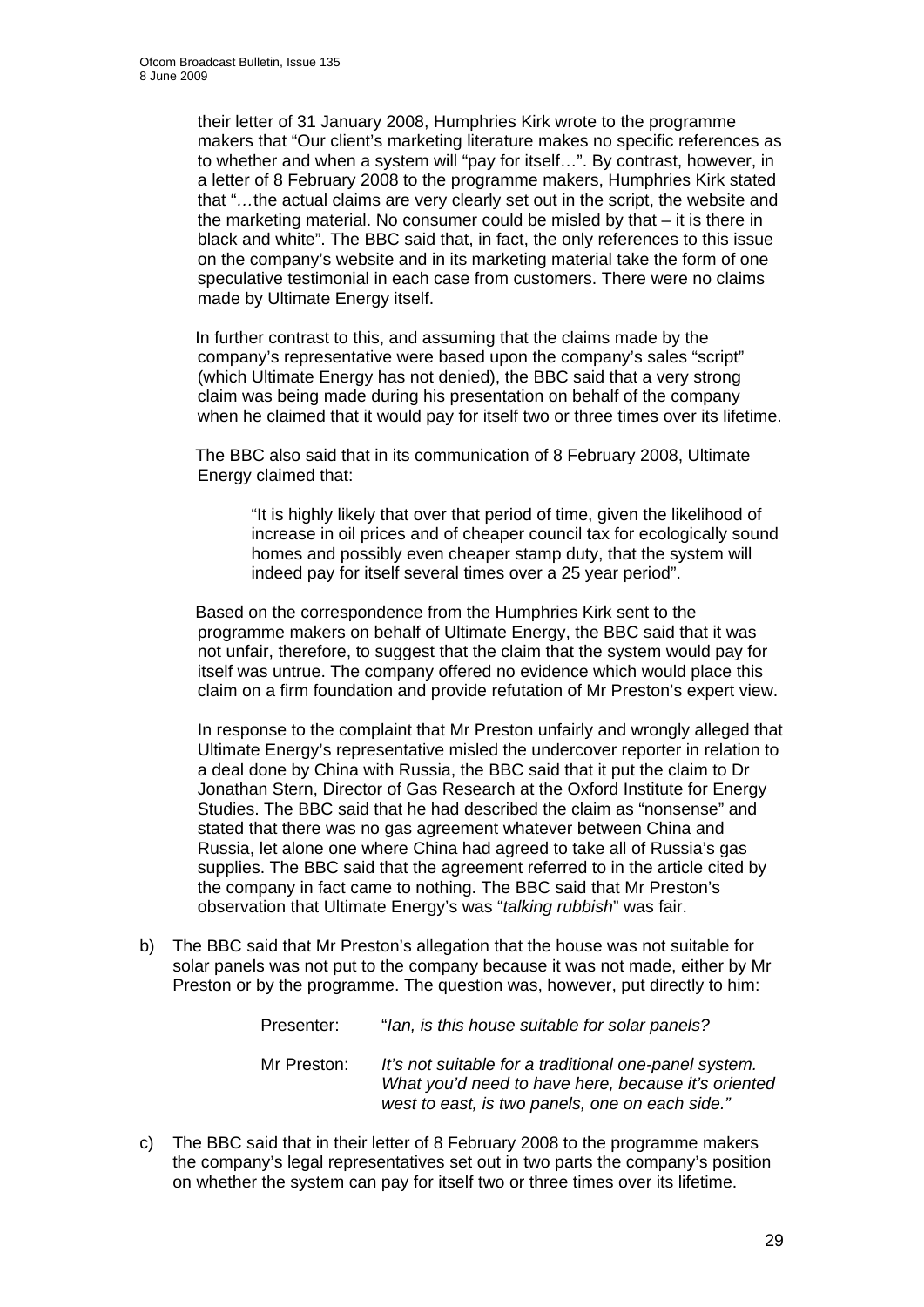Firstly, they pointed to the company's literature, where no such claim was made; secondly, that notwithstanding this, the system "would indeed" pay for itself under certain conditions. The BBC said that the programme summarised Ultimate Energy's response and that that summary was a perfectly fair representation of the position.

On the question of expense, the BBC said that the programme summarised the company's position in a way that it believed was a perfectly fair representation of the company's view by stating that *"Ultimate Energy defended their price, saying that they sell a high quality product*".

#### **Ultimate Energy's Comments in response**

Ofcom invited Humphries Kirk to respond on behalf of Ultimate Energy to the BBC's statement in relation to heads a) ii) and iii) specifically. Humphries Kirk responded that:

- a) ii) Mr Cannon's correspondence showed that it was after he had unilaterally stopped his deposit cheque on 5th January 2007 that he had difficulties. It was hardly surprising that he had difficulty recovering money as Ultimate Energy did not need to refund him anything after what was, legally, a repudiation of his contract by him. The point, however, was that to conceal that Mr Cannon had unilaterally stopped this cheque was a material fact which would have made a difference to the way that viewers would feel about the way he was allegedly subsequently treated.
	- iii) Humphries Kirk said that Ultimate Energy stood by their contention that solar collectors were very different to solar panels, the most basic of which is simply a black tube through which water is pumped and works based upon sunlight and heat.

#### **The BBC's Comments**

In summary, the BBC responded to Humphries Kirk's comments as follows:

a) ii) The BBC said that Humphries Kirk's response seemed to infer that Mr Cannon had difficulties (presumably a reference to his medical condition) after he had signed his contract with Ultimate Energy. This was simply not correct. Mr Cannon clearly told the Ultimate Energy representative, who visited him in December 2006 that he was awaiting an operation. This was, in fact, noted by the sales representative on the order form that *"Mr Cannon may need a little help in the loft space because awaiting hip replacement".*

The BBC said that it was also inaccurate for Humphries Kirk to suggest that Mr Cannon cancelled one of the cheques he made out in favour of Ultimate Energy. It said that Mr Cannon had informed it that the cheque in question had been stopped by mistake by his bank. It was clear from the correspondence already referred to above that Mr Cannon was not aware that the cheque had been stopped. In those letters Mr Cannon had asked Ultimate Energy for a refund of the full amount he had paid. The BBC said that had he known one of the cheques had been stopped he would only have been requesting a refund of the outstanding balance. Furthermore, had it been Mr Cannon's intention to terminate his contract by cancelling his payment, he would have cancelled not just one cheque but both.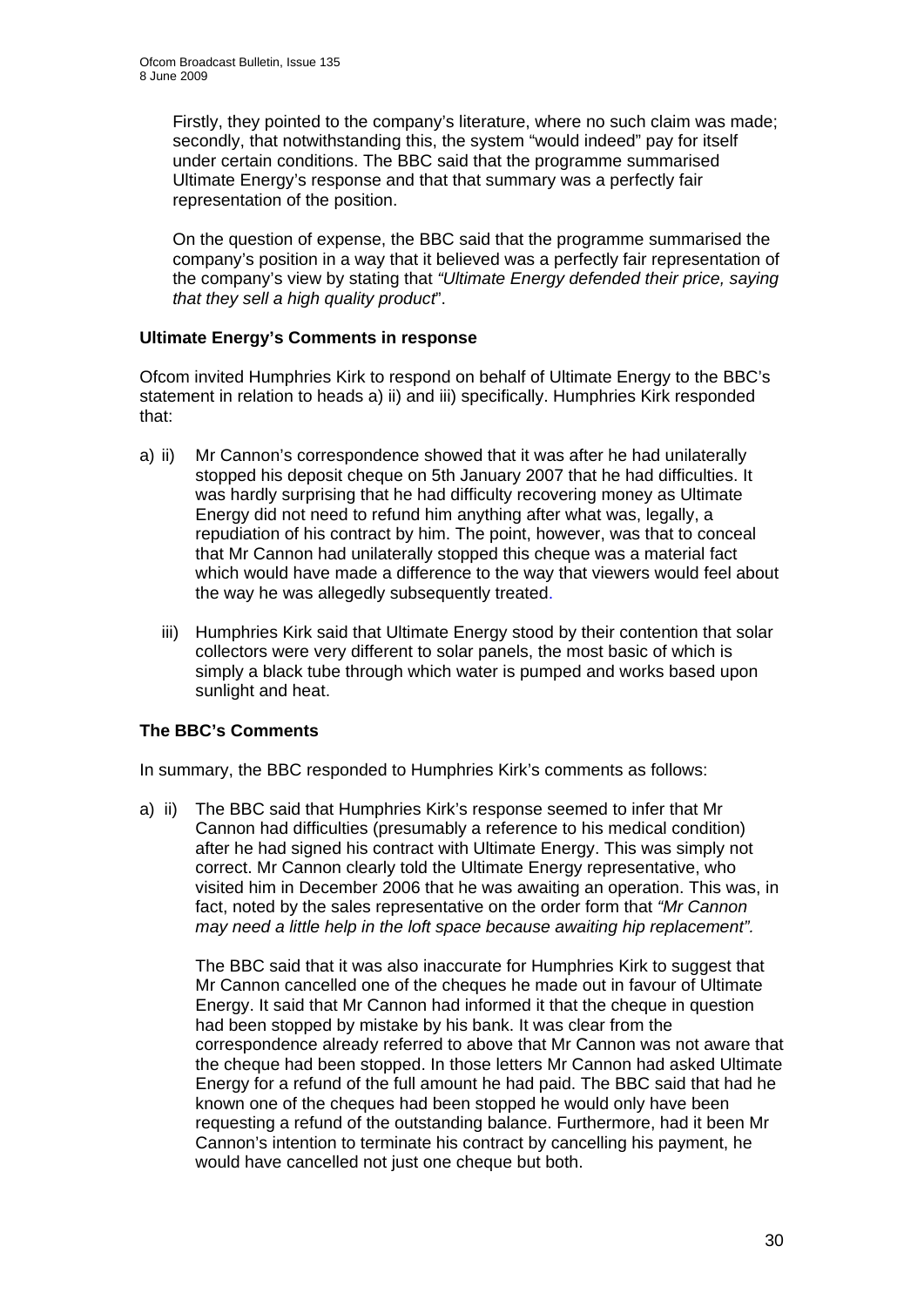The BBC said that it did not feel able to address the point Humphries Kirk made about the reasons for the refund given to Mr Cannon.

iii) The BBC said that it did not have any further points to make on the difference between solar panels and solar collectors.

#### **Decision**

Ofcom's statutory duties include the application, in the case of all television and radio services, of standards which provide adequate protection to members of the public and all other persons from unfair treatment in programmes included in such services.

In carrying out its duties, Ofcom has regard to the need to secure that the application of these standards is in the manner that best guarantees an appropriate level of freedom of expression. Ofcom is also obliged to have regard in all cases, to the principles under which regulatory activities should be transparent, accountable, proportionate and consistent and targeted only at cases in which action is needed. This case was considered by Ofcom's Executive Fairness Group. Ofcom considered the complainant's and the broadcaster's written submissions, together with supporting material and a recording and transcript of the programme as broadcast. In its considerations, Ofcom took account of Ofcom's Broadcasting Code ("the Code"). Ofcom found the following:

a) Ofcom looked at whether or not Ultimate Energy was portrayed unfairly in relation to the presentation of material facts in the programme.

 In making a decision on his head of complaint, Ofcom referred individually to each of the separate sub-heads specified by Humphries Kirk in the complaint on behalf of Ultimate Energy set out under Head a) of the complaint. In relation to each of these allegations and looking at the programme overall, Ofcom took particular account of whether the programme makers' actions were consistent with the obligation to avoid unjust or unfair treatment of individuals in programmes (as set out in Rule 7.1 of the Code). It also considered whether the portrayal of material facts relating to Ultimate Energy was consistent with the broadcaster's obligation to ensure that material facts had not been presented in a way which was unfair (as outlined in Practice 7.9 which states that broadcasters should take reasonable care to satisfy themselves that material facts have not been presented, disregarded or omitted in a way that is unfair to an individual or organisation). The consideration of each of these complaints informed Ofcom's overall decision of this head of complaint.

i) Ofcom first considered the complaint that the programme alleged falsely that Mr Lewis, one of the company's directors, was "not keen to answer questions" when, in fact, all of the questions put to Mr Lewis were answered in correspondence.

In considering this head of complaint, the Ofcom took into account Practice 7.9 of the Code already referred to above.

Ofcom noted that the following exchange between Mr Lewis and the programme makers included in the programme:

 Presenter: *"Mr Lewis is very difficult to get hold of. He's refused all requests for an interview. But suddenly he appeared when our cameraman went to film his offices in Dorset.*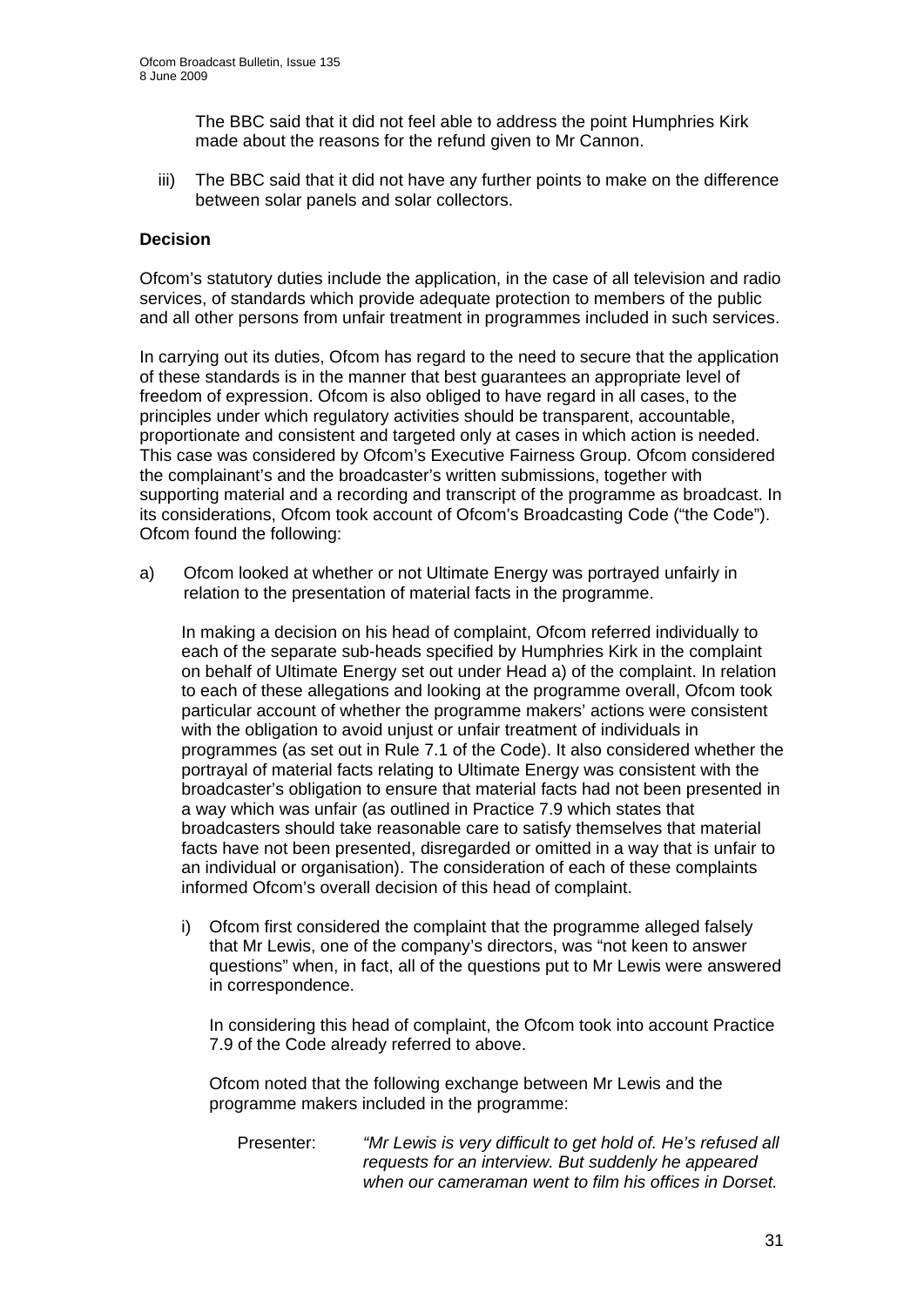| Mr Lewis:  | Would you care to turn the TV camera off while we<br>talk? Where are you from please?                                      |
|------------|----------------------------------------------------------------------------------------------------------------------------|
| Reporter:  | We are from the BBC.                                                                                                       |
| Mr Lewis:  | OK, have you got any identification please?                                                                                |
| Reporter:  | Can I have your name?                                                                                                      |
| Presenter: | Mr Lewis [shown walking away] wasn't keen to<br>answer our questions. And he isn't popular with<br>some of his customers." |

Taking the context in which the presenter's commentary stated that "*Mr Lewis wasn't keen to answer questions*", Ofcom was satisfied that the comment referred to a particular incident outside his offices and Mr Lewis's reluctance to speak to the reporter. Ofcom considered that the comments did not reflect on the responses made by Humprhies Kirk on behalf of the company and referred to throughout the programme given by Humprhies Kirk and that this would have been clear to viewers. Ofcom concluded therefore that the depiction of Mr Lewis's exchange with the programme makers outside his offices and the portrayal of Humphries Kirk's responses were not presented in the programme in a way that was unfair to Ultimate Energy.

 ii) Ofcom considered the complaint that the programme alleged falsely that Mr Cannon had paid his deposit and then was improperly treated by the company, and that the programme makers had failed to check the facts with Ultimate Energy.

In considering this head of complaint, the Ofcom took into account Practice 7.9 already referred to above.

 Ofcom recognised that a conflict of evidence exists between the complainant and the programme makers in relation to how Mr Cannon obtained a refund of his deposit. Ofcom's remit is to consider and adjudicate on complaints of unfair treatment and unwarranted infringement of privacy and as such is not required to resolve conflicts of evidence as to the nature or accuracy of particular accounts of events, but to adjudicate on whether the complainant has been treated unfairly in the programme as broadcast.

 Ofcom noted the following extract from the presenter's commentary that related to Mr Cannon and his experience of dealing with Ultimate Energy:

| Presenter: | "But for some customers, the presentation does work.<br>In Dorset, Gilbert Cannon paid his deposit. He told<br>them he was going to have an operation, and wanted<br>work to start afterwards. But he says Ultimate Energy<br>ignored him. |
|------------|--------------------------------------------------------------------------------------------------------------------------------------------------------------------------------------------------------------------------------------------|
| Mr Cannon: | In all, I wrote to them three times. All three letters were<br>ignored. In the end I started getting a bit stroppy and<br>threatening them about it. And towards the end of May,                                                           |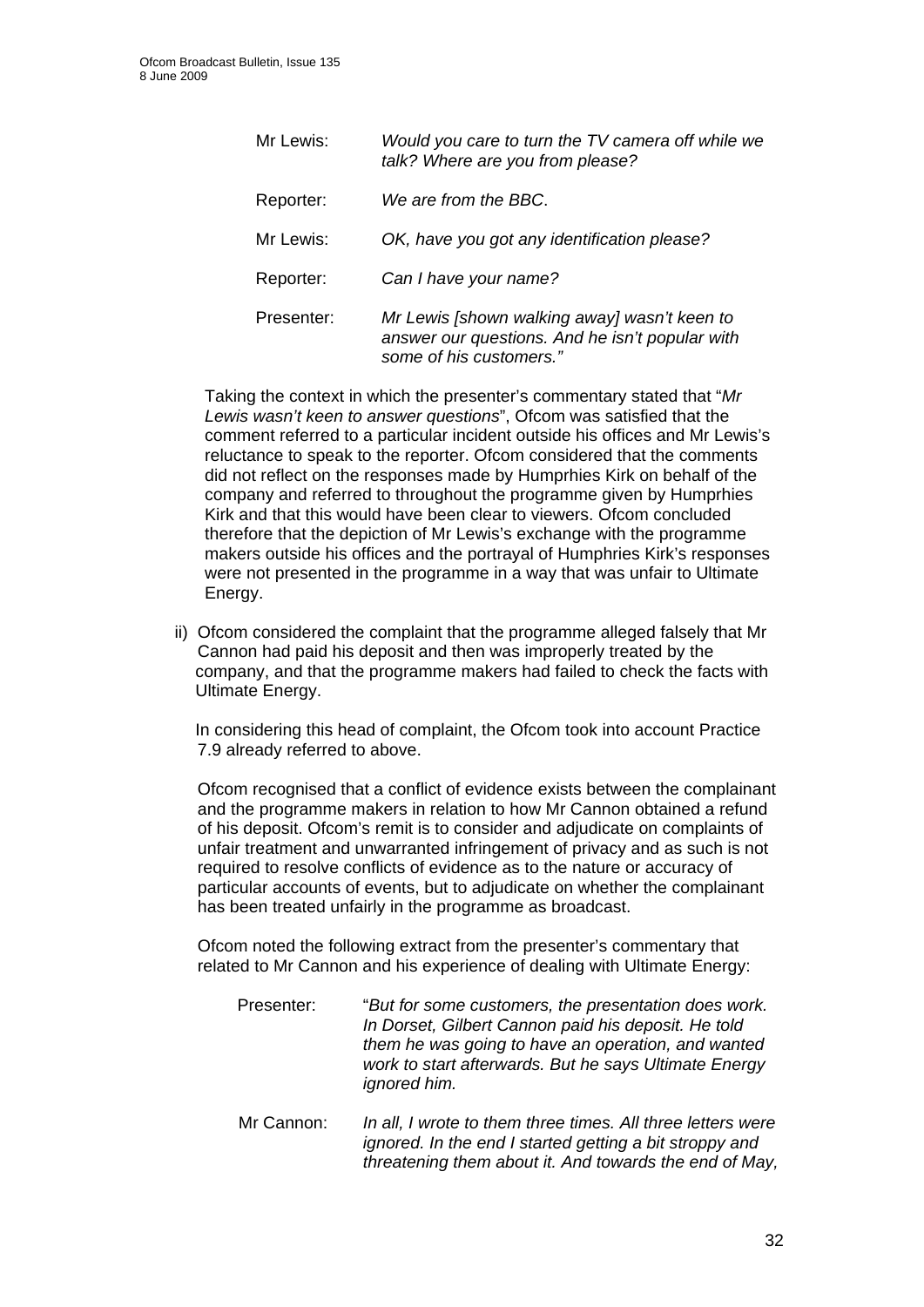*they actually condescended to phone me up, pleading ignorance and not knowing what was going on.* 

 Presenter: *Gilbert cancelled his contract and eventually got his deposit back."* 

Ofcom recognised that Humphries Kirk disagreed with Mr Cannon's recollection about the exact manner in which Mr Cannon received the refund of his deposit. However, Ofcom noted that it was not disputed by Humphries Kirk in making the complaint or commenting on the BBC's statement in response that: Mr Cannon had paid his deposit; had told the company about his operation; his correspondence appeared to go unanswered; and that he cancelled his order and was eventually had his deposit refunded.

Ofcom noted that the programme makers had obtained first hand testimony of Mr Cannon in recounting his experience with Ultimate Energy. It also noted the correspondence sent to Ultimate Energy by Mr Cannon after placing his order with the company and before receiving his refund. In Ofcom's view, it was clear from this correspondence that Mr Cannon had repeatedly tried to contact the company about installing the system, but had received no response. It was also apparent to Ofcom from this material that Mr Cannon had had to wait a number of months and after continued attempts to contact the company before he received the refund of his deposit. In Ofcom's view, the portrayal of Mr Cannon and his experience with Ultimate Energy was presented fairly and that the programme makers had taken reasonable steps to satisfy themselves that the material facts, namely Mr Cannon's experience of dealing with Ultimate Energy, were not presented or portrayed in away that resulted in unfairness to the company.

iii) Ofcom considered the complaint that Ultimate Energy was unfairly described as a *"solar panel company misleading its customers"*, when, in fact, it sold solar collectors. This particular head of complaint also raised the complaint that Mr Preston had unfairly stated that the house featured in the programme was not suitable for solar panels and that the system featured was expensive. This, Humphries Kirk said, was unfair to the company as it appeared that Mr Preston did not know the difference between solar panels and solar collectors and the respective costs of such systems.

In considering this head of complaint, Ofcom had regard to Practice 7.9 of the Code already referred to above.

Ofcom noted that Humphries Kirk stated on behalf of Ultimate Energy that it sold solar collectors which convert ambient daylight into hot water and were a more modern technology than solar panels. It also noted the BBC's response in which it stated within the renewable energy industry, solar collectors were considered to be a variety of solar panel. Ofcom considered that the technical difference between solar panels and solar collectors would not have materially affected viewers impression of the products sold by the company as the context of the programme was to examine the activities of Ultimate Energy and the sales techniques of its sales representatives.

Ofcom then considered whether it was unfair for the programme to include Mr Preston's comment that the house featured in the programme was not suitable for solar panels, and that the system shown in the programme was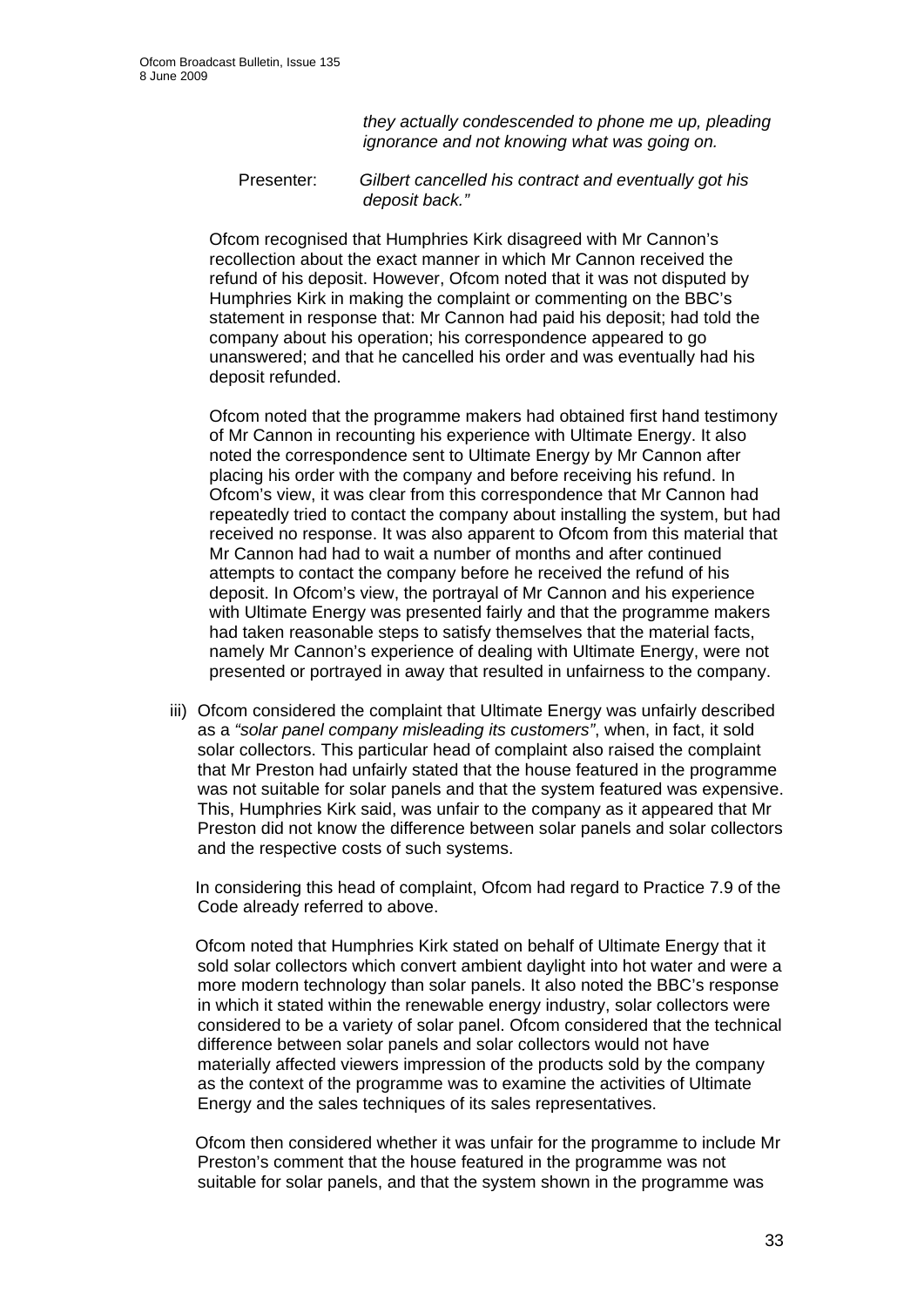expensive because Mr Preston did not appear "to know the difference between a solar panel system and a solar collector system".

Ofcom noted that Mr Preston stated that the house was "not suitable for a traditional one-panel system" and at no time during the programme did Mr Preston say that the house was not suitable for solar panels or, for that matter, solar collectors. Ofcom also noted that Mr Preston's comment that price of the system referred to in the programme was "very expensive" immediately followed an excerpt from the secretly recorded footage of the Ultimate Energy representative quoting the price of installing the system to an undercover reporter posing as a potential customer. Ofcom noted the relevant sequence from the programme:

| Presenter:  | "After more than two hours, David [company<br>representative] reveals the price.                                      |
|-------------|-----------------------------------------------------------------------------------------------------------------------|
|             | Representative: Nine six fifty [£9,650].                                                                              |
| Mr Preston: | That's very expensive. I'd hope that you could get<br>the same System installed for half the cost. £3,500-<br>£4,000. |
| Presenter:  | Ultimate Energy defended their price, saying that<br>they sell a high quality product."                               |

Ofcom noted the BBC's supporting material in relation to Mr Preston's qualifications and experience in the area of environmental science and had appeared on the programme to give his expert opinion on the system and the claims of Ultimate Energy's representative. Ofcom took the view that Mr Preston's comments were made and informed by his knowledge and experience in this field Ofcom noted that Mr Preston was introduced in the programme as "*an expert*" with the caption "*Centre of Sustainable Energy*" appearing along with his name. Ofcom considered that it would have been clear to viewers that Mr Preston's comment that Ultimate Energy's system was *"very expensive"* was based on his knowledge of comparable systems and that it was his expert view.

Taking the factors referred to above into account, Ofcom was satisfied that the reference to "*solar panels*" in the programme would not have materially misled viewers in understanding the nature of the system being sold and that to describe it as such in the programme was not unfair to Ultimate Energy. It also concluded that Mr Preston's comments about the house not being suitable for a traditional one-panel system and, for the reasons given above, that the system was expensive, also did not result in unfairness to the company.

iv) Ofcom considered the complaint about the allegations made by Mr Preston in the programme that it was untrue that the system would pay for itself in its life time and that he wrongly alleged that the company misled the potential customer about a deal made between China and Russia in relation to Russian gas.

In considering this head of complaint, Ofcom had regard to Practice 7.9 of the Code already referred to above.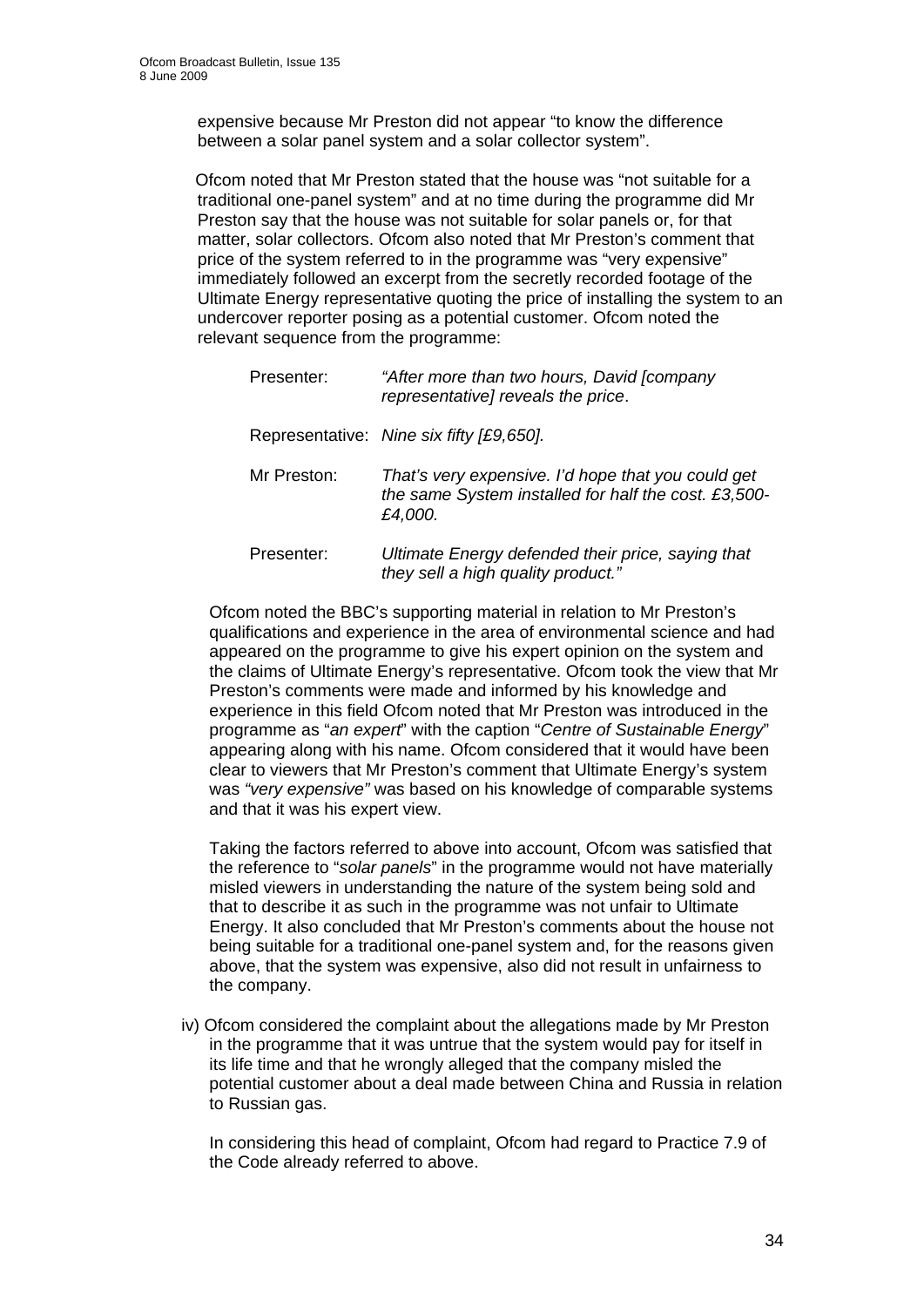Ofcom noted the secretly recorded footage included in the programme of Ultimate Energy's representative and Mr Preston's comments:

Representative: *"This does not have to pay for itself. The fact that it will, two or three times in its lifetime is the plus*. Mr Preston: *Well it's not true. It's not even going to pay for itself in its lifetime, because they're using gas which is the cheapest fuel. So to say it will do two or three times is just outrageous."* 

Ofcom noted a letter Humphries Kirk dated 31 January 2008 in reply to the programme makers's letter to Mr Floyd Lewis dated 25 January 2008 regarding the allegation that the company claimed that the system would pay for itself two or three times over its lifetime. The Humphries Kirk's letter stated that:

"Our client's marketing literature makes no specific reference as to whether and when a system will "pay for itself" although forcibly with rising fuel costs, available government subsidy, council tax reductions and likely further reductions (such as stamp duty), such systems could well be as cost effective as this."

Ofcom also noted that in a further letter to the programme makers dated 8 February 2008, Humphries Kirk again set out the company's position as to whether the system referred to in the programme could pay for itself two or three times over its lifetime. The letter stated that:

"…the actual claims [about the system] are very clearly set out in the script<sup>3</sup>, the [company's] website and the marketing material. No consumer would be misled by that – it is there in black and white."

The letter went on to state that:

"However, the reality is that this equipment had a guarantee of 25 years from the manufacturer. It is highly likely that over that period of time, given the likelihood of increase of oil process and of cheaper council tax for ecologically sound homes and possibly even cheaper stamp duty, that the system will indeed pay for itself several times over a 25 years period."

Ofcom noted how this particular extract of Humphries Kirks's letter was summarised in the programme:

"*…Ultimate Energy told us its marketing literature makes no such claims, but with rising fuel prices and other factors, their system is highly likely to pay for itself several times over its life time*."

Ofcom compared the response given by Humphries Kirk in their letter of 8 February 2008 and the summary of that response included in the programme. It took the view that the programme's commentary fairly presented the response made on behalf of Ultimate Energy.

 3 That is, Ultimate Energy's marketing literature used by its sales representatives.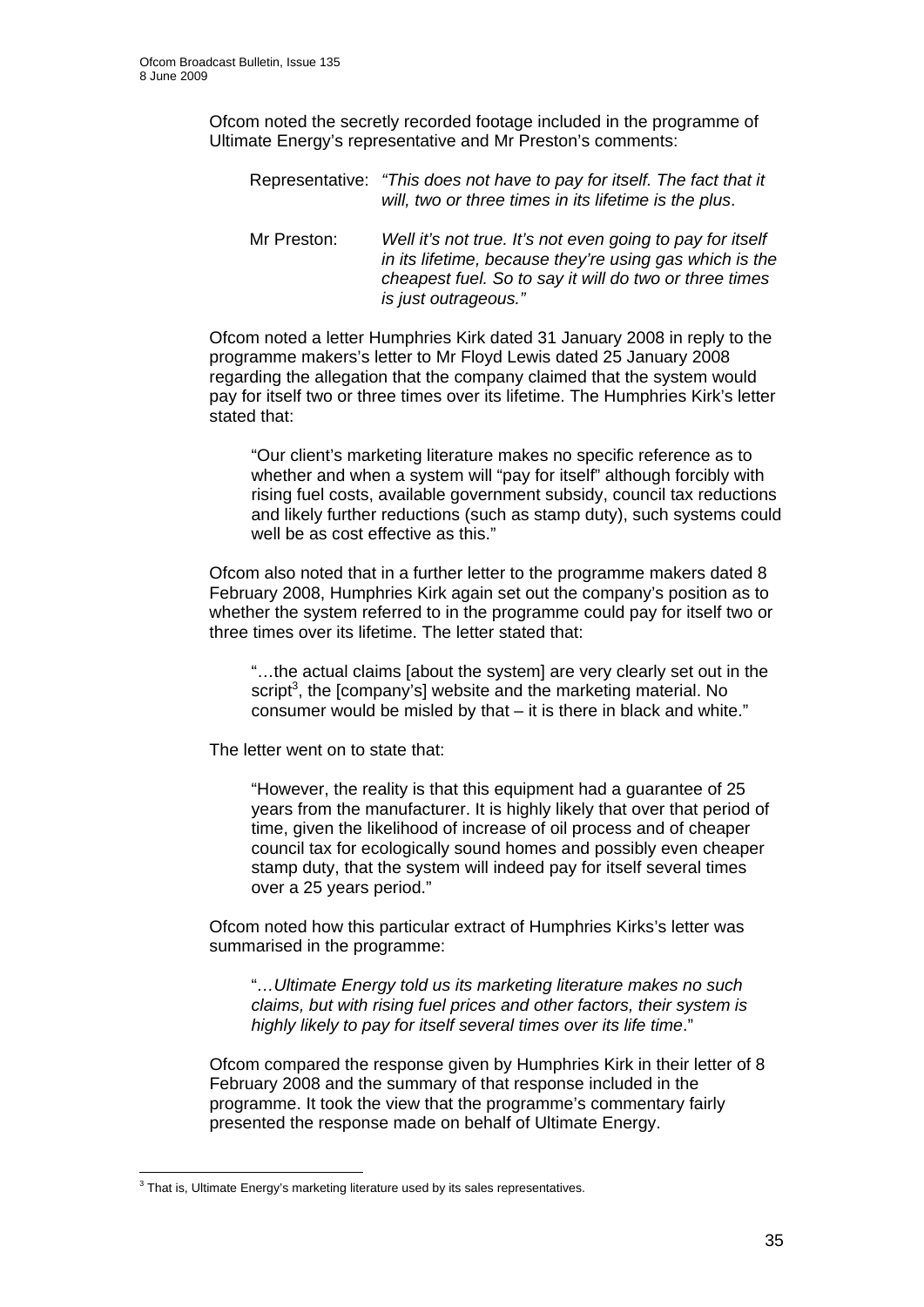Taking these factors referred to above into account, Ofcom was satisfied that the inclusion in the programme of Mr Preston's comments did not result in unfairness to the company. Ofcom took into account the absence of any evidence to support the claims made by Humphries Kirk that it was highly likely that over a period of time the system would pay for itself several times over. Also, Ofcom had regard to the apparent contradiction of this correspondence with the company's marketing literature, which did not make the claim that the system would pay for itself two or three times over its lifetime.

In considering the complaint that Mr Preston unfairly alleged that the company's representative misled the undercover reporter in relation to a deal between Russia and China, Ofcom noted the relevant sequence in the programme:

| Representative: | "China has now done a deal with Russia, so that they<br>will take all the gas that Russia can produce.                                                                                           |
|-----------------|--------------------------------------------------------------------------------------------------------------------------------------------------------------------------------------------------|
| Mr Preston:     | I think he's talking rubbish, to be honest. To the best<br>of my knowledge, there's no deal between the two<br>countries of that sort. This to me is designed to put<br>the customer off-quard." |

Ofcom noted that in support of its complaint that Mr Preston's comments were unfair to Ultimate Energy, Humphries Kirk provided Ofcom with an article from the BBC's News website entitled "Russia signs gas deal with China" published on 21 March 2006. Ofcom noted that the article referred to the supply of large quantities of gas from Siberia to China. However, in its response to the complaint, the BBC submitted that the agreement reported in the article had eventually come to nothing. It also stated that it had contacted Dr Jonathan Stern, Director of Gas Research at the Oxford Institute of Energy Studies who dismissed the claim of an agreement in the terms described by the secretly recorded Ultimate Energy representative as "nonsense" and that no such agreement existed between the two countries.

Taking the above factors into account, Ofcom considered that in absence of evidence of any substance to support the claim made by the company's representative in the secretly recorded footage that an agreement existed between Russia and China in which Russia would supply China with all the gas it could produce, it was neither inaccurate, nor unfair, for the programme to include Mr Preston's comments that reflected his expert opinion of that claim. Ofcom therefore found no unfairness to Ultimate Energy in this respect.

Having considered that the programme did not portray Ultimate Energy unfairly in relation to points i), ii) iii) and iv) above, Ofcom concluded that the programme as broadcast was not unfair to the company with respect to head a) of the complaint.

b) Ofcom then considered Humphries Kirks' complaint on behalf of Ultimate Energy that the company was not given an appropriate opportunity to respond to the allegation made in the programme by Mr Preston that house featured was not suitable for solar panels.

In considering this head of complaint, Ofcom had regard to Practice 7.11 of the Code which states that "if a programme alleges wrongdoing or incompetence or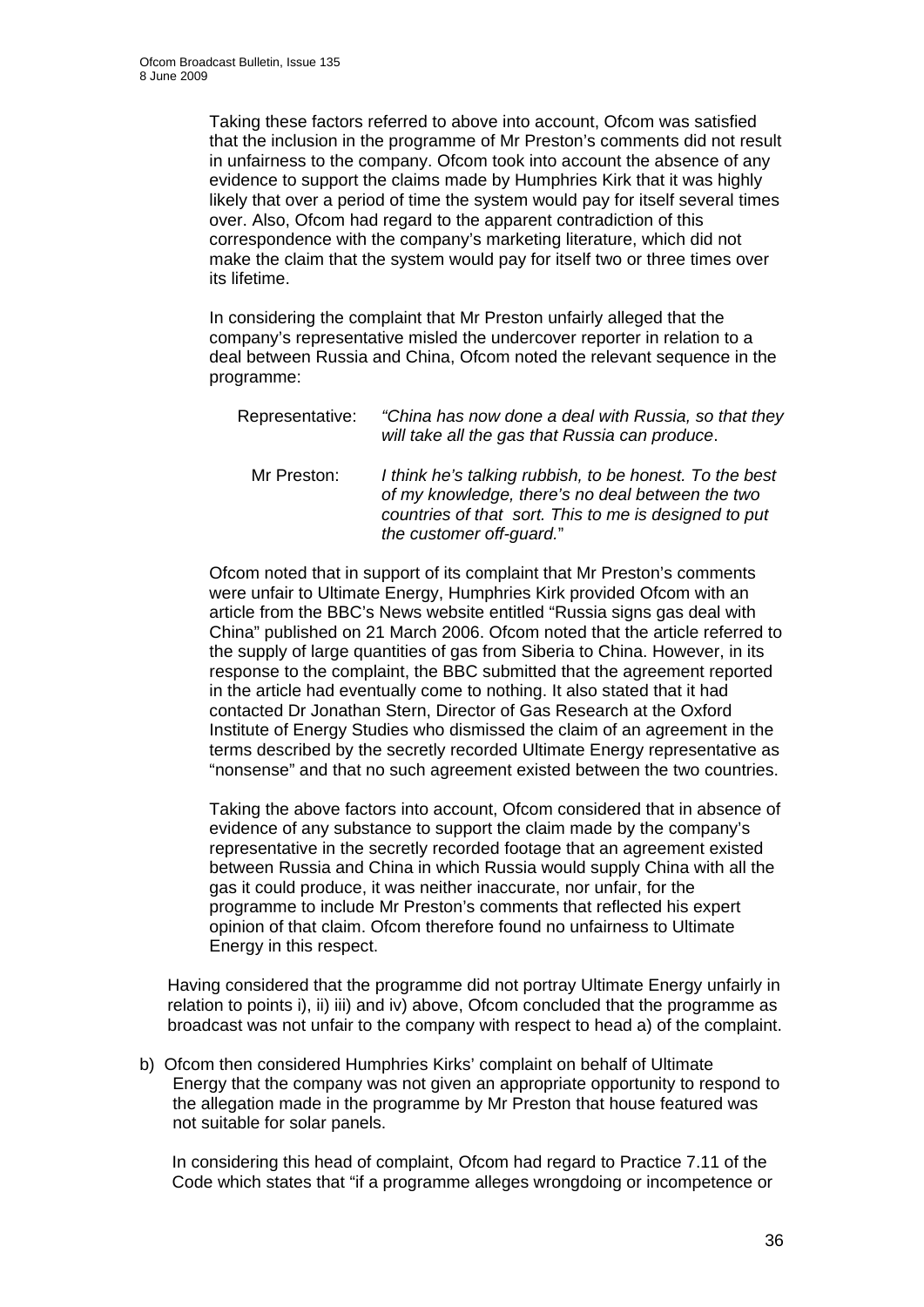makes other serious allegations, those concerned should normally be given an appropriate and timely opportunity to respond".

Ofcom noted the comments made by Mr Preston included in the programme and discussed at head a) iii) above.

Ofcom was satisfied that neither the programme nor Mr Preston made the allegation that the house featured in the programme was unsuitable for solar panels. It would have been clear to viewers that Mr Preston, in giving his expert opinion, believed that this particular house would need two solar panels because of its orientation rather than just having one panel.

Ofcom concluded that as this allegation was not made in the programme that the programme makers were under no obligation to provide Ultimate Energy with an opportunity to respond to it. In these circumstances, Ofcom found there to be no unfairness to the company in this regard.

c) Ofcom then considered the complaint that the programme did not fairly represent Humphries Kirk's responses on behalf of Ultimate Energy in relation to Mr Preston's allegations that the system offered to the undercover reporter posing as a potential customer would not pay for itself in its lifetime and that the system featured was very expensive.

In considering this head of complaint, Ofcom had regard to Practice 7.13 of the Code which states that: "where it is appropriate to represent the views of a person or organisation that is not participating in the programme, this must be done in a fair manner".

Ofcom noted the letters to the programme makers dated 31 January 2008 and 8 February 2008 from Humphries Kirk, as discussed at head a) iv) above.

Ofcom also noted how the programme's commentary summarised Ultimate Energy's position on the prices it charged for its products:

> "*Ultimate Energy defend their price, saying that they sell a high quality product."*

Ofcom noted a further response by Humphries Kirk on behalf of Ultimate Energy dated 18 February 2008 in answer to a question put to them by the programme makers concerning the cost of a system for hot water offered by the company. The programme makers's letter dated 14 February 2008 had stated that experts that they had approached had told them that the price quoted by Ultimate Energy was more than double the market price. Humphries Kirk stated that:

> "Our clients [Ultimate Energy] sell a high quality product installed in a high quality manner…after a proper site survey and giving the client larger and better quality equipment than many other suppliers."

Ofcom again compared the response given by Humphries Kirk and the summary of it given in the programme. It took the view that the programme's commentary fairly presented the response made on behalf of Ultimate Energy.

Taking these factors into consideration, Ofcom was satisfied that the programme presented the responses made by Humphries Kirk on behalf of Ultimate Energy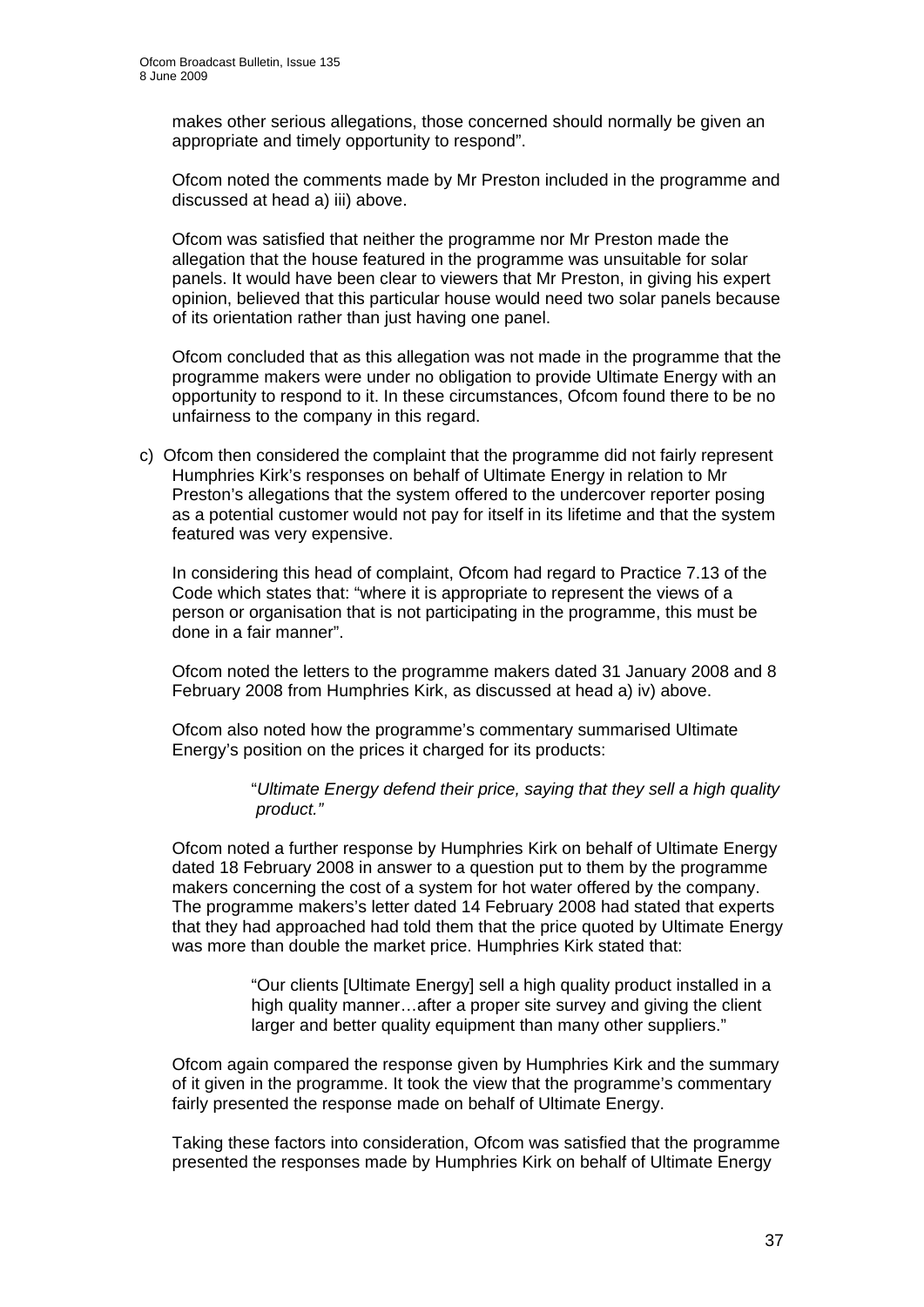fairly in the programme. Ofcom considered, therefore, that there was no unfairness to the company in this regard.

**Accordingly, Ofcom has not upheld the complaint made on behalf of Ultimate Energy of unfair treatment in the programme as broadcast.**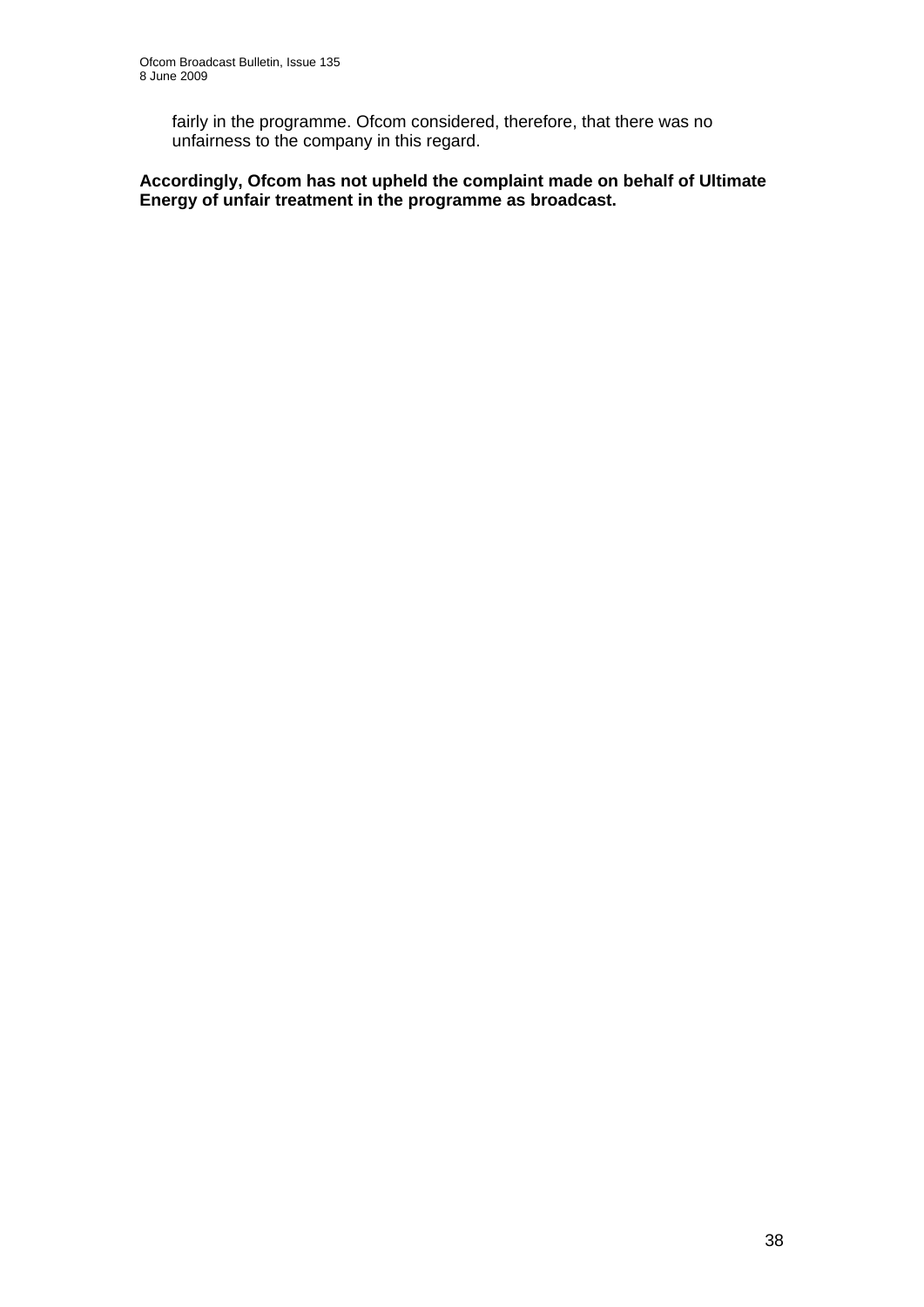## **Other Programmes Not in Breach/Resolved**

## **Up to 2 June 2009**

| Programme                                                  | <b>Transmission</b><br><b>Date</b> | <b>Channel</b>               | Category                                      | <b>Number of</b><br><b>Complaints</b> |
|------------------------------------------------------------|------------------------------------|------------------------------|-----------------------------------------------|---------------------------------------|
| 5 Live Breakfast                                           | 12/05/2009                         | <b>BBC Radio 5 Live</b>      | <b>Generally Accepted</b><br>Standards        | 1                                     |
| 60 Minute makeover                                         | n/a                                | <b>ITV</b>                   | Inaccuracy/Misleading                         | $\mathbf{1}$                          |
| 90210                                                      | 25/05/2009                         | E <sub>4</sub>               | Commercial<br>References                      | 1                                     |
| A Place in the Sun:<br>Home or Away                        | 15/05/2009                         | Channel 4                    | <b>Religious Offence</b>                      | 1                                     |
| Animal Rescue Squad                                        | 11/05/2009                         | Nat Geo Wild                 | <b>Animal Welfare</b>                         | 1                                     |
| <b>BBC News</b>                                            | 21/05/2009                         | <b>BBC Radio 2</b>           | Due Impartiality/Bias                         | 1                                     |
| <b>Balls of Steel</b>                                      | 13/05/2009                         | 4Music                       | Sex/Nudity                                    | $\mathbf{1}$                          |
| Born Survivor: Bear<br>Grylls                              | 16/05/2009                         | Channel 4                    | <b>Animal Welfare</b>                         | 9                                     |
| <b>Breakfast</b>                                           | 21/05/2009                         | <b>Fresh Radio</b><br>1413AM | Due Impartiality/Bias                         | $\mathbf{1}$                          |
| <b>Britain's Next Top Model</b>                            | 02/05/2009                         | Living                       | Sex/Nudity                                    | $\mathbf 1$                           |
| <b>Britney Spears "If U Seek</b><br>Amy"                   | 27/04/2009                         | <b>Kiss 100</b>              | Offensive Language                            | 1                                     |
| Britney Spears "If U Seek<br>Amy"                          | 07/05/2009                         | Cool FM                      | Offensive Language                            | 1                                     |
| <b>Broken Silence</b>                                      | 03/05/2009                         | <b>Brit Asia TV</b>          | <b>Generally Accepted</b><br><b>Standards</b> | 1                                     |
| Channel 4 on Demand<br>promo                               | n/a                                | Channel 4                    | Inaccuracy/Misleading                         | 5                                     |
| Channel 4 promo                                            | n/a                                | Channel 4                    | Dangerous Behaviour                           | 1                                     |
| Channel 4 News                                             | 14/05/2009                         | Channel 4                    | Due Impartiality/Bias                         | 1                                     |
| Charlie Wilson's War                                       | 26/05/2009                         | <b>Sky Movies</b><br>Drama   | Offensive Language                            | 1                                     |
| Colin and Justin's How<br>Not To Decorate                  | 22/05/2009                         | Five                         | <b>Religious Offence</b>                      | $\mathbf{1}$                          |
| Come Dine With Me                                          | 10/05/2009                         | Channel 4                    | Generally Accepted<br><b>Standards</b>        | 35                                    |
| Competition                                                | 08/05/2009                         | <b>KMFM</b>                  | Competitions                                  | $\mathbf 1$                           |
| Conservative Party<br><b>Election Broadcast</b>            | 15/05/2009                         | BBC1                         | Inaccuracy/Misleading                         | 1                                     |
| <b>Cops With Cameras</b>                                   | 11/05/2009                         | ITV1                         | Due Impartiality/Bias                         | 1                                     |
| <b>Coronation Street</b>                                   | 18/05/2009                         | ITV1                         | <b>Generally Accepted</b><br>Standards        | 1                                     |
| <b>DM Digital</b>                                          | 10/05/2009                         | <b>DM Digital</b>            | Other                                         | $\mathbf{1}$                          |
| <b>Dickinson's Real Deal</b>                               |                                    | ITV1                         | Competitions                                  | $\mathbf{1}$                          |
| Dickinson's Real Deal                                      | 28/05/2009                         | ITV1                         | Use of Premium Rate<br><b>Numbers</b>         | $\overline{2}$                        |
| Dispatches: How They<br>Squander our Billions<br>(Trailer) | 06/03/2009                         | Channel 4                    | Due Impartiality/Bias                         | $\mathbf{1}$                          |
| <b>Divided</b>                                             | 18/05/2009                         | ITV1                         | <b>Generally Accepted</b><br>Standards        | 5                                     |
| <b>Divided</b>                                             | 20/05/2009                         | ITV1                         | Crime                                         | $\mathbf{1}$                          |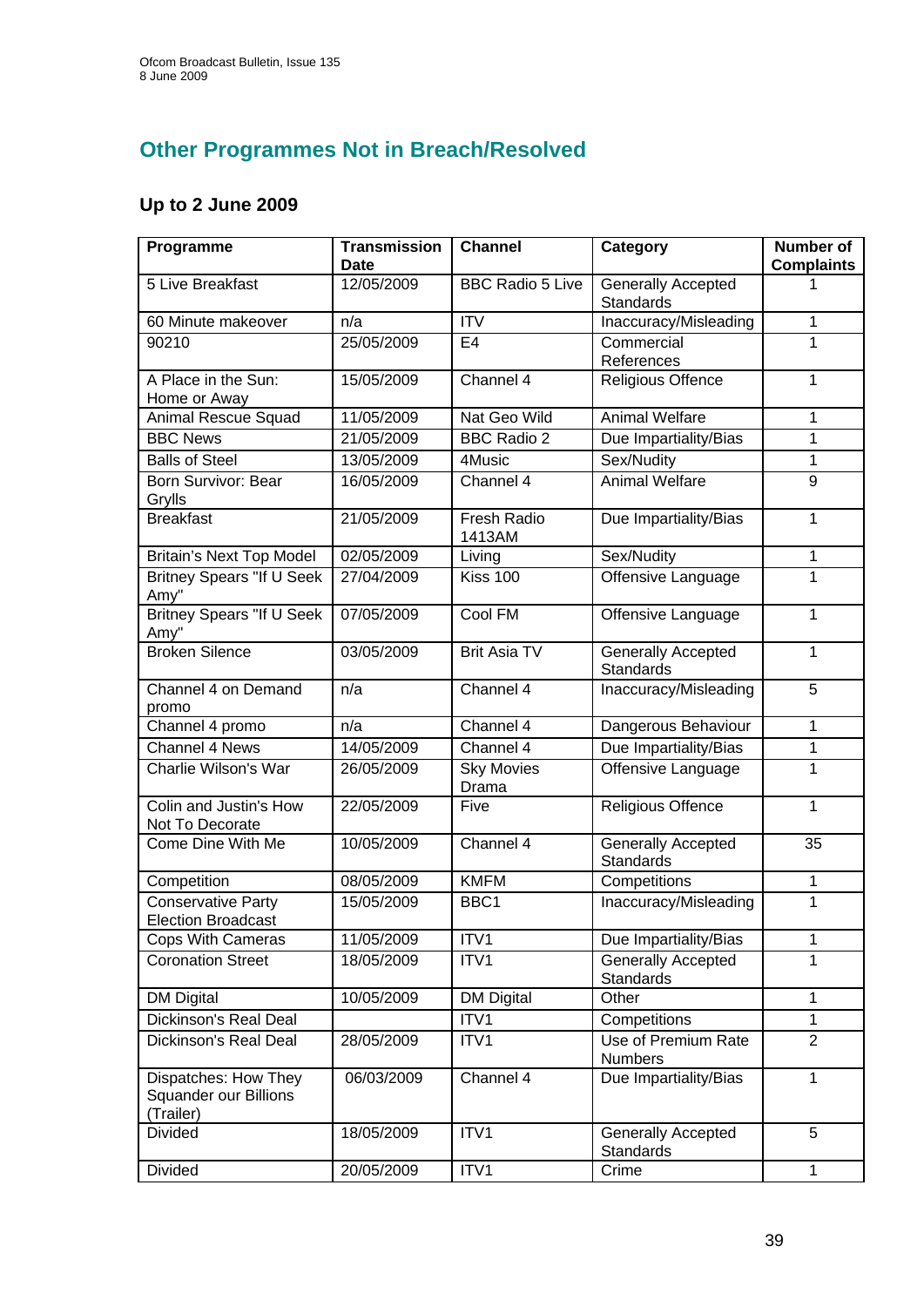|                                                        |            |                                 | (incite/encourage)                            |                |
|--------------------------------------------------------|------------|---------------------------------|-----------------------------------------------|----------------|
| Domino's sponsorship of<br><b>Britain's Got Talent</b> | n/a        | ITV1                            | Violence                                      | 1              |
| Domino's sponsorship of<br><b>Britain's Got Talent</b> | 16/05/2009 | ITV1                            | <b>Generally Accepted</b><br><b>Standards</b> | 1              |
| Eastenders                                             | 10/04/2009 | BBC1                            | Violence                                      | 6              |
| Eastenders                                             | n/a        | BBC <sub>1</sub>                | <b>Generally Accepted</b><br><b>Standards</b> | 1              |
| Eastenders                                             | 21/05/2009 | BBC1                            | <b>Generally Accepted</b><br><b>Standards</b> | $\overline{4}$ |
| Eastenders                                             | 22/05/2009 | BBC1                            | <b>Generally Accepted</b><br><b>Standards</b> | $\overline{2}$ |
| Eastenders                                             | 17/05/2009 | BBC1                            | Offensive Language                            | $\mathbf{1}$   |
| <b>Embarrassing Bodies</b>                             | 20/05/2009 | Channel 4                       | Sex/Nudity                                    | 4              |
| <b>Eurovision Song Contest</b>                         | 16/05/2009 | BBC1                            | <b>Generally Accepted</b><br><b>Standards</b> | 6              |
| Formula 1: The Monaco<br><b>Grand Prix</b>             | 24/05/2009 | BBC1                            | Offensive Language                            | $\mathbf{1}$   |
| <b>GMTV</b>                                            | 25/05/2009 | ITV1                            | Inaccuracy/Misleading                         | $\mathbf 1$    |
| <b>GMTV</b>                                            | 14/05/2009 | ITV1                            | <b>Generally Accepted</b><br><b>Standards</b> | 1              |
| Gok's Fashion Fix                                      | 19/05/2009 | Channel 4                       | <b>Generally Accepted</b><br><b>Standards</b> | 1              |
| <b>Good Morning Sports</b><br>Fans                     | 21/04/2009 | <b>Sky Sports News</b>          | <b>Generally Accepted</b><br><b>Standards</b> | 8              |
| Have I Got News For You                                | 24/04/2009 | BBC <sub>1</sub>                | Other                                         | $\mathbf{1}$   |
| Hawksbee and Jacobs                                    | n/a        | Talksport                       | Advertising                                   | 1              |
| Heartbeat                                              | 24/05/2009 | ITV1                            | Violence                                      | 1              |
| <b>Hilltop Hospital</b>                                | 13/05/2009 | <b>CITV</b>                     | Other                                         | 1              |
| <b>Horrible Histories</b>                              | 21/05/2009 | BBC1                            | <b>Generally Accepted</b><br>Standards        | 1              |
| <b>ITV News</b>                                        | 21/05/2009 | ITV1                            | Inaccuracy/Misleading                         | $\mathbf 1$    |
| <b>ITV News</b>                                        | 30/05/2009 | ITV <sub>1</sub>                | <b>Undue Prominence</b>                       | 1              |
| <b>ITV News</b>                                        | 27/05/2009 | ITV1                            | Violence                                      | 1              |
| <b>ITV News</b>                                        | 20/05/2009 | ITV1                            | <b>Generally Accepted</b><br>Standards        | 1              |
| <b>ITV News</b>                                        | 19/05/2009 | ITV <sub>1</sub>                | <b>Generally Accepted</b><br><b>Standards</b> | 1              |
| <b>ITV News</b>                                        | 18/05/2009 | $\overline{ITV1}$               | Due Impartiality/Bias                         | 1              |
| Ian Collins                                            | 22/05/2009 | Talksport                       | Due Impartiality/Bias                         | $\mathbf 1$    |
| <b>Inspector George Gently</b>                         | 03/05/2009 | BBC1                            | <b>Generally Accepted</b><br><b>Standards</b> | $\mathbf{1}$   |
| JoAnne Good and Paul<br>Ross                           | 11/05/2009 | <b>BBC Radio</b><br>London 94.9 | Offensive Language                            | $\mathbf{1}$   |
| Justice League                                         | 10/04/2009 | <b>CITV</b>                     | Violence                                      | $\mathbf{1}$   |
| Kanye West -<br>"Happiness"                            | 13/02/2009 | The Box                         | Substance Abuse                               | 1              |
| Katie & Peter: Stateside                               | 14/05/2009 | ITV2                            | U18's in Programmes                           | $\mathbf{1}$   |
| Kinder Bueno<br>sponsorship of Desperate<br>Housewives | n/a        | Channel 4                       | <b>Generally Accepted</b><br><b>Standards</b> | 1              |
| Lily Allen "Not Fair"                                  | n/a        | Leicester Sound                 | <b>Generally Accepted</b><br><b>Standards</b> | 1              |
| Little Lodgers                                         | 26/05/2009 | Five                            | Generally Accepted<br>Standards               | 1              |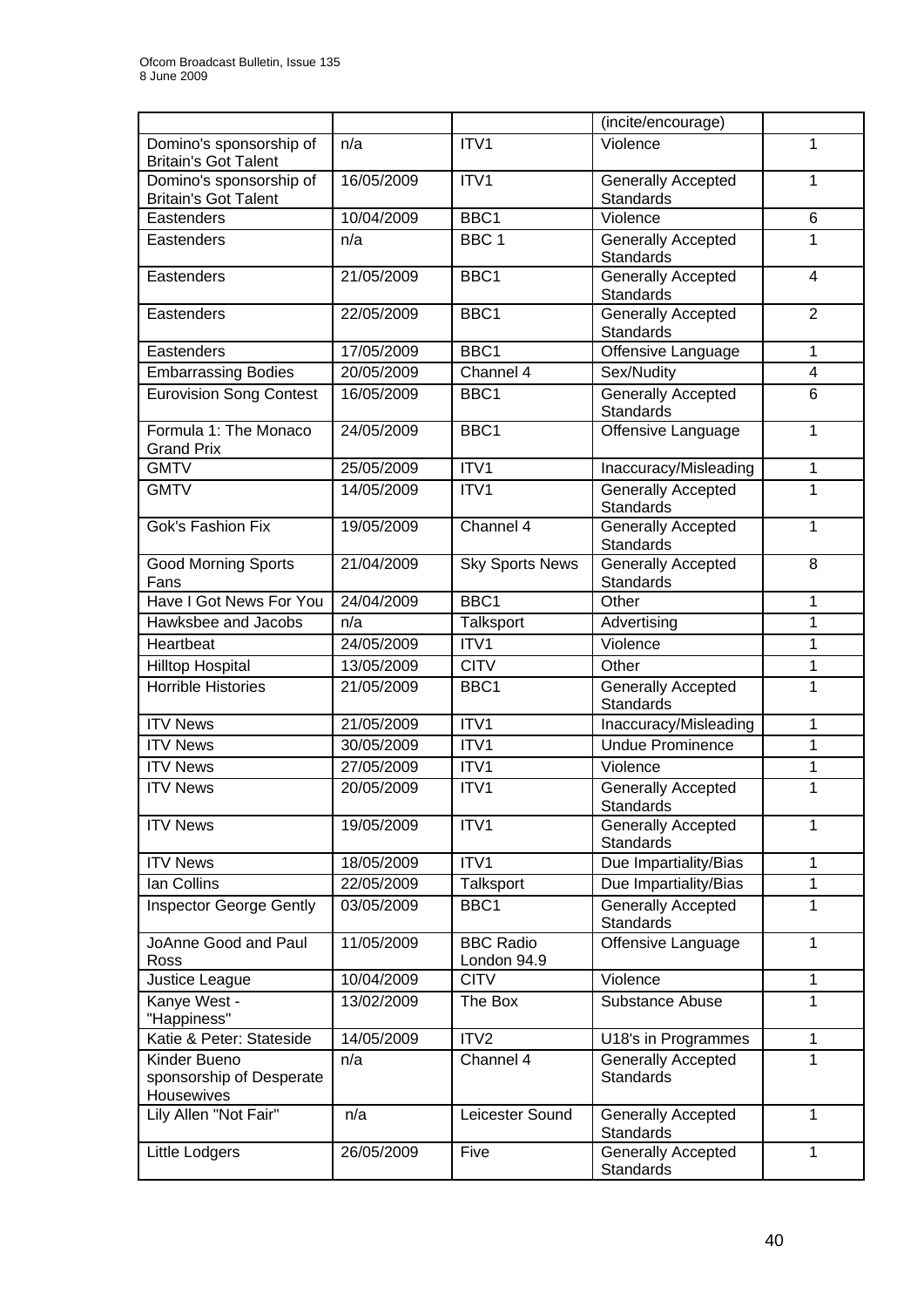| Live FA Cup Final                                            | 30/05/2009 | ITV1                    | Other                                         | $\overline{2}$ |
|--------------------------------------------------------------|------------|-------------------------|-----------------------------------------------|----------------|
| Live at Home                                                 | 11/03/2009 | Friendly TV             | Use of Premium Rate<br><b>Numbers</b>         | 1              |
| Live at the Apollo                                           | 23/05/2009 | <b>BBC Three</b>        | <b>Generally Accepted</b><br><b>Standards</b> | 1              |
| Local news provision                                         | n/a        | Dune FM 107.9           | Regionality                                   | 1              |
| Monty Halls' Great<br>Escape                                 | 04/04/2009 | BBC <sub>2</sub>        | Violence                                      | 1              |
| Mum's Gone Gay                                               | 22/05/2009 | Channel 4               | <b>Generally Accepted</b><br>Standards        | 1              |
| Murder, She Wrote                                            | 26/05/2009 | BBC1                    | Offensive Language                            | $\mathbf 1$    |
| My Crazy Media Life                                          | 21/05/2009 | Channel 4               | Sex/Nudity                                    | 1              |
| My Weapon is a Dog                                           | 21/05/2009 | <b>BBC Three</b>        | Crime<br>(incite/encourage)                   | $\overline{2}$ |
| My Weapon is a Dog                                           | 21/05/2009 | <b>BBC Three</b>        | <b>Animal Welfare</b>                         | 1              |
| News at Ten                                                  | 29/05/2009 | ITV1                    | <b>Undue Prominence</b>                       | 1              |
| Nicky Campbell                                               | 14/05/2009 | <b>BBC Radio 5 Live</b> | Inaccuracy/Misleading                         | 1              |
| Northern Ireland v Poland                                    | 28/03/2009 | Sky Sports 1            | <b>Generally Accepted</b><br><b>Standards</b> | $\overline{5}$ |
| Nuzzle & Scratch                                             | 11/05/2009 | <b>CBeebies</b>         | Other                                         | 1              |
| Pets Undercover: Tonight                                     | 16/03/2009 | ITV1                    | <b>Generally Accepted</b><br><b>Standards</b> | 1              |
| Playing the Part                                             | 21/05/2009 | BBC1                    | <b>Generally Accepted</b><br><b>Standards</b> | 1              |
| Police Stop!                                                 | 20/05/2009 | ITV4                    | Dangerous Behaviour                           | 1              |
| Prime Suspect                                                | 21/05/2009 | ITV3                    | Advertising                                   | $\mathbf 1$    |
| <b>Question Time</b>                                         | 21/05/2009 | BBC1                    | Inaccuracy/Misleading                         | 1              |
| Quiz Call                                                    | 17/04/2009 | Five                    | Inaccuracy/Misleading                         | 1              |
| Quiz Call                                                    | n/a        | Five                    | Inaccuracy/Misleading                         | 1              |
| <b>STV News at Six</b>                                       | 05/05/2009 | <b>STV</b>              | Due Impartiality/Bias                         | 1              |
| Saturday Kitchen                                             | 23/05/2009 | BBC1                    | Offensive Language                            | $\mathbf 1$    |
| Shameless                                                    | 28/04/2009 | C <sub>4</sub>          | Inaccuracy/Misleading                         | 1              |
| <b>Shameless</b>                                             | 12/05/2009 | C <sub>4</sub>          | Crime<br>(incite/encourage)                   | 1              |
| <b>Sky News</b>                                              | 14/05/2009 | <b>Sky News</b>         | Offensive Language                            | 1              |
| <b>Sky News</b>                                              | 09/05/2009 | <b>Sky News</b>         | Due Impartiality/Bias                         | 1              |
| Skye at night                                                | 05/05/2009 | 96.3 Radio Aire         | <b>Generally Accepted</b><br><b>Standards</b> | 1              |
| South Park (trailer)                                         | 08/05/2009 | <b>Comedy Central</b>   | <b>Generally Accepted</b><br>Standards        | 1              |
| Standard Life<br>sponsorship of Islands of<br><b>Britain</b> | 17/05/2009 | ITV1                    | Generally Accepted<br><b>Standards</b>        | $\mathbf{1}$   |
| Taggart (trailer)                                            | 04/05/2009 | ITV1                    | Violence                                      | $\mathbf{1}$   |
| Terminator 3: Rise of the<br>Machines (Trailer)              | 25/05/2009 | Five                    | Violence                                      | 1              |
| Testees (trailer)                                            | n/a        | <b>FX</b>               | Sex/Nudity                                    | $\mathbf{1}$   |
| The Apprentice                                               | 13/05/2009 | BBC1                    | <b>Generally Accepted</b><br>Standards        | $\mathbf{1}$   |
| The Big Questions                                            | 24/05/2009 | BBC1                    | Generally Accepted<br>Standards               | $\mathbf{1}$   |
| The Jeremy Kyle Show                                         | 07/05/2009 | ITV1                    | <b>Generally Accepted</b><br><b>Standards</b> | $\mathbf{1}$   |
| The Jerry Springer Show                                      | n/a        | Living                  | Sex/Nudity                                    | $\mathbf{1}$   |